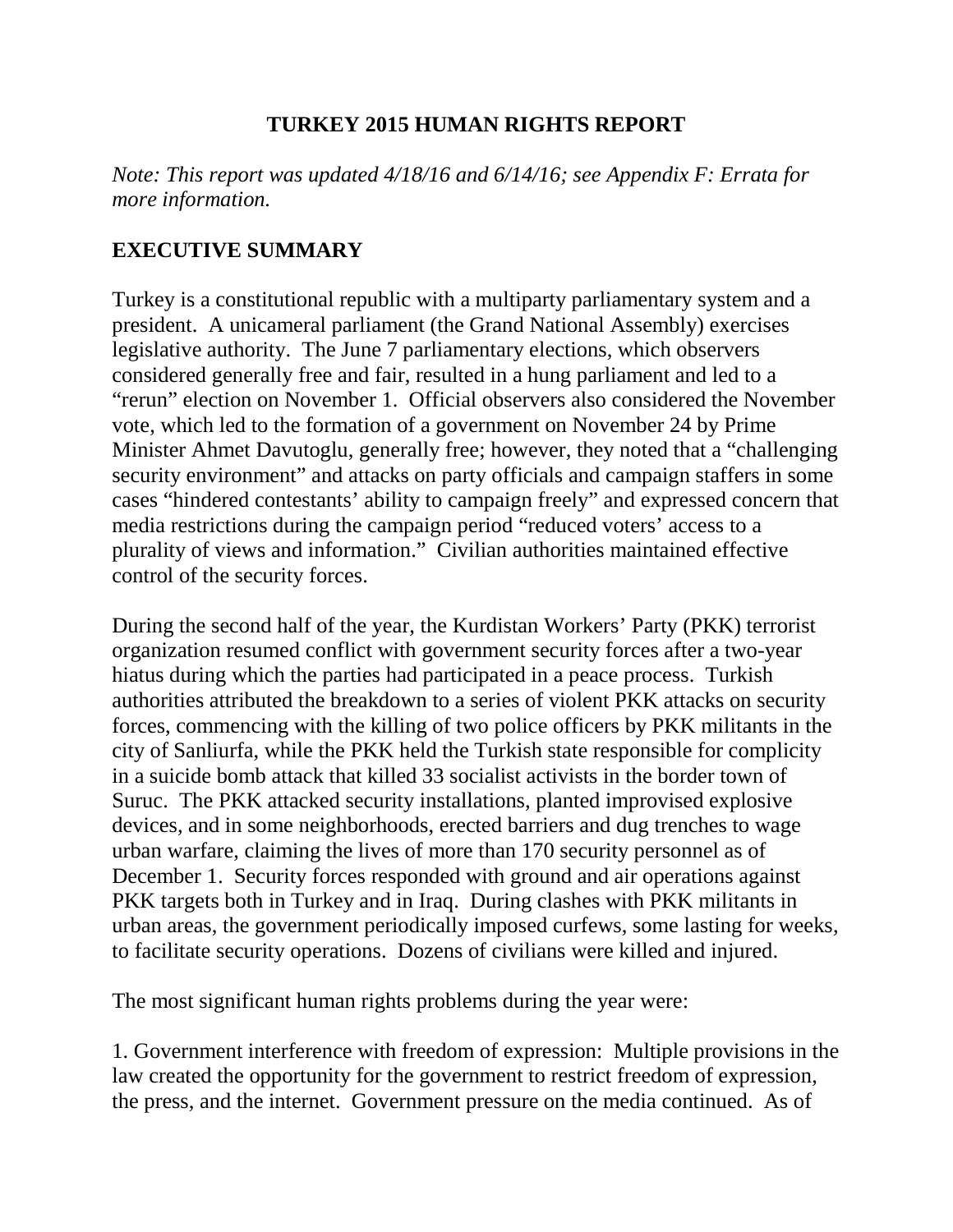November authorities had arrested an estimated 30 journalists, most charged under antiterror laws or for alleged association with an illegal organization. The government also exerted pressure on the media through security force raids on media companies; confiscation of publications with allegedly objectionable material; criminal investigations of journalists and editors for alleged terrorism links or for insulting the president and other senior government officials; reprisals against the business interests of owners of some media conglomerates; fines; and internet blocking. At least one journalist was physically attacked and injured in the wake of threats incited by a progovernment member of parliament. Selfcensorship was common amid a prevailing fear that criticizing the government could prompt reprisals. Pressure on Kurdish-language and opposition media outlets in the Southeast reduced vulnerable populations' access to information about the conflict with the PKK. A number of media outlets affiliated with the Fethullah Gulen movement were dropped from digital media platforms (cable providers) and five outlets were taken under the control of government-appointed trustees. Representatives of Gulenist and some liberal media outlets were denied access to official events and in some cases, denied press accreditation.

2. Impunity and weak administration of justice: Inconsistent application of the law and the appearance of overly broad application of antiterror laws remained problems. Wide leeway granted to prosecutors and judges contributed to politically motivated investigations and court verdicts that were not consistent with the law or with rulings in similar cases. Authorities applied the broad antiterror laws extensively with little transparency to arrest opposition political party members and individuals accused of association with the PKK or the Fethullah Gulen movement. Authorities continued to make arbitrary arrests, hold detainees for lengthy and indefinite periods, and conduct extended trials. The government also indicted six judges and prosecutors involved in investigating alleged corruption of high-level government officials, a move interpreted as an attempt by the executive branch to intimidate members of the judiciary.

3. Inadequate protection of civilians: In the renewed conflict with the PKK in the second half of the year, the government did not sufficiently protect vulnerable populations, with the result that both PKK fighters and, at times, government security forces reportedly killed and injured civilians. Dozens of civilians, including at least 20 children, reportedly were killed in clashes between security forces and the PKK. Medical workers, educators, and other officials reported intimidation and threats coming from both the government and PKK that reduced their ability to fulfill their civil roles. Restrictive curfews in a number of areas, which forced residents to remain indoors for days, reportedly resulted in inhumane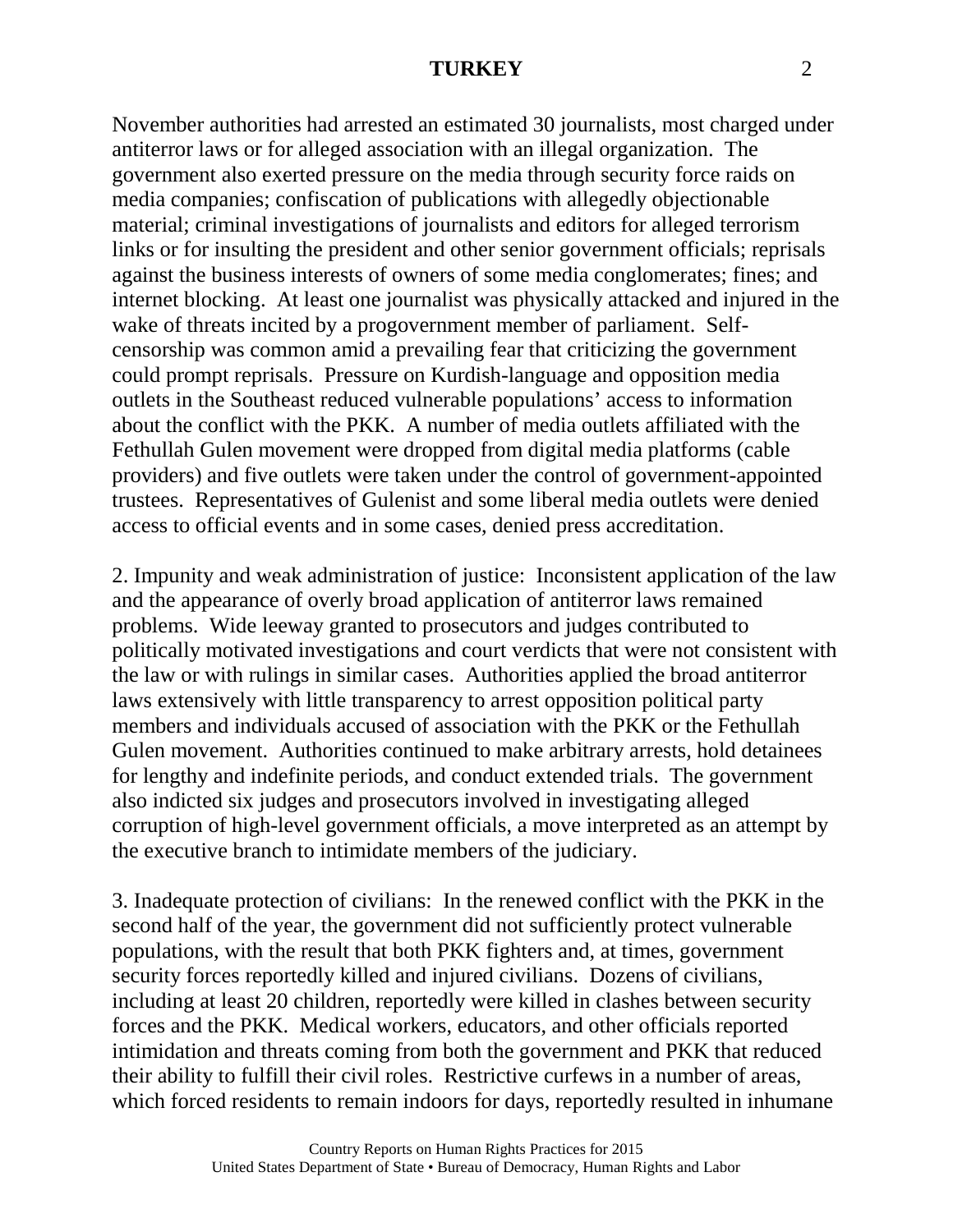conditions and deprived thousands of persons of access to food, shelter, and medical care for periods regularly exceeding a week.

Other human rights problems included overcrowding and substandard conditions in prisons. Syrian refugees (more than 2.2 million at year's end) had limited socialsupport mechanisms and faced increasing government travel restrictions. Violence against women, including so-called honor killings, remained a significant problem, and child marriage persisted. The government did not effectively protect women, children, members of ethnic and religious minorities, and LGBTI (lesbian, gay, bisexual, transgender, and intersex) persons from abuse, discrimination, and violence. Senior government officials used anti-LGBTI, anti-Armenian, anti-Alevi, and anti-Semitic rhetoric, particularly during polarizing election campaign periods.

The government took limited steps to investigate, prosecute, and punish members of the security forces and other officials accused of human rights abuses. Impunity was a problem.

## **Section 1. Respect for the Integrity of the Person, Including Freedom from:**

## **a. Arbitrary or Unlawful Deprivation of Life**

There were credible allegations that the government or its agents committed arbitrary or unlawful killings. Many of these alleged killings stemmed from the renewal of violent clashes between government security forces and the PKK, a terrorist organization, during the second half of the year (see section 1.g.).

According to the Jandarma (a paramilitary force controlled jointly by the Ministry of Interior and the armed forces and charged with policing rural areas), six civilians lost their lives and 39 were injured in clashes between security forces and the PKK in the first eight months of the year. The Jandarma added that 46 security personnel, including one police officer and two village guards, were killed in the same period, with 209 wounded. The Human Rights Foundation (HRF), a domestic nongovernmental organization (NGO), attributed 53 civilian deaths as of October 15, to clashes between security forces and the PKK.

On January 14, in the Cizre district of Sirnak Province in the Southeast, a 12-yearold boy, Nihat Kazahan, was shot and killed. Witnesses alleged a military officer opened fire when a group of boys began to throw stones. The alleged shooter was arrested and charged in the boy's death. Four police officers also face related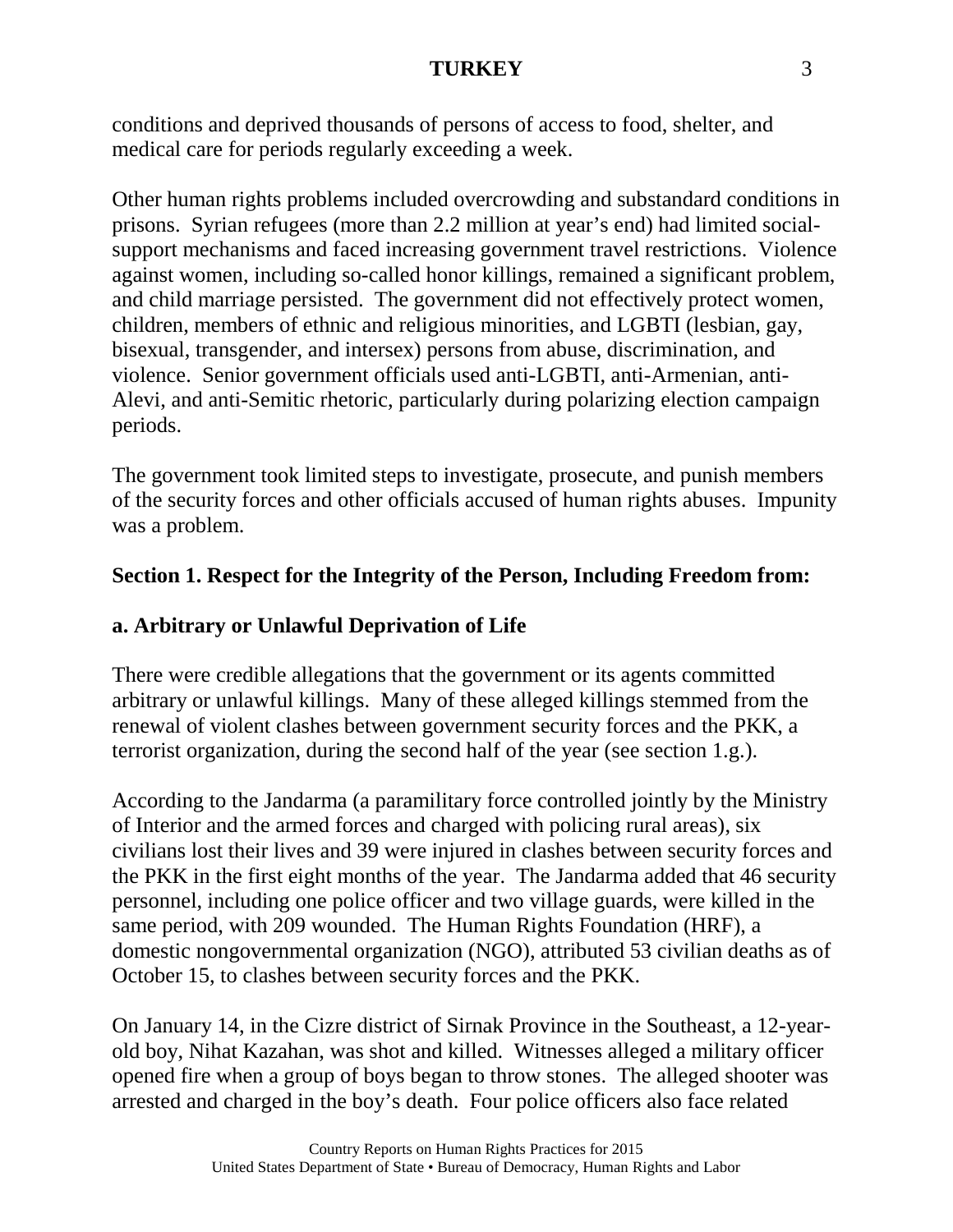charges. The most recent hearing was on October 2, and the judicial process continued at year's end.

The Human Rights Association (HRA), a domestic NGO, maintained security officers killed nine civilians and injured 22 at government checkpoints in the first nine months of the year. The HRF claimed that 139 individuals died during the year at border crossings or internal checkpoints, during security-force raids of houses, or as a result of extrajudicial killings in conjunction with increased PKKgovernment violence. The statistics set forth by the two human rights organizations varied because their reporting and tallying methods differed.

During the year tens of thousands of Syrians continued to cross into the country, and some were injured or killed during border crossings (see section 2.d.).

According to the HRA, during the first nine months of the year, security forces killed 11 persons within the country and four trying to enter the country from Syria's side of the border; security forces injured 38 persons. On January 29, Nezahat Sadun, who was pregnant, was shot and killed by security forces while trying to enter the country from Syria. In July at least five Syrians were killed trying to cross the border: Alaa Mohammed Jolo, Hasan Misto, Mustafa Sabah, his wife, and one unidentified person. A trial commenced in November of two police officers alleged to have beaten a 17-year-old Afghan boy, Lutfullah Tacik, to death at a migrant detention center in Van in 2014.

As of December 15, the Turkish National Police (TNP) reported 19 police officers, one soldier, and nine civilians were killed and 131 police officers, 39 soldiers, and 97 civilians were injured by explosions attributed to the PKK/KCK (Kurdistan Communities Union).

According to the Jandarma, as of August 31, there were 11,454 landmines remaining within territory under its jurisdiction. Sources from the Jandarma and TNP asserted landmine explosions killed 22 security forces, five police officers, and six civilians through October 9, with another 203 security forces and 66 civilians injured. Statistics varied from among civil society groups, with one reporting 11 civilian deaths in the first nine months of the year.

The HRA reported that in the first nine months of the year, improvised explosive devices killed four children and injured 21. One adult died and another was injured in similar circumstances. Media sources attributed the explosives to PKK terrorists.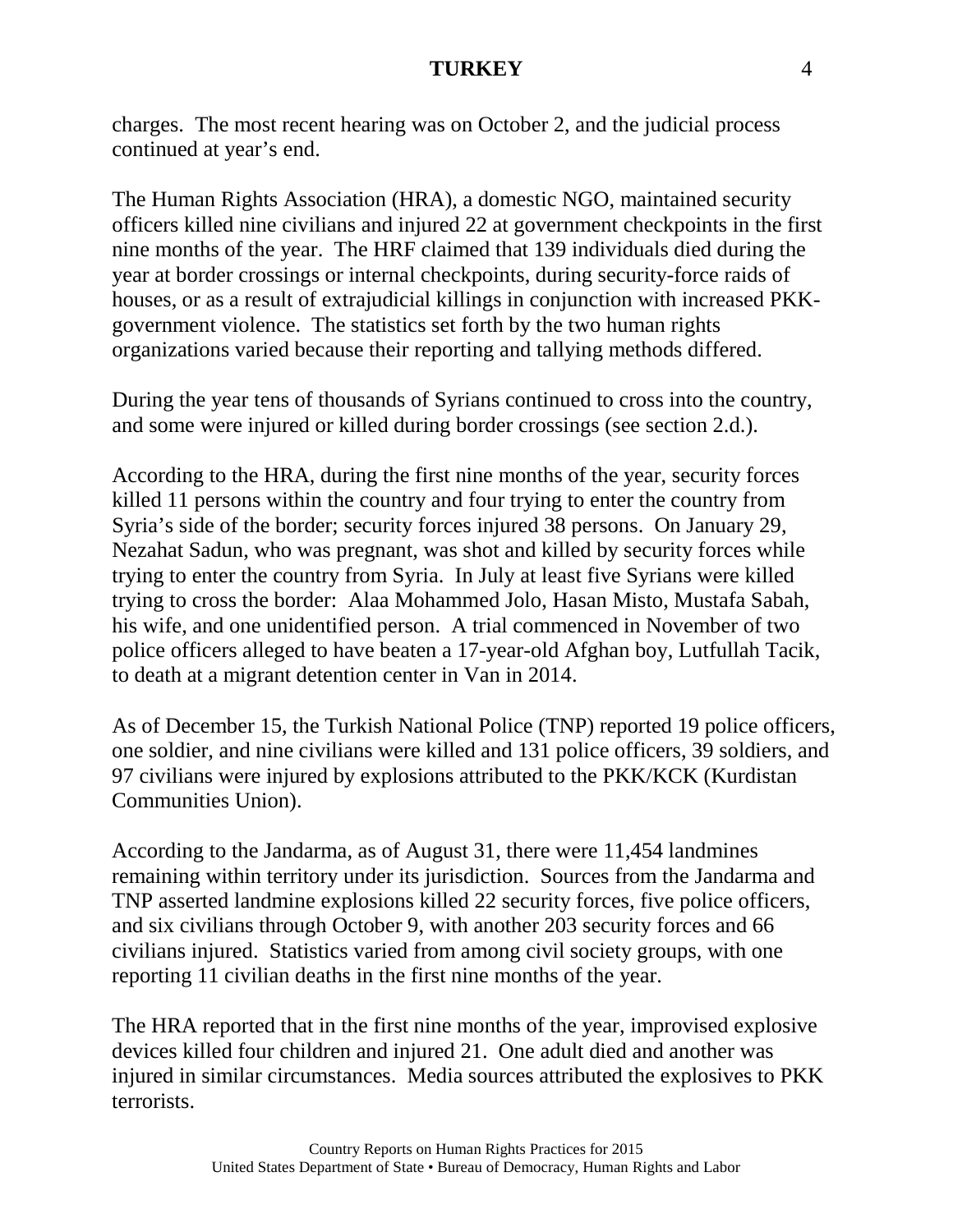In addition to a heightened level of attacks perpetrated by the PKK in the second half of the year (see section 1.g., Internal Conflicts), citizens were also affected by three major terrorist attacks attributed to Da'esh and five by the Revolutionary People's Liberation Party-Front (DHKP/C).

On January 7, a suicide bomber blew herself up at a police station in Istanbul's Sultanahmet neighborhood, killing one police officer and injuring another. The DHKP/C subsequently claimed responsibility for the attack. On March 31, two members of the DHKP/C stormed an Istanbul courthouse, taking hostage and then reportedly killing Mehmet Selim Kiraz, a prosecutor. Security forces subsequently killed both attackers."

Simultaneous explosions at the offices of the pro-Kurdish Peoples' Democratic Party (HDP) in Mersin and Adana on May 18, which injured three in Adana and none in Mersin, were attributed to Da'esh. On June 5, the government attributed a double bombing at an HDP election rally in Diyarbakir to Da'esh. The attack killed five persons and wounded 399. Police later arrested Orhan Gonder, who reportedly had ties to Da'esh.

On July 20, a suicide bombing in the southeastern town of Suruc killed 33 persons and injured more than 100. The attack was aimed at a leftist NGO planning to help rebuild the Syrian town of Kobane. The government attributed the bombing to Da'esh.

On October 10, twin explosions at a peace rally in Ankara killed at least 103 and injured hundreds, resulting in the worst terrorist attack in the country's modern history. Government officials attributed the attack to Da'esh.

On November 28, human rights activist and Diyarbakir Bar Association president Tahir Elci was shot and killed at a press gathering under unclear circumstances. Elci had just finished making a press statement protesting damage to the UNESCO-listed "Four Pillar Minaret" when gunfire erupted as unknown assailants ambushed and killed two police officers. Several more individuals, including two journalists, were injured in the crossfire from the ensuing firefight between police and assailants.

As of December 1, continued violence at the site, including a rocket attack and gunfire aimed at investigators, impeded investigation of the crime scene. Human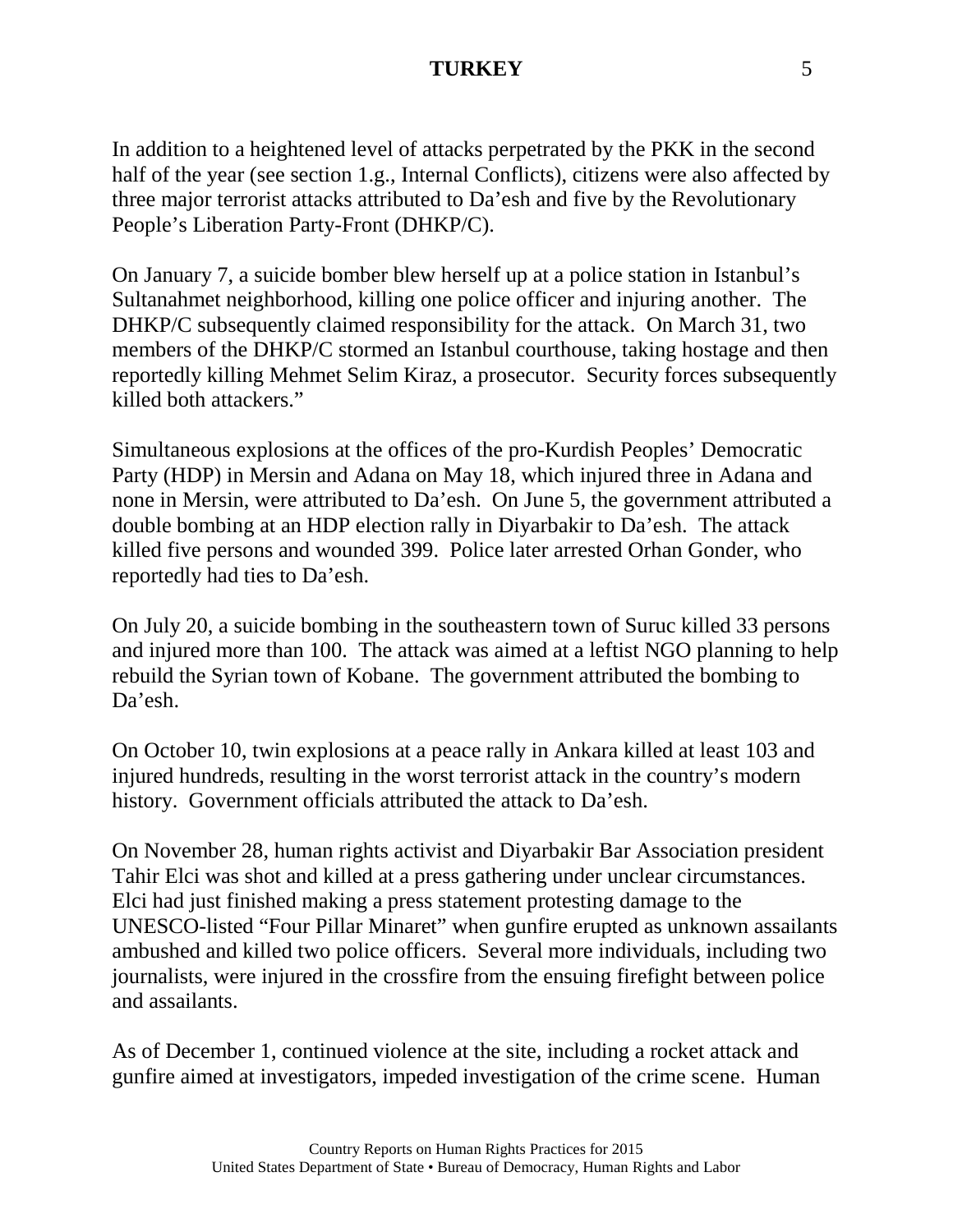rights groups highlighted the suspicious nature of Elci being the lone victim, besides the police who had been initially targeted, in a crowded square.

Security officers reacted with force to some protests and demonstrations. According to human rights groups, this response may have contributed to civilian deaths in the Southeast. Human rights organizations continued to assert that the government's failure to delineate clearly in the law the circumstances that would justify the use of force contributed to disproportionate use of force during protests (see section 2.b.).

## **b. Disappearance**

There were no reports of politically motivated disappearances during the year.

Human rights organizations continued to criticize official investigations into previous disappearances, many from the early 1990s. Only a few active court cases continued. According to the HRA, 10 cases continued during the year, four of which concluded in acquittals. The HRF reported that of hundreds of reported disappearances from the 1990s, only a few cases were opened, and only after public pressure. Citing security concerns, the government moved hearings on the few continuing cases to cities distant from the scene of the alleged disappearances, making participation in the hearings difficult for victims' families and their lawyers.

## **c. Torture and Other Cruel, Inhuman, or Degrading Treatment or Punishment**

The constitution and law prohibit torture and other cruel, inhuman, or degrading treatment, but there were reports that some government officials employed them. Human rights organizations continued to report allegations of torture and abuse, especially of persons who were in police custody but not in a place of detention, and during demonstrations and transfers to prison, where such practices were more difficult to document.

Prosecutors investigated allegations of abuse and torture by security forces during the year but rarely indicted accused offenders. The National Human Rights Institution (NHRI) is administratively responsible for investigating human rights violations, including allegations of torture, excessive use of force, or extrajudicial killings. Domestic human rights organizations claimed the NHRI's failure to follow through in investigating potential human rights violations deterred victims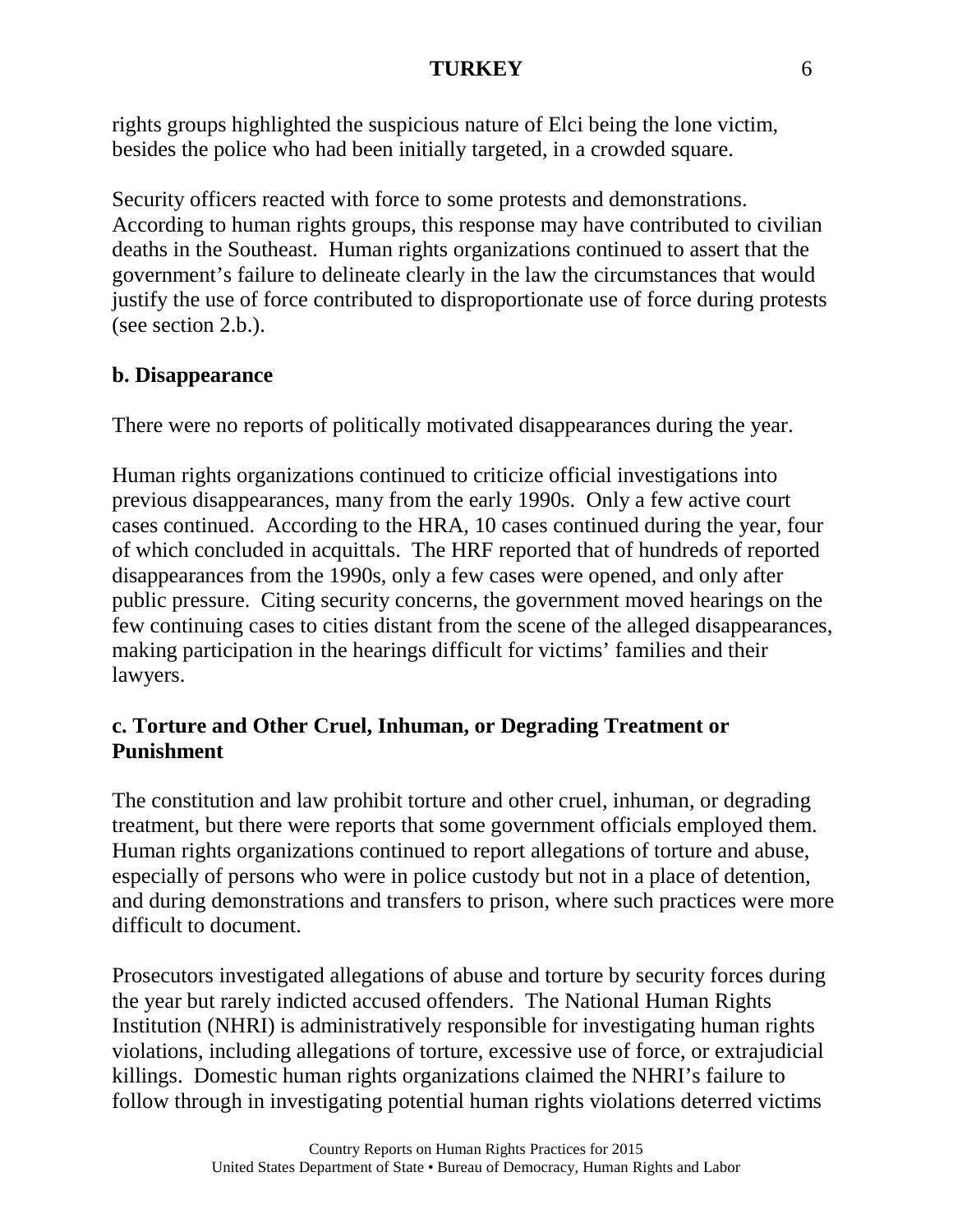of abuse from filing complaints. Authorities regularly allowed officers accused of abuse to remain on duty during their trial.

Human Rights Watch (HRW) alleged in a report published in September that police abused detainees in August and September while responding to perceived security threats in the Southeast. It documented three cases in which police severely beat detainees, forced men to remain in kneeling positions for hours, and threatened them with torture and execution. In another case police detained a boy who had a severe gunshot wound and for several hours denied him medical treatment (see section 1.g.).

Police in several parts of the country sometimes used disproportionate force to disrupt protests, often leading to injury (see section 2.b.).

Human rights groups alleged that although torture and mistreatment in police custody decreased following installation of closed-circuit cameras in 2012, police continued to abuse detainees outside police stations. On July 13, a media report included footage from security cameras showing police beating 24-year-old university student Tevfik Caner Ertay multiple times in 2013 during the Gezi Park protests before transporting him to a police station in the trunk of a police car. Ertay suffered multiple injuries, including a broken nose. Police perpetrators included some of the same officers later accused of killing fellow university student Ali Ismail Korkmaz (see section 1.d.).

Some human rights observers reported detainees often refrained from reporting torture and abuse because they feared retaliation or believed complaining to authorities would be futile. Human rights organizations documented cases of prison guards beating inmates and maintained those arrested for ordinary crimes were as likely to suffer torture and mistreatment as those arrested for political offenses, such as speaking out against the government. They also noted that some LGBTI persons, particularly gay men, were subject to police abuse and harassment on "moral" grounds (see section 6).

Through the first nine months of the year, the Ministry of Justice reported 98 investigations regarding allegations of torture, 26 of which resulted in indictments.

The HRA reported receiving hundreds of allegations of torture and excessive use of force, including 213 cases through September 21 that involved the alleged abuse of detainees. For example, on January 29, in Sirnak, police reportedly beat four citizens whom they had detained during raids of their homes.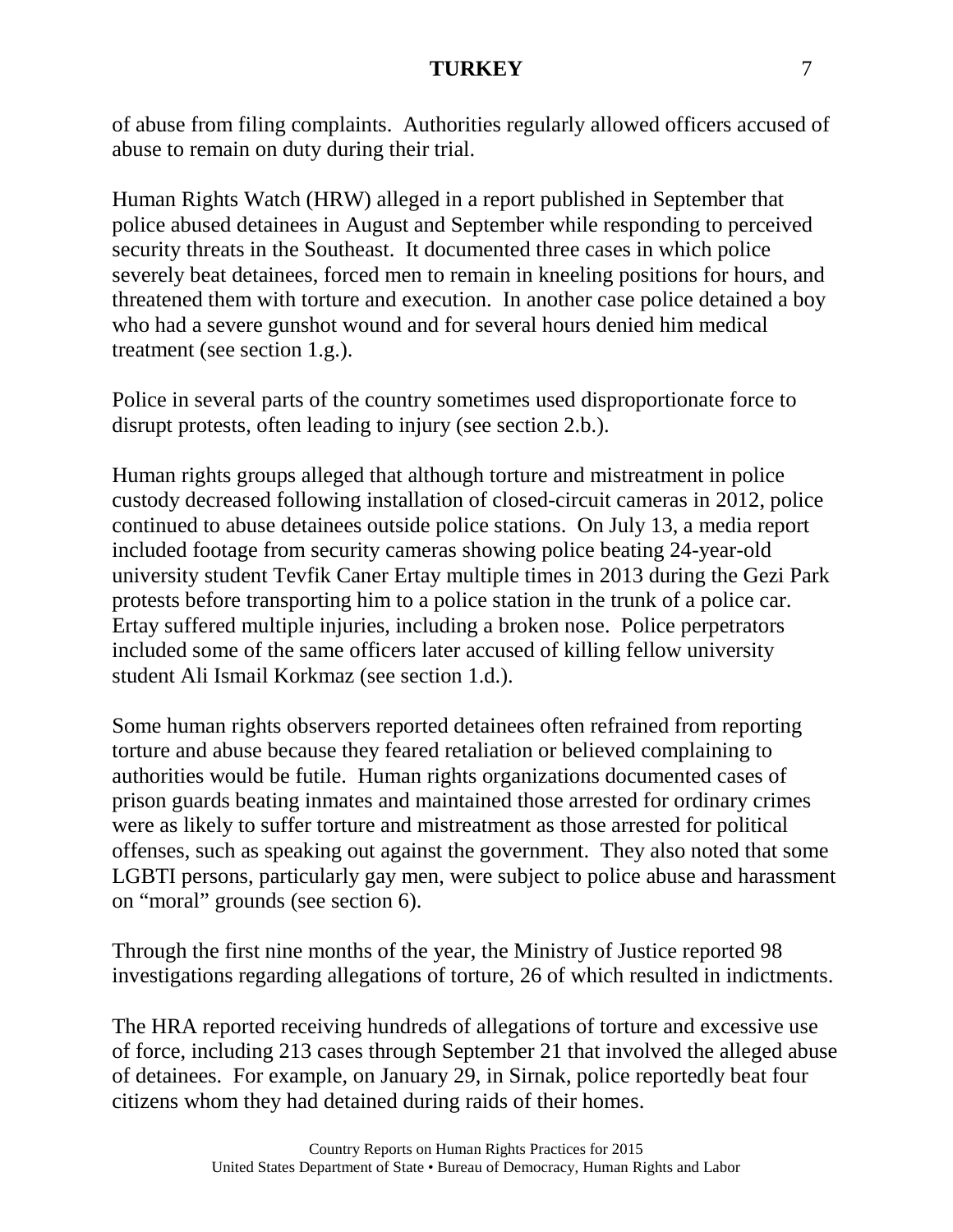The TNP reported that 383 officers were investigated or dismissed for a variety of disciplinary reasons, including rape, homicide, and other disciplinary issues like drug use, insubordination, and political engagement. The Ministry of Justice reported that authorities conducted 510 investigations during the first nine months of the year into claims of excessive use of force and prepared indictments in 462 of them.

The government continued to pursue efforts to ensure compliance with legal safeguards to prevent torture and mistreatment through its campaign of "zero tolerance" of torture. The Jandarma reported that 97 percent of 2,010 detention centers had camera systems to help prevent torture and abuse. The TNP reported it had completed installation of digital audio and video systems in 284 detention rooms and 114 statement-taking rooms in 74 provinces.

According to the NGO Soldiers' Rights Platform, some military conscripts endured severe hazing, physical abuse, and torture that sometimes resulted in suicide. According to the NGO, at least 28 soldiers had committed suicide as of October 28. The TNP reported that as of December 15, 36 police officers and one technician had committed suicide. The General Staff reported that 47 military personnel had committed suicide.

The Human Rights Joint Platform (HRJP), a domestic NGO, alleged that hate crimes, sexual orientation, and discrimination based on ethnicity played a role in military suicides and suspicious deaths, but it noted an absence of empirical data because the military did not recognize ethnic minorities or collect data on sexual orientation. The HRJP cited the case of Sevag Balikci, an ethnic Armenian in the military who was killed by another soldier on April 24, the Armenian National Remembrance Day, which commemorates the expulsion of millions of Armenians from the Ottoman Empire in 1915. Suicides and suspicious deaths in the military most frequently involved Kurdish individuals, the HRJP alleged. The military did not screen for mental disabilities prior to conscription, resulting in both a lack of data and a lack of services for people who may need them, according to the HRJP.

## **Prison and Detention Center Conditions**

Prison facilities remained inadequate and did not meet international standards. Underfunding and lack of access to adequate health care were problems. Overcrowding in some prisons remained a problem.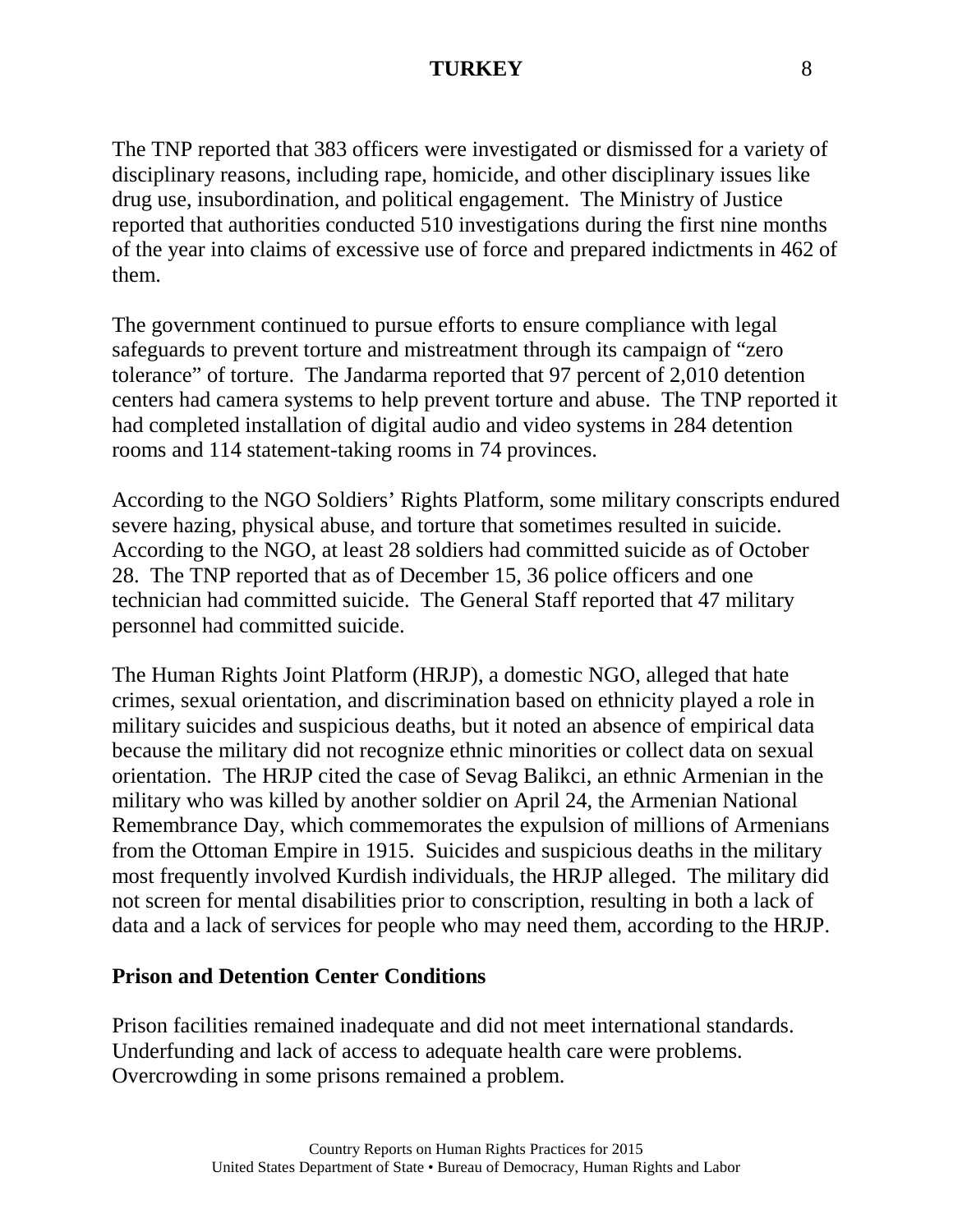Physical Conditions: On September 16, according to the Ministry of Justice, there were 362 prisons with a designed capacity of 171,267. As of August 18, the prisons held 172,708 inmates, including 25,433 persons in pretrial detention and 147,275 convicts. The Turkish General Staff reported that, as of October, there were 197 pretrial detainees and nine convicts held in 21 military prisons.

There were 2,420 children in prison, including 1,773 in pretrial detention and 647 convicts. The government reported it used separate prisons for children where such facilities were available; otherwise, children were held in separate sections within adult prisons.

The Ministry of Justice reported that during the first eight months of the year, 249 prison inmates and 33 pretrial detainees died of what appeared to be natural causes. Through July a total of 29 prison inmates or detainees committed suicide.

Human rights organizations asserted prisoners frequently lacked adequate access to potable water, proper heating, ventilation, and lighting, a claim the government denied. According to the HRA, prisoners sometimes complained about food quality. The HRF reported that physical and hygiene conditions in prisons were inadequate due to overcrowding.

Although the government claimed doctors were assigned to each prison, human rights associations expressed serious concern over the inadequate provision of health care to prisoners, particularly the insufficient number of prison doctors. The HRA reported prison doctors were often absent for long periods and that prisoners often waited months to be transferred to hospitals. As of May the HRA reported that 721 inmates were sick, including 283 in critical condition. The Ministry of Justice reported that between January 2013 and October 5, authorities released 517 inmates for health reasons, but the HRA claimed only a few of those releases occurred during the year. Chief prosecutors have discretion, particularly under the wide-reaching antiterror law, to keep in prison inmates whom they deem dangerous to public security, regardless of medical reports documenting serious illness.

The government in 2014 amended the law to enhance inmates' access to medical care. Instead of improving conditions, there were reports it actually worked against prisoners by adding a requirement to show "immediate and verifiable danger" for prisoners to receive special treatment. The HRF stated that illness among inmates was the biggest problem in prisons, followed by overcrowding.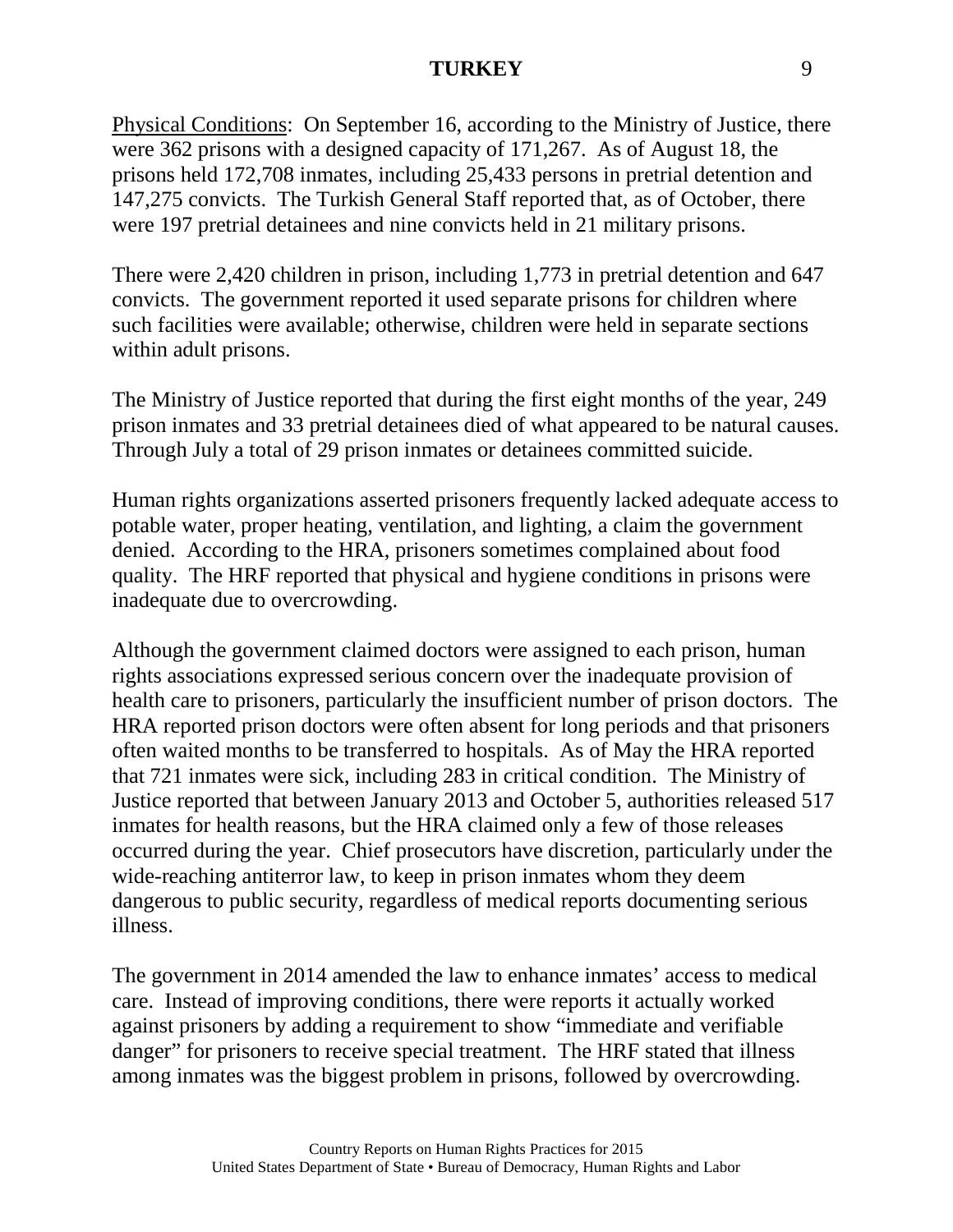The Ministry of Justice reported that as of September 15, there were 6,982 prisoners accused of membership in terror organizations (see section 1.e.). The HRA reported that political prisoners typically were held in higher-security prisons and only received one to two hours per week of recreational time. The law allows prisoners 10 hours of recreational time per week.

Administration: There was no prison-specific ombudsman institution; the national Ombudsman Institution functioned for prisons as well as for broader human rights and personnel issues. Authorities at times investigated credible allegations of inhuman conditions but generally did not document the results of such investigations in a publicly accessible manner or take action to hold perpetrators accountable. The Ministry of Justice reported that, as of September 16, it had received 64 complaints of inhuman treatment of detainees by prison guards. The ministry conducted administrative investigations of 210 personnel. As a result of these investigations, 18 personnel received disciplinary warnings. Criminal investigations continued in 138 cases. The HRA reported it had received numerous complaints of inhuman treatment by prison wardens or other inmates.

Independent Monitoring: The HRA reported the government did not allow NGOs to monitor prisons. Parliament's Human Rights Investigation Commission (HRIC) and the Ombudsman Institution had authorization to visit and observe prisons, including military prisons, without advance permission. During the year the HRIC issued 30 reports on prison conditions. The government reported it allowed prison visits by some international delegations, the EU, the Council of Europe's Committee for the Prevention of Torture, and UN bodies. It allowed visits by civil society representatives or journalists when the visit related to education or cultural events within the prisons. It also permitted visits to individual foreign prisoners by representatives of their embassies and consulates.

The NHRI has responsibility for investigating human rights violations, including allegations of torture, excessive use of force, or extrajudicial killings. Human rights groups alleged the Human Rights Institution was ineffective (see also section 5).

The EU's 2015 progress report noted the NHRI's national mechanism for the prevention of torture and ill-treatment in prisons was not yet functional and that civil society oversights of alleged ill-treatment were also ineffective.

## **d. Arbitrary Arrest or Detention**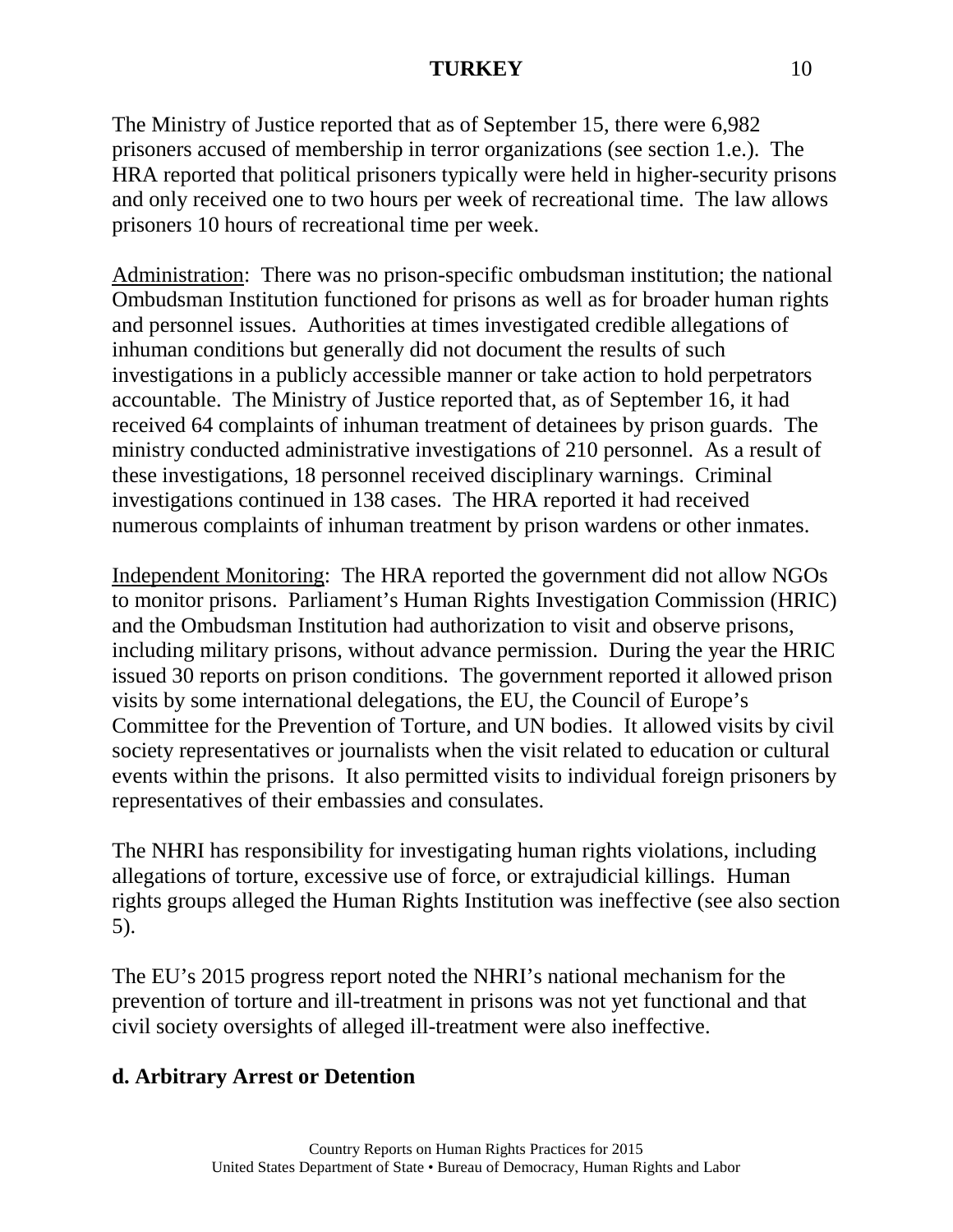The law prohibits arbitrary arrest and detention, but numerous credible reports indicated the government did not always observe these prohibitions. For example, on March 15, police detained six members of the ultranationalist Turkish Youth Union in Balıkesir Province in advance of a visit by President Erdogan. Justification for the detentions was that the youths "may protest the president." The detention was made using the prospective authorities of the Internal Security Package, which, at the time, had not yet been signed into law.

## **Role of the Police and Security Apparatus**

The TNP, under the control of the Ministry of Interior, was responsible for security in large urban areas. The Jandarma, under the joint control of the Ministry of Interior and the military, was responsible for rural areas and specific border sectors where smuggling was common, although the military has overall responsibility for border control and overall external security. Village guards, a civilian militia that reported to the Jandarma (and historically was responsible for widespread human rights abuses), provided additional local security in the Southeast, largely in response to the terrorist threat from the PKK. Government mechanisms to investigate and punish alleged abuse and corruption by state officials remained inadequate, and impunity remained a problem.

Human rights organizations alleged that village guards were less professional and disciplined than other security forces and engaged in abductions and confiscation of property. The government noted the PKK targeted village guards for attack, including deliberate ambushes, kidnappings, and killings (see section 1.g.).

The Ombudsman Institution, the NHRI, and parliament's Human Rights Commission are authorized to investigate reports of security force killings, torture or mistreatment, excessive use of force, or other abuses, but military and civil courts remained the main recourse to prevent impunity. Turkish National Intelligence Organization (MIT) members have had legal immunity from prosecution since 2014.

During the first eight months of the year, the General Staff reported it had dismissed 43 personnel for disciplinary and moral reasons, including 10 based on court decisions. The other dismissals were based on decisions of the General Staff Supreme Disciplinary Board. The Jandarma reported 43 dismissals for disciplinary and moral reasons.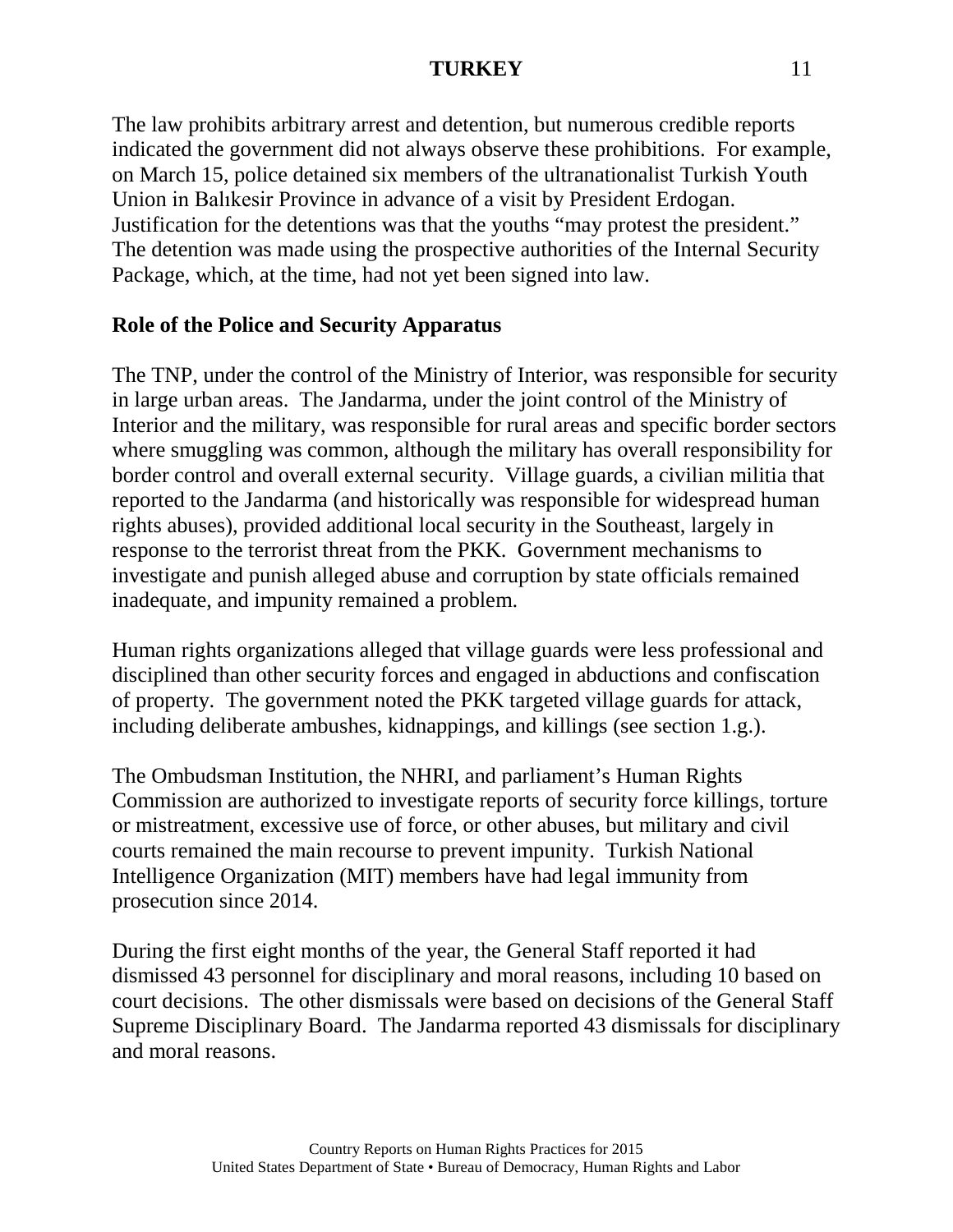The TNP investigated allegations of excessive use of force during the year, resulting in disciplinary actions for 30 officers in relation to 334 cases. At the end of the year, 71 cases continued. The TNP also investigated allegations of the use of torture, dismissing 34 officers in 46 investigations. Eight investigations continued at year's end. The TNP also reported 229 criminal cases based on allegations of the use of torture during the year. There were no convictions, but prosecution continued in seven cases.

Human rights groups highlighted that only seven security officers were charged with crimes for their role in four of the eight deaths attributed to Gezi Park protest violence in 2013. Courts convicted three of the officers but later overturned one of the convictions. The government reported that 329 investigations were conducted against police accused of excessive use of force in conjunction with Gezi Park protests and that some 140 police officers faced sanctions for their role in the protests. Loss of evidence and police obstruction, including the filing of counterclaims by alleged perpetrators of human rights violations against their alleged victims, impeded investigations.

On September 28, prosecutors indicted army private Adem Ciftci, who was accused of shooting 19-year-old Medeni Yildirim in Diyarbakir during a Gezirelated protest in 2013. Ciftci allegedly shot into a group of protesters who had been throwing stones and Molotov cocktails at soldiers guarding a new police station. Yildirim was reportedly standing on the sidelines and did not participate in the violence but was shot from within the station complex. Ciftci faced a potential 18-year prison sentence. His case continued.

Authorities repeatedly postponed the trial of plainclothes police officers Mevlut Sandogan, Saban Gokpinar, Huseyin Engin, Yalcin Akbulut, and four armed civilians under their direction for the beating death of Eskisehir University student Ali Ismail Korkmaz. Korkmaz died in 2013 of a brain hemorrhage caused by the beating. Watchdog groups reported that police and government officials initially tried to cover up police involvement, accusing Korkmaz's friends of the beating and deleting camera footage (later recovered) documenting the attack. On January 21, a court found two police officers guilty of causing Korkmaz's death, sentencing them to 10 years' imprisonment. The court acquitted the other two officers, sentenced three of the civilians to six-year prison terms, and released the fourth.

Officials employed the tactic of counterfiling lawsuits against individuals who alleged abuse. For example, Erdal Kocabiyik, a Soma miner, gained notoriety in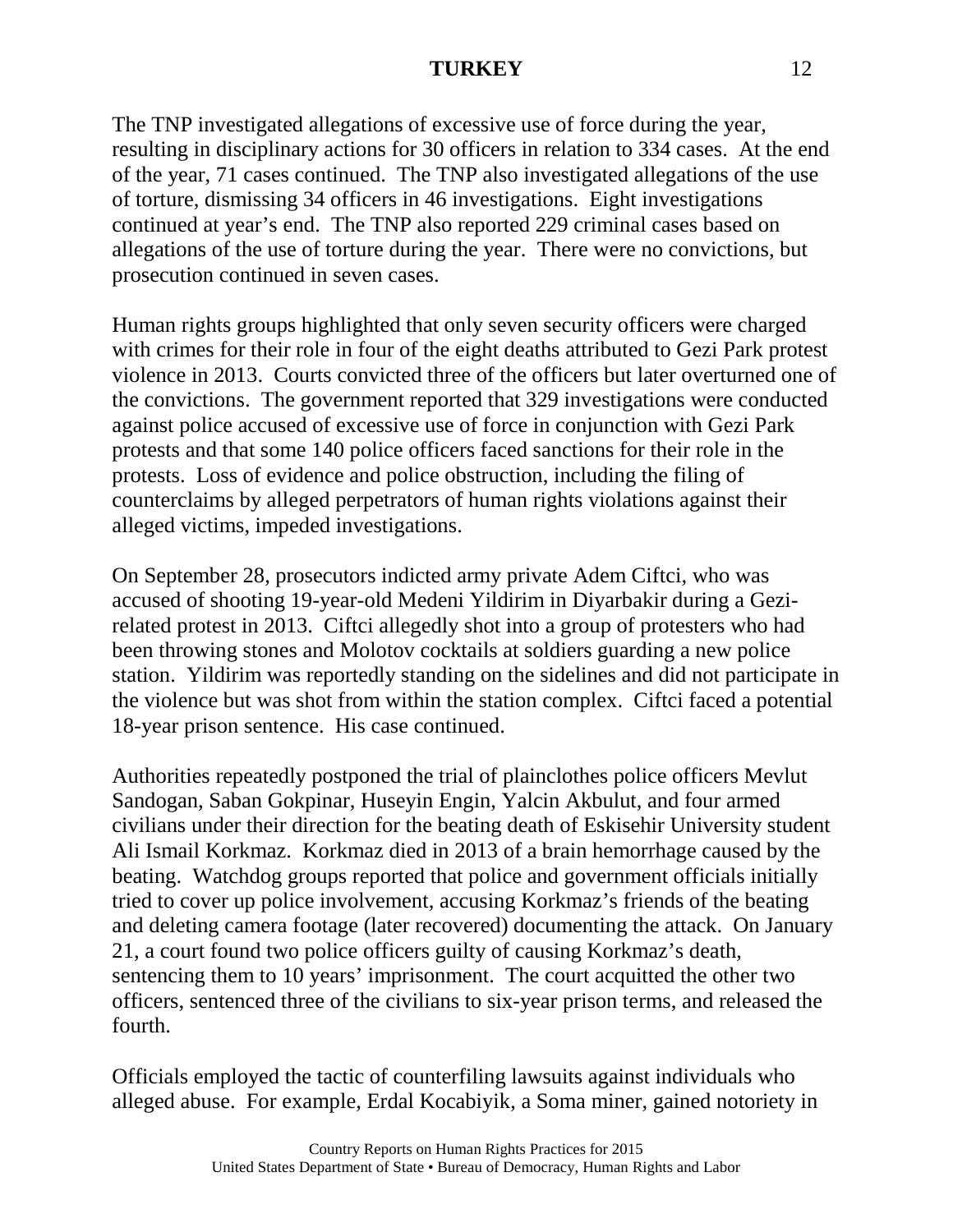2014 as the victim of a kick by then prime minister Erdogan's assistant, Yusuf Yerkel. When Erdogan visited the scene of a mining accident that killed 301 miners in May 2014, Kocabiyik, whose brother was killed in the mine, allegedly kicked a car in the motorcade. Special forces physically intervened against Kocabiyik, and Yerkel subsequently joined in, kicking him in an incident caught on camera. On May 18, Kocabayik was fined 543 lira (\$200) for causing damage to a car in Erdogan's convoy.

The 2015 EU progress report noted the use by law enforcement officers of counterfiling and alleged that in many instances courts gave priority to these counterfiled cases.

During the first eight months of the year, more than 5,000 Jandarma received training in human rights and counterterrorism issues. According to the government, the military emphasized human rights in training for both commissioned and noncommissioned officers.

## **Arrest Procedures and Treatment of Detainees**

The law requires warrants issued by a prosecutor for arrests, unless the suspect is detained while committing a crime. Individuals may be detained for up to 24 hours, after which a prosecutor may authorize extending the period to 48 hours, excluding transportation time, before arraigning them with a prosecutor's warrant before a judge. A chief prosecutor may apply to extend this period of custody up to four days before arraignment under certain circumstances, including cases with multiple suspects and charges. Formal arrest is a later step, separate from detention, and means a suspect will be held in jail until and unless released by a subsequent court order. Authorities must notify suspects of the charges against them within 24 hours, although human rights activists claimed they did not always tell suspects which specific statement or action was the basis of a given charge. For crimes that carry sentences of fewer than three years in prison, a judge may release the accused after his arraignment upon receipt of an appropriate assurance, such as bail. For more serious crimes, the judge decides either to release the defendant on his or her own recognizance or, if there are specific facts indicating that the suspect may flee, attempt to destroy evidence, or attempt to pressure or tamper with witnesses or victims, the judge may hold the defendant in custody (arrest) prior to trial. Judges, however, often kept suspects in detention without articulating a justification for doing so.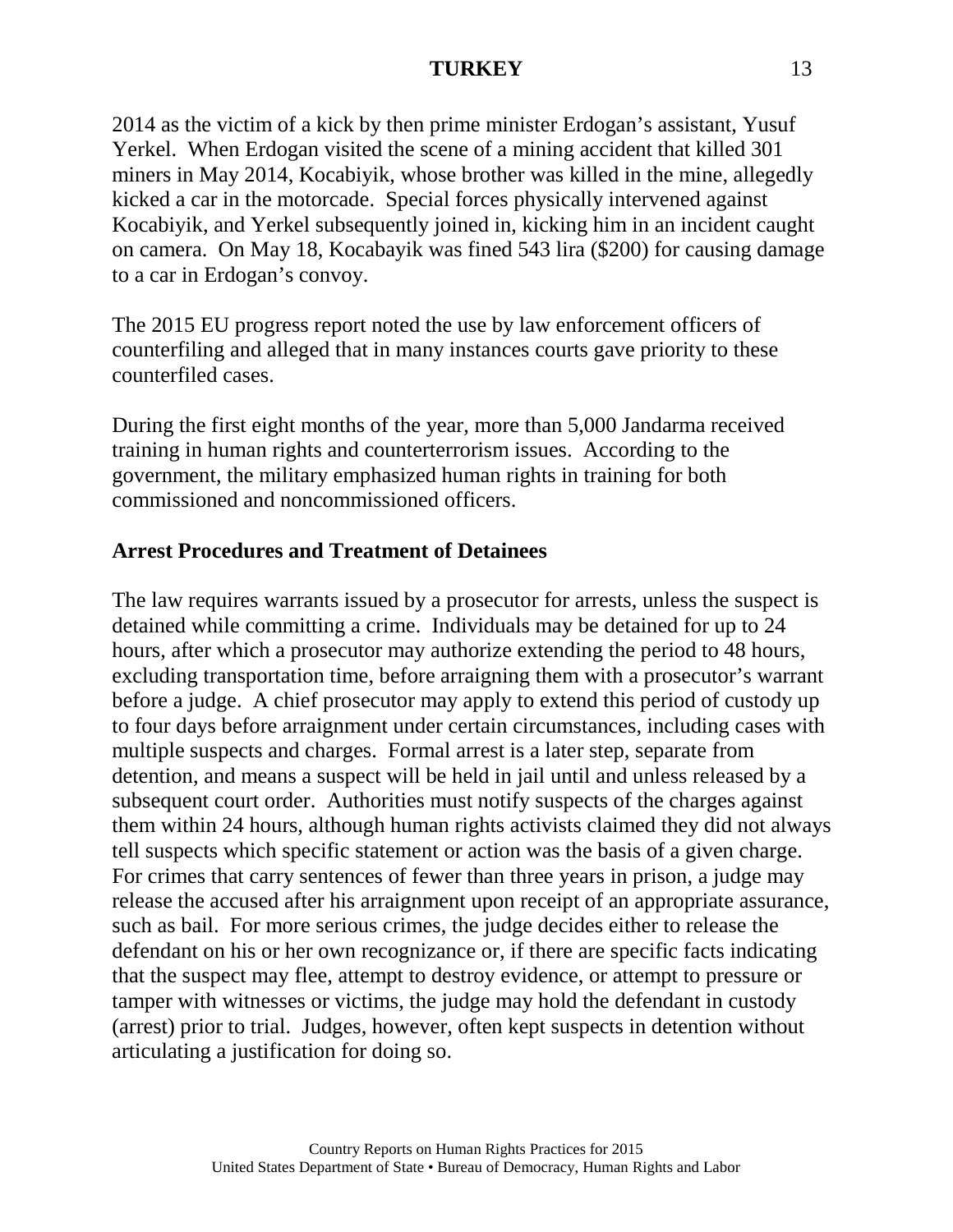The Internal Security Package, enacted on April 4, provides a liberalized arrest procedure timeline for a catalogue of crimes (including participation in illegal demonstrations, sexual assault, smuggling, theft, drug use, and murder). Those suspected of committing these crimes may be detained for up to 48 hours before being arraigned before a judge. Prosecutors may authorize an extension of prearraignment detention for up to four days in certain situations.

Human rights organizations, opposition political parties, and others sharply criticized the changes made to arrest and detention laws by the Internal Security Package.

While the law generally provides detainees the right to immediate access to an attorney at any time, the Internal Security Package allows prosecutors to deny such access for up to 24 hours. In criminal cases the law also requires that the government provide indigent detainees with a public attorney if they request one. In cases where the potential prison sentence is more than five years or where the defendant is a child or is disabled, a defense attorney is appointed, even absent a request from the defendant. Human rights observers noted that in most cases authorities provided an attorney where a defendant could not afford one. The Internal Security Package also provides judges with the right to limit a lawyer's access to the investigation file, should the judge decide the case is confidential.

The HRA noted that after the annulment of antiterror law Article 10, suspects charged with terror crimes could be represented by more than three lawyers in courts, allowing human rights interest groups and bar associations greater participation in the legal defense of these cases. According to the Judicial Reform Package enacted into law in December 2014, defense lawyers' access to their clients' court files for a specific catalogue of crimes (including crimes against state security, organized crime, and sexual assault against children) is restricted until after the client is indicted.

Private attorneys and human rights monitors reported irregular implementation of laws protecting the right to a fair trial, particularly with respect to attorney access. The HRA reported that suspects in sensitive cases continued to have restricted access to a lawyer in the first 24 hours of detention. In terrorism-related cases, authorities frequently denied access to an attorney until after security forces had interrogated the suspect.

Authorities generally allowed detainees prompt access to family members, although human rights organizations alleged this principle was sometimes violated,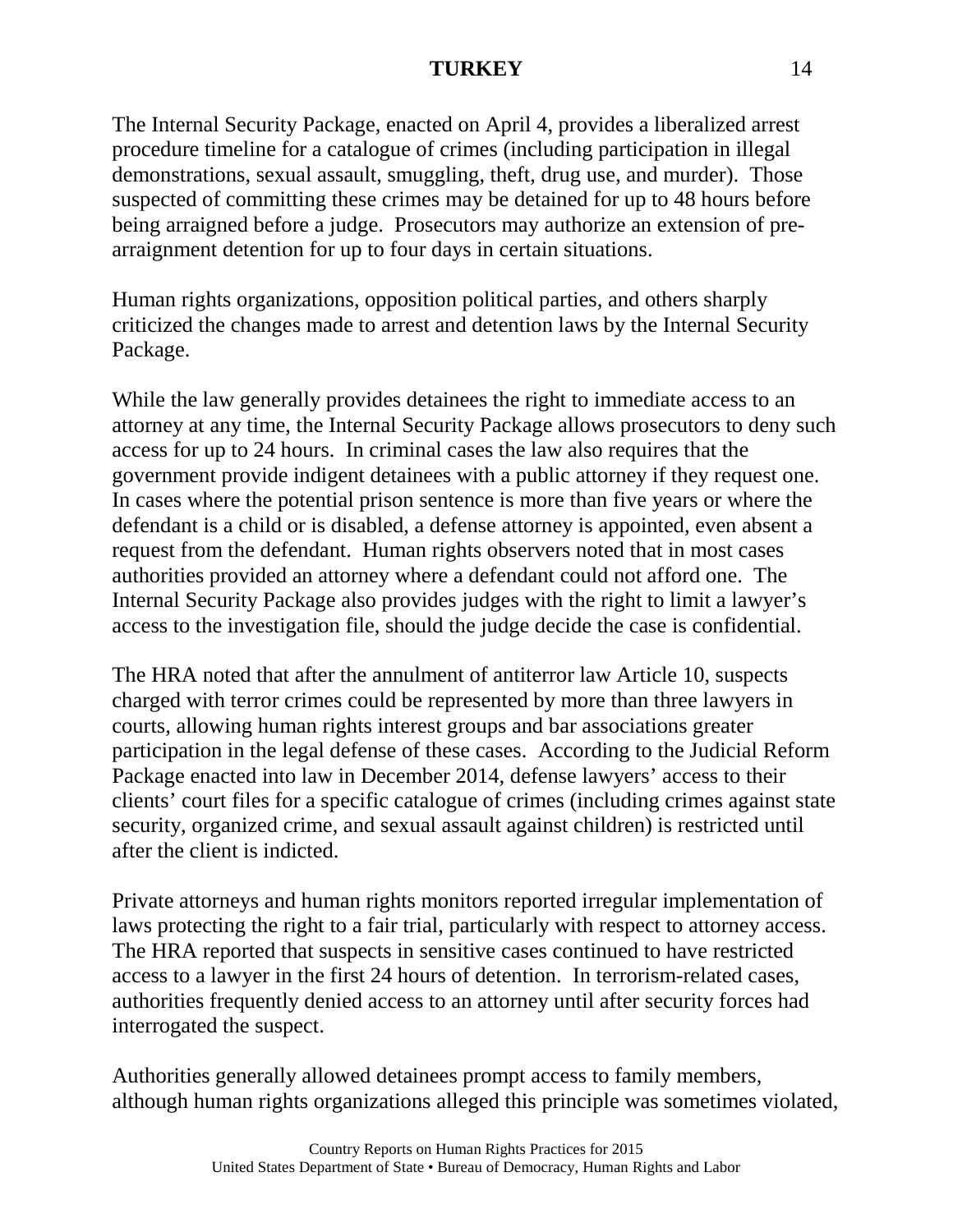particularly in the Southeast following antiterror sweeps conducted by security forces in the wake of the July 20 bombing in Suruc, subsequently attributed to Da'esh.

Arbitrary Arrest: Although the law prohibits holding a suspect arbitrarily or secretly, there were numerous reports that the government did not observe these prohibitions. By law police and Jandarma may compel citizens without cause to identify themselves. During the year police routinely detained individuals for hours without legal justification. Human rights groups alleged that especially in areas under curfew or in "special security zones," security forces detained citizens without official record. Consequently, these detainees were at greater risk of "arbitrary practices."

Pretrial Detention: The 2014 Fifth Judicial Package reduced from 10 years to five the maximum time that a detainee could be held pending conviction, including for organized crime and terrorism-related offenses. For other major criminal offenses tried by high criminal courts, the maximum detention period is two years plus three one-year extensions, for a total of five years.

The 2014 change in allowable preconviction detention time was given retroactive effect. This resulted in the release during 2014 of hundreds of suspects who had been in custody for more than five years, many of them alleged members or supporters of the KCK, the umbrella political organization of the PKK. The Ministry of Justice reported that in the first nine months of the year, 114 persons were released due to the rule change.

The trial system does not provide for access to a speedy trial, and hearings in a case may be months apart. For example, in 2007 police apprehended five individuals for the killing of three Christians in Malatya. Despite considerable evidence and at least one clear confession, the trial continued with its 107th hearing on September 9. Only one defendant remained in jail, the others having been released in 2014 or during the year due to limitations in allowable pretrial detention time despite the violent nature of their alleged crime.

The 2015 EU progress report noted the length of pretrial detention was often excessive and not supported by adequate reasoning as required by law. Human rights groups further noted that detentions were generally longer than necessary to defend the public interest, detainees usually had limited opportunities to challenge their detentions in court, and those occasions offered little prospect of success.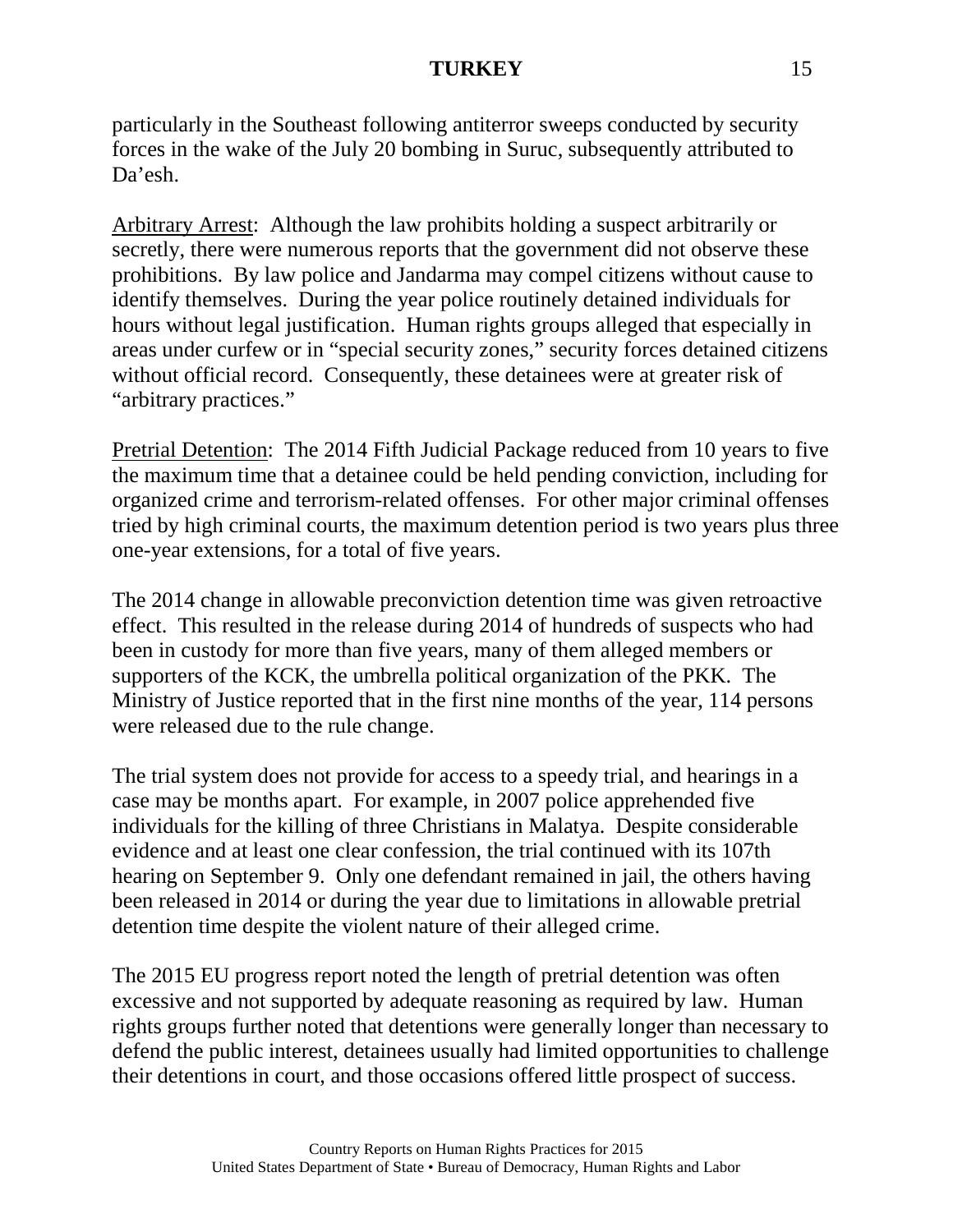Protracted Detention of Rejected Asylum Seekers or Stateless Persons: The Directorate General of Migration Management (DGMM) reported the TNP operated 21 readmission and removal centers with a holding capacity of 3,333 for persons who claimed asylum after being detained. The DGMM reported that, as of September 14, there 70,000 individuals had resided in these facilities during the year, although some spent only a few days. The DGMM stated facilities had shortcomings, largely because they had not been designed to serve as readmission and removal centers. Construction started during the year on a series of new centers designed to alleviate the shortcomings. Another government source reported there were 46,383 illegal migrants transferred to provincial DGMM offices and sent to temporary detention and deportation centers in the first eight months of the year.

UNHCR noted that detention center conditions varied and were often challenging due to limited physical capacity and increased referrals, possibly related to the unprecedented number of coast guard interdictions of migrants at sea. In December Amnesty International reported the government had rounded up scores of refugees and asylum seekers since September and transported them to detention centers where some were mistreated or forcibly returned to Syria and Iraq.

## **e. Denial of Fair Public Trial**

The law provides for an independent judiciary, but the judiciary remained subject to government influence, particularly from the executive branch. Judges who ruled against prosecuting high-level members of the ruling Justice and Development Party (AKP) on corruption charges in 2014 were subsequently promoted to more senior positions, while prosecutors and one judge who had conducted the initial investigation into allegations of corruption were indicted during the year.

Critics asserted the government used its influence in 2014 to ensure the election of its handpicked candidates to the Supreme Board of Judges and Prosecutors (HSYK), which selects judges and prosecutors and is responsible for court oversight. Although the constitution provides tenure for judges, the HSYK controls the careers of judges and prosecutors through appointments, transfers, promotions, expulsions, and reprimands. Broad leeway granted to prosecutors and judges, as well as their inclination to protect the state over individual and alleged partiality, contributed to inconsistent application of criminal laws.

While "specially authorized courts" were abolished in 2014, the government subsequently created new "penal judges of peace" courts with the authority to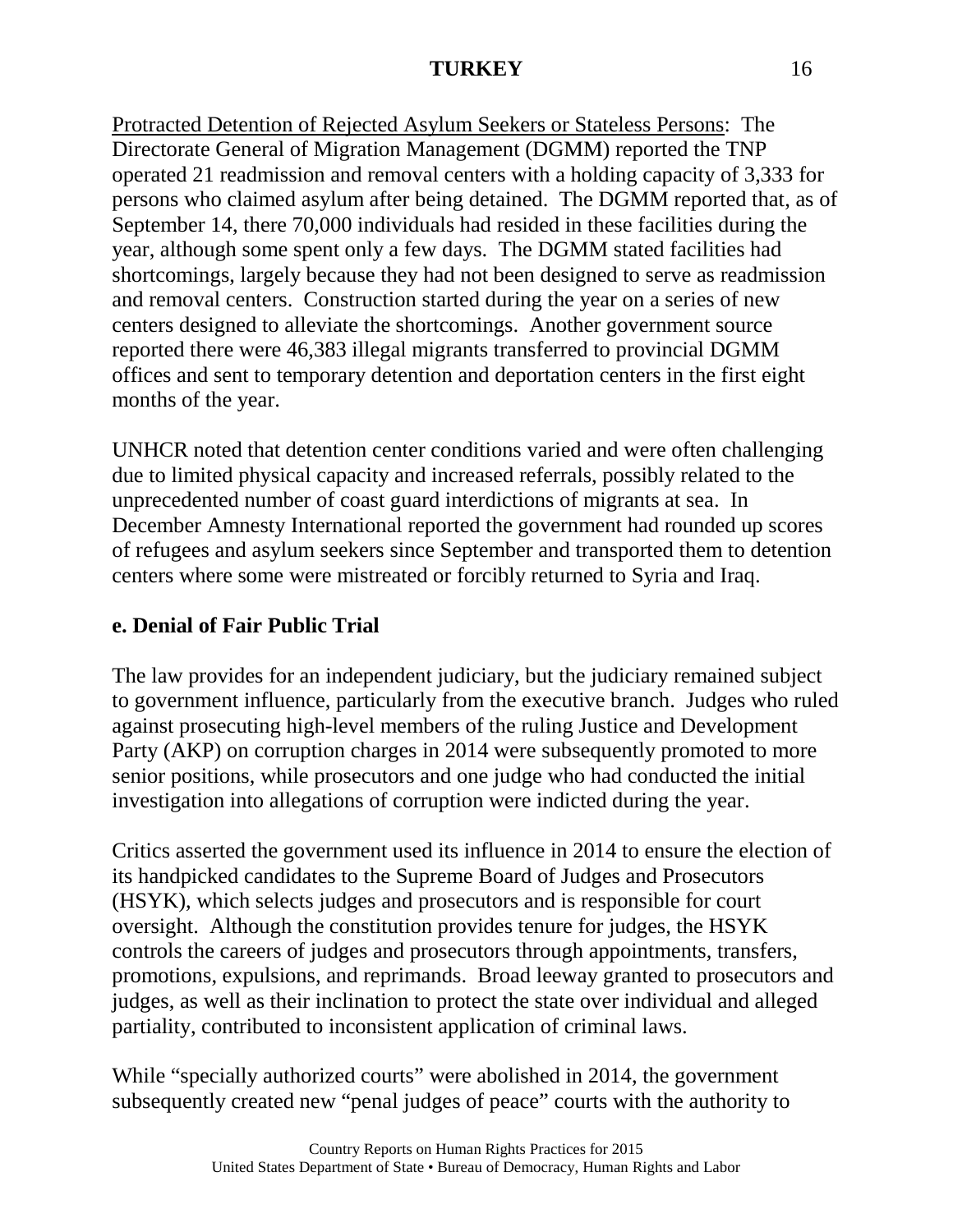decide on issuance of arrest and search warrants, seizure of property, and detentions during the investigative phase of a single case; appeal from peace court rulings is limited to other judges within the peace courts. Critics charged the new system grants extraordinary powers to judges, that many of the appointed judges were progovernment, and that the new courts simply replaced the abolished special courts. Two appeals were filed with the Constitutional Court seeking abolishment of the system. In January the court ruled that peace courts are legal.

Legal professionals reported that peace courts created legal confusion due to unclear hierarchy and authority. The courts in December 2014, for example, ordered the arrest of Samanyolu Broadcasting Company CEO Hidayet Karaca and other members of the media as well as 33 police officers with alleged ties to Fethullah Gulen, a Muslim cleric accused of operating a clandestine network within the executive and judicial branches with a goal of overthrowing the government. After a higher-level court ruled on April 26 that detainees should be released, the Istanbul chief public prosecutor stated the higher court's decision was null and void because another peace court had simultaneously ruled for the continuation of their detention. The defendants were indicted on September 17, and the case continued at year's end.

The country has an inquisitorial criminal justice system.

The country's system for educating and assigning judges and prosecutors created close connections between them; observers (including the European Commission) claimed this led, at least, to the appearance of impropriety and unfairness in criminal cases. Prosecutors and judges studied together at the country's Justice Academy before being assigned to their first official posts by the HSYK; after appointment, they often lodged together, shared the same office space, worked in the same courtroom for many years, and even switched positions over their careers. Prosecutors entered courtrooms through doors reserved for judicial officials and sat next to judges throughout court proceedings. Human rights and bar associations noted that defense attorneys generally underwent less rigorous training than their prosecutorial counterparts and were not required to pass an examination to demonstrate a minimum level of expertise.

The constitution provides for the trial of military personnel in civilian courts if their alleged crime was committed against the state or the constitutional order. Decisions of the Supreme Military Council are generally not open to civilian review, although the constitution provides for civilian judicial review when specific circumstances are met.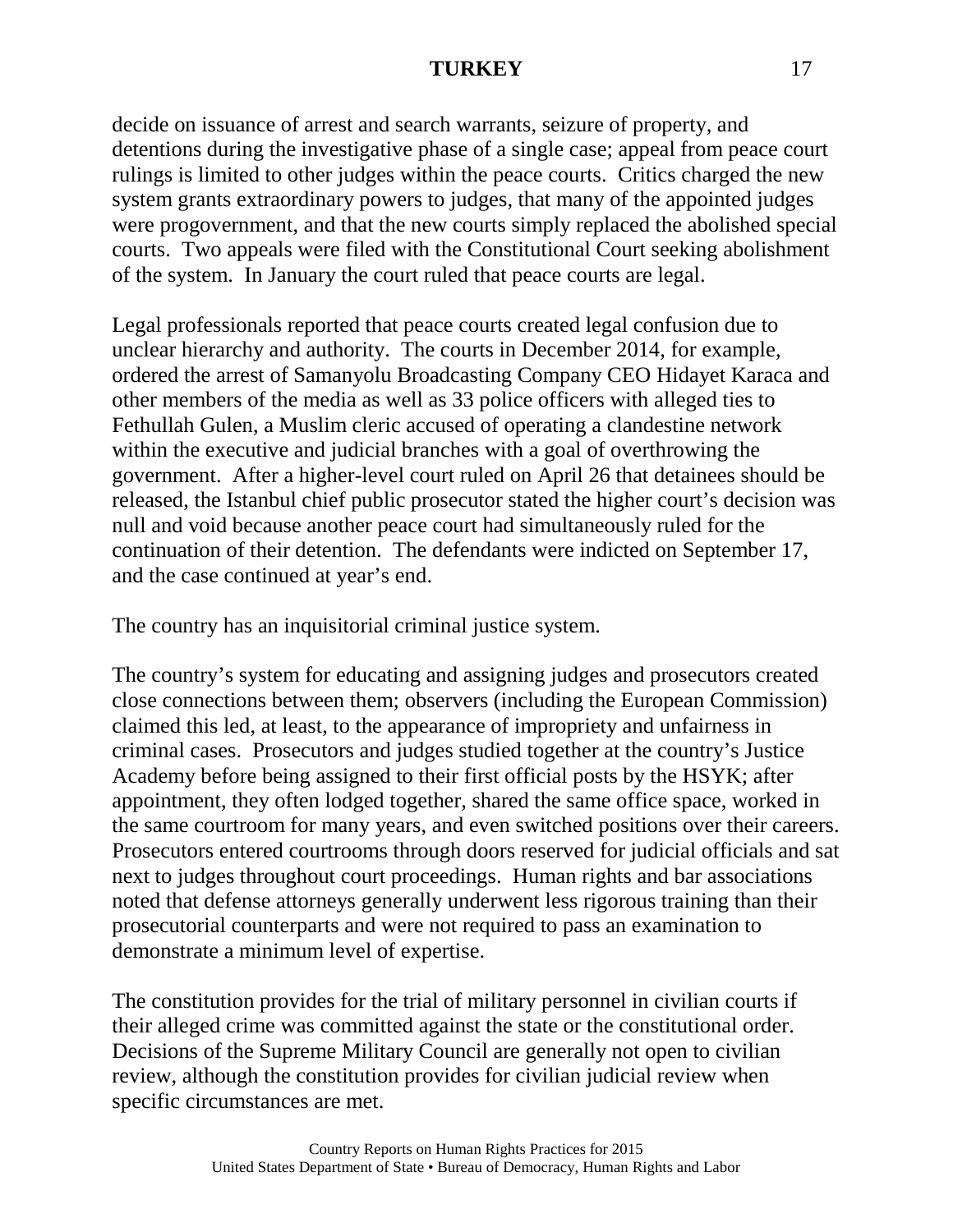#### **Trial Procedures**

The constitution provides for the right to a fair trial, and an independent judiciary generally enforced this right.

Under the law defendants enjoy a presumption of innocence and have the right to prompt and detailed information about the charges against them. There were multiple, confirmed reports that the government did not observe this law. The EU's 2015 progress report noted the lack of reasoning in indictments remained a serious cause for concern. Courtroom proceedings are public for all cases except those involving minors as defendants and those with security concerns, such as those related to "crimes against the state." Court files, which contain the indictment, case summaries, judgments, and other court pleadings, are closed to everyone other than the parties to a case, thus making it difficult to obtain information on the progress or results of court cases. The Internal Security Package enacted in April overturned a provision in the 2014 Fifth Judicial Package that prevented judges from restricting lawyers' access to the files during the prosecution phase. Following adoption of the package, judges ruled to withhold the investigation files for 20 persons detained during annual May 1 demonstrations. Following the July 20 bombing in Suruc, judges ruled to withhold the investigation file from both defendants' and victims' lawyers. The 2014 Judicial Package also removed public prosecutors from first-level judicial review of cases. If a judge decides to arrest or release a suspect during this level of review, the file is sent to the prosecutor for an opinion. There is no jury system, and a judge or a panel of judges decides all cases.

Defendants have the right to be present at trial and to consult with an attorney in a timely manner. Defendants or their attorneys can question witnesses for the prosecution (although questions must usually be presented to the judges who will then ask the questions on behalf of counsel) and, within limits, present witnesses and evidence on their own behalf. Secret witnesses were frequently used, particularly in cases related to state security. Defendants and their attorneys generally have access to government-held evidence relevant to their cases unless the case is sealed for national security concerns. Defendants have the right not to testify or confess guilt and the right to appeal, although appeals generally took several years to conclude. Defendants sometimes waited several years for their trials to begin. The failure of officials to submit statements promptly or attend trials, especially in cases against security officials, resulted in delayed proceedings.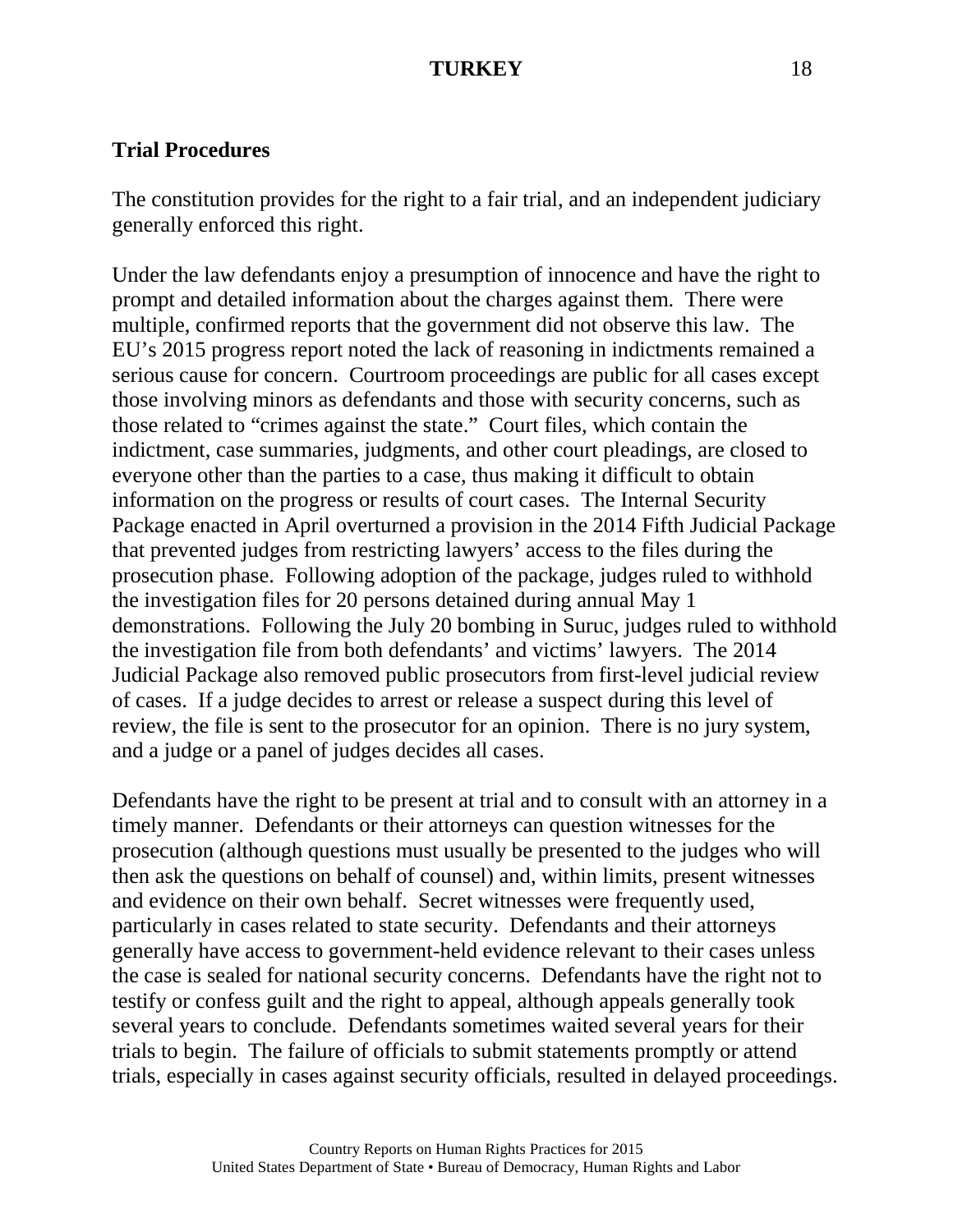After former chief of general staff and retired general Ilker Basbug was sentenced to life imprisonment in 2013 for leading an alleged terrorist organization known as Ergenekon, the Constitutional Court ruled in favor of his release because the written opinion in support of the verdict was not issued within the timeframe required for him to appeal. The high criminal court subsequently ruled in 2014 for the release of 275 other convicted Ergenekon defendants on the same grounds. On October 6, the appeal case began at the Supreme Court of Appeals for all 275 convicted defendants.

On March 31, the Istanbul Anatolian Fourth High Criminal Court acquitted 236 defendants in the Balyoz ("Sledgehammer") coup plot retrial. The defendants were accused of having plotted to topple the government at an army seminar in 2003. The ruling followed the Constitutional Court's unanimous opinion in 2014 that the defendants' right to a fair trial had been violated due to concerns arising from contested digital evidence and the specially authorized court's decision to reject testimony by defense witnesses. A separate trial of 63 Balyoz suspects whose convictions had been reversed in 2013 due to lack of sufficient evidence or for agreeing to an offense without committing it also ended in acquittal on March 31. This followed the acquittal of another 25 Balyoz suspects in 2014.

The rulings brought the Balyoz trial, begun in 2003, to a conclusion with the acquittal of all defendants. The majority of the defendants were military officers whose careers had been suspended during their time in jail pending trial or under conviction. The General Staff quickly promoted lower-ranked active duty officers among the defendants and initiated a comprehensive legal package that would ensure retrospective salary adjustment and compensation for Balyoz defendants. Numerous military officers filed claims for pecuniary and nonpecuniary damages amounting to 40 million lira (\$13.5 million) in compensation, with potentially more cases to be filed against the state. On November 5, an Ankara court ruled that retired lieutenant general Ayhan Tas should receive 1.2 million lira (\$450,000) in compensation, stating he had been "insulted" and his "moral values were disregarded." On December 20, an Ankara court ruled that retired colonel Yusuf Kelleli should be paid 1.5 million lira (\$600,000) for "unfair arrest" and "the method and length" of his arrest.

## **Political Prisoners and Detainees**

The HRA asserted there were hundreds of political prisoners from across the political spectrum, including journalists, political party officials, academics, and students. The government stated that these individuals were charged with being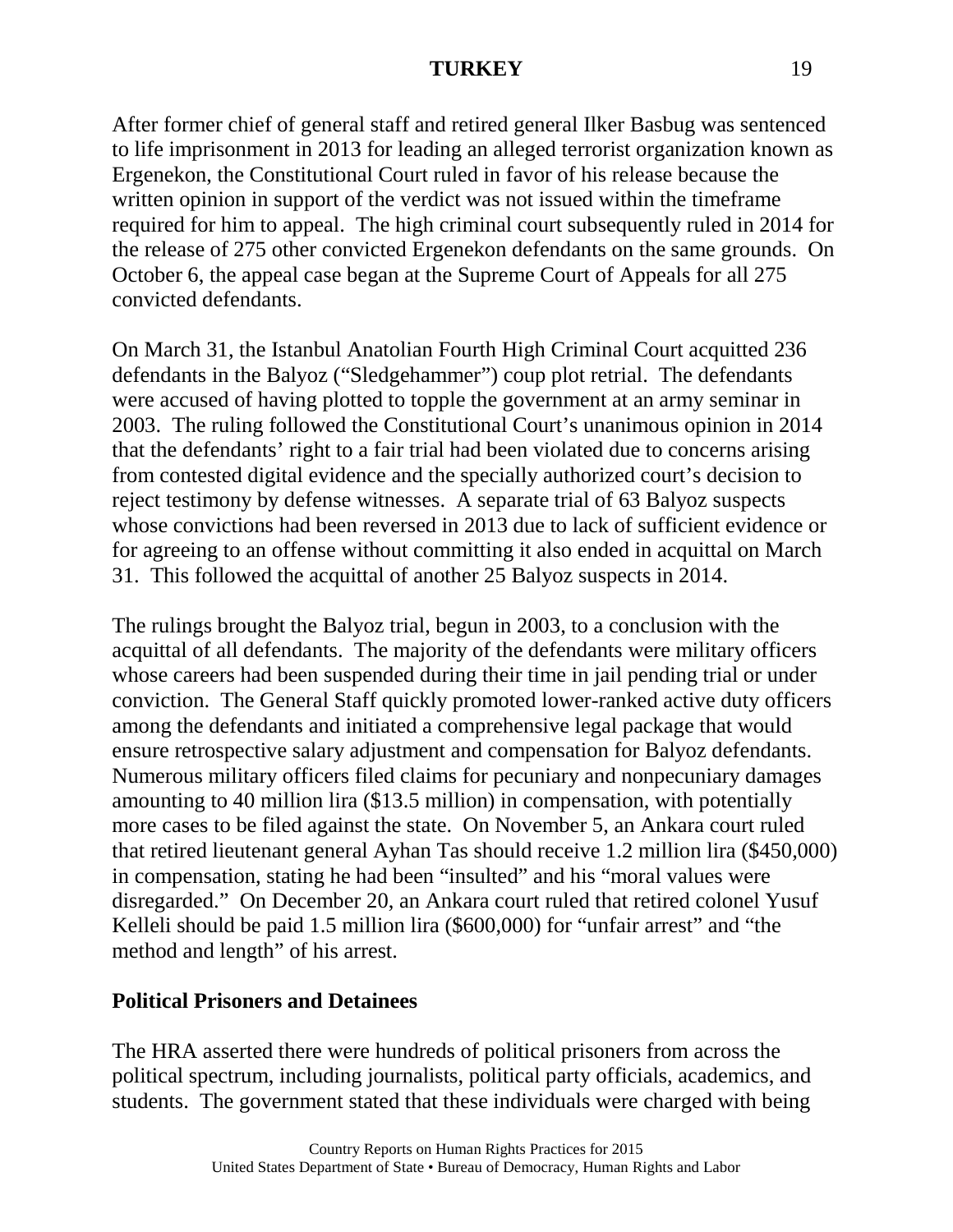members of, or assisting, terrorist organizations. Despite limits placed on the use of the antiterror law during 2013 and 2014 by the Fourth and Fifth Judicial Packages, prosecutors continued to use a broad definition of terrorism and threats to national security. Antiterror laws were broadly used after the July 20 Suruc bombing, and media widely reported that between July 24 and August 10, approximately 1,600 persons were detained for questioning in antiterror operations, 340 of whom were subsequently arrested and held in jail on terror-related charges. Human rights groups alleged that many detainees had no substantial link to terrorism and were detained to weaken the opposition, pro-Kurdish HDP. Authorities also used the antiterror laws during the year to detain individuals and seize assets, including media companies, of individuals alleged to be associated with the Gulen movement, designated by the government during the year as the Fethullah Gulen Terrorist Organization.

International and domestic human rights organizations expressed particular concern over what they regarded as an overly broad definition of terrorism under the antiterror law and its disproportionate use by authorities against members of the press, academics, students, and members of the political opposition. The HRA reported that, as of September, approximately 7,000 persons were in prison on terror charges, approximately 5,000 of whom were alleged PKK members.

On July 29, Deputy Prime Minister Bulent Arinc announced that in antiterror sweeps in July, the government detained 1,061 individuals, including 847 with alleged PKK/KCK connections, 77 with alleged DHKP/C connections, and 137 with alleged Da'esh ties. Of these, as of July 29, there were 44 DHKP/C individuals and 31 Da'esh individuals who remained under arrest. An unknown number of individuals accused of PKK/KCK connections remained incarcerated. As of July 28, according to the HDP, antiterror sweeps resulted in the detention of 467 persons for alleged PKK/KCK connections, with 49 formally arrested.

On August 9, authorities detained Abdulla Demirbas, former district mayor in Diyarbakir and long-time advocate of Armenian rights, as part of these broad antiterror sweeps. Authorities claimed he funneled money to the PKK while he was Sur District (Diyarbakir) mayor, but as of November, he had not been indicted. Demirbas was released pending investigation in early October due to poor health.

According to the Ministry of Justice, as of September 15, there were 2,026 persons under arrest and 4,956 convicted on terrorism charges. The HRA alleged that,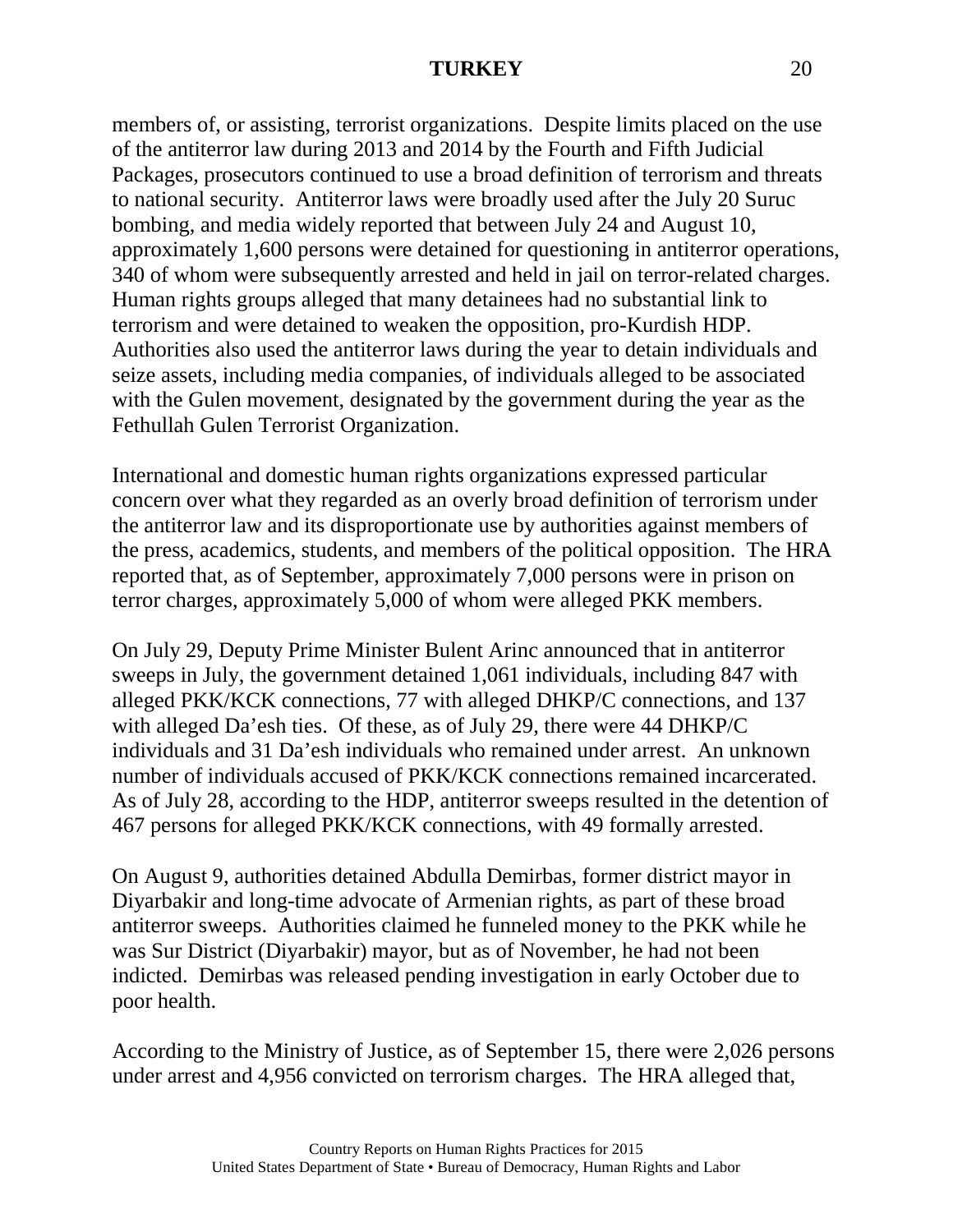between June 7 and September 9, authorities detained 2,411 individuals and arrested 280, including 24 children.

## **Civil Judicial Procedures and Remedies**

There is an independent and impartial judiciary in civil matters. The law provides that all citizens have the right to file a civil case for compensation for physical or psychological harm, including for human rights violations. Individuals are able to apply directly to the High Court of Appeals (Yargitay) for redress. The law allows individuals to appeal their cases directly to the Constitutional Court, allowing for faster and logistically easier high review of contested court decisions. The right of citizens to apply directly to the Constitutional Court for redress of human rights issues led to a decrease in the number of applications made to the European Court of Human Rights against the country.

## **f. Arbitrary Interference with Privacy, Family, Home, or Correspondence**

While the constitution provides for the "secrecy of private life" and states that individuals have the right to demand protection and correction of their personal information and data, the law provides the National Intelligence Organization (MIT) the power to collect information while seriously limiting the ability of the public or journalists to expose abuses. The MIT may collect data from any entity in the country without a warrant or other judicial process for approval. At the same time, the law establishes criminal penalties for interfering with MIT activities, including MIT data collection, for obtaining information about the MIT, and for publishing information about the MIT. In addition the law gives the MIT and its employees immunity from prosecution. Only the Prime Minister's Office has oversight of the MIT and the ability to investigate MIT activities. The law, adopted in 2014, has been referred to the Constitutional Court and was under review as of year's end.

The Internal Security Package enacted on April 4 provides broader police powers for personal search and seizure. Senior police officials may authorize search warrants, with judicial permission to follow within 24 hours. HRW noted that a judge's permission to conduct a search after it has already taken place failed to serve as a check against abuse. Individuals subject to such searches have the right to lodge complaints.

The law allows the Turkish Telecommunications Authority (TIB) to engage in wiretapping with a court order only if directed against alleged drug traffickers,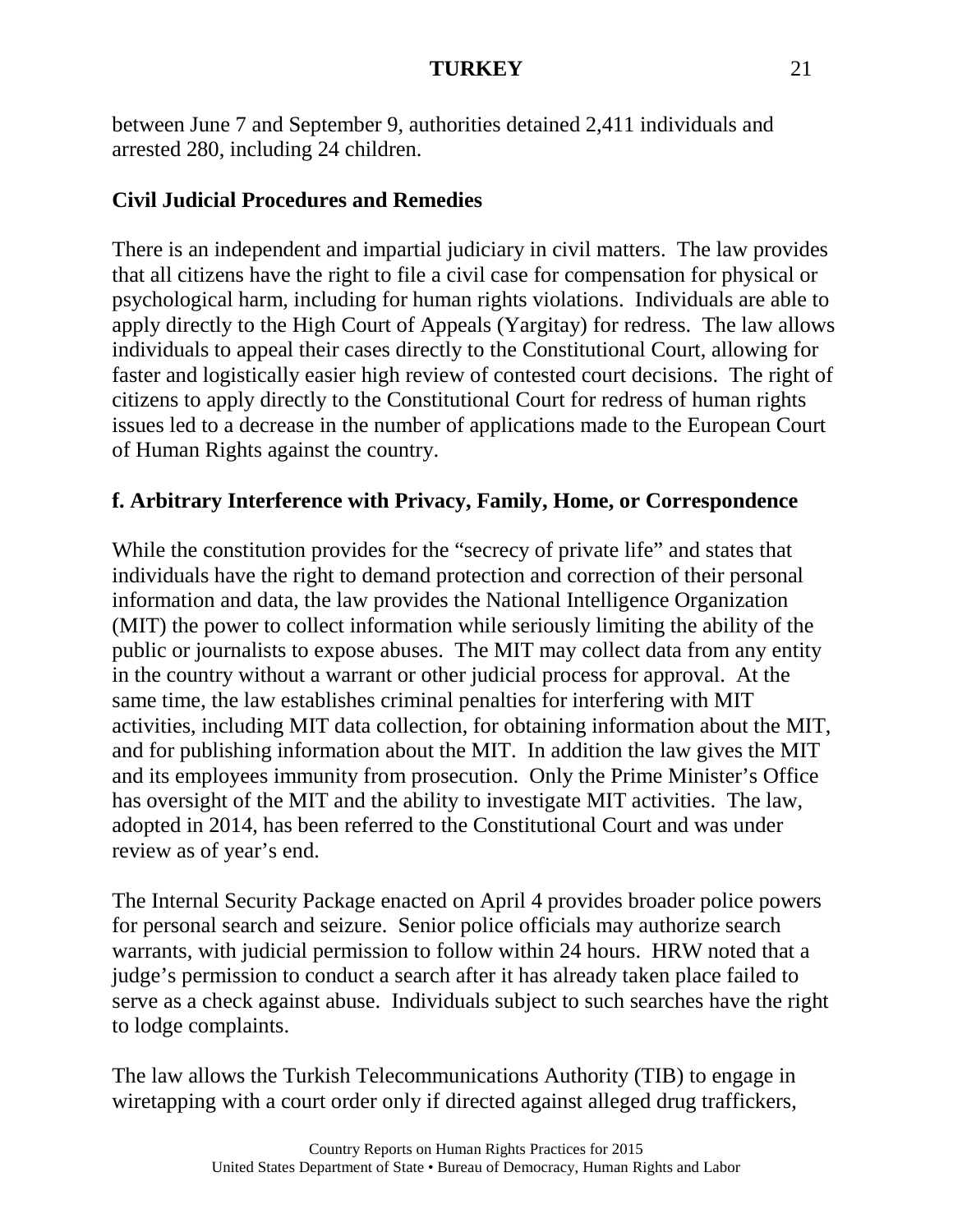organized crime members, or terrorists. The Internal Security Package increased from 24 to 48 hours the period of time during which security forces can conduct wiretaps without a judge's approval and centralized approving authority to the Ankara Heavy Criminal Court. As a check against abuse of this power, the Internal Security Package allows annual inspections by the Prime Ministry's Inspection Board and presentation of its reports for review to parliament's Security and Intelligence Commission.

Human rights groups noted that tighter government control over wiretapping enabled by the Internal Security Package limited the possibility of using wiretapping to uncover government corruption, adding that wiretapping without a court order circumvented judicial control and potentially limited citizens' right to privacy.

On May 29, the Ministry of Health reportedly sent letters to primary care physicians directing them to provide information about any of their patients referred for psychiatric care, without a provision for seeking permission from the patient. Critics alleged that this would allow for blacklisting or other discriminatory practices towards psychiatric patients. The Minister of Health Mehmet Muezzinoglu replied the data collection would provide more accurate statistics and improve assistance to patients.

## **g. Use of Excessive Force and Other Abuses in Internal Conflicts**

After a July 20 suicide bombing attributed to Da'esh in the southeastern city of Suruc, fighting between the PKK and government security forces increased. The PKK blamed the government for complicity in the bombing, which killed 33 mainly Kurdish activists and injured approximately 100. The PKK retaliated by killing two police officers on July 22, leading to an escalation of government-PKK violence over the following weeks. The fighting, which continued at year's end, occurred mainly in the eastern and southeastern areas of the country inhabited by ethnic Kurds. It brought an apparent halt to the two-year peace process aimed at ending the PKK-government conflict that has continued since 1984.

On December 15, the government launched a major military offensive designed to eliminate PKK fighters using urban areas for operations. In conjunction with military action, the government declared curfews in these urban areas, including Cizre and Silopi districts in Sirnak Province and the Sur district of Diyarbakir Province. In some places the curfews lasted for more than 10 days. Reports indicated the local population faced difficulty obtaining food and water. Some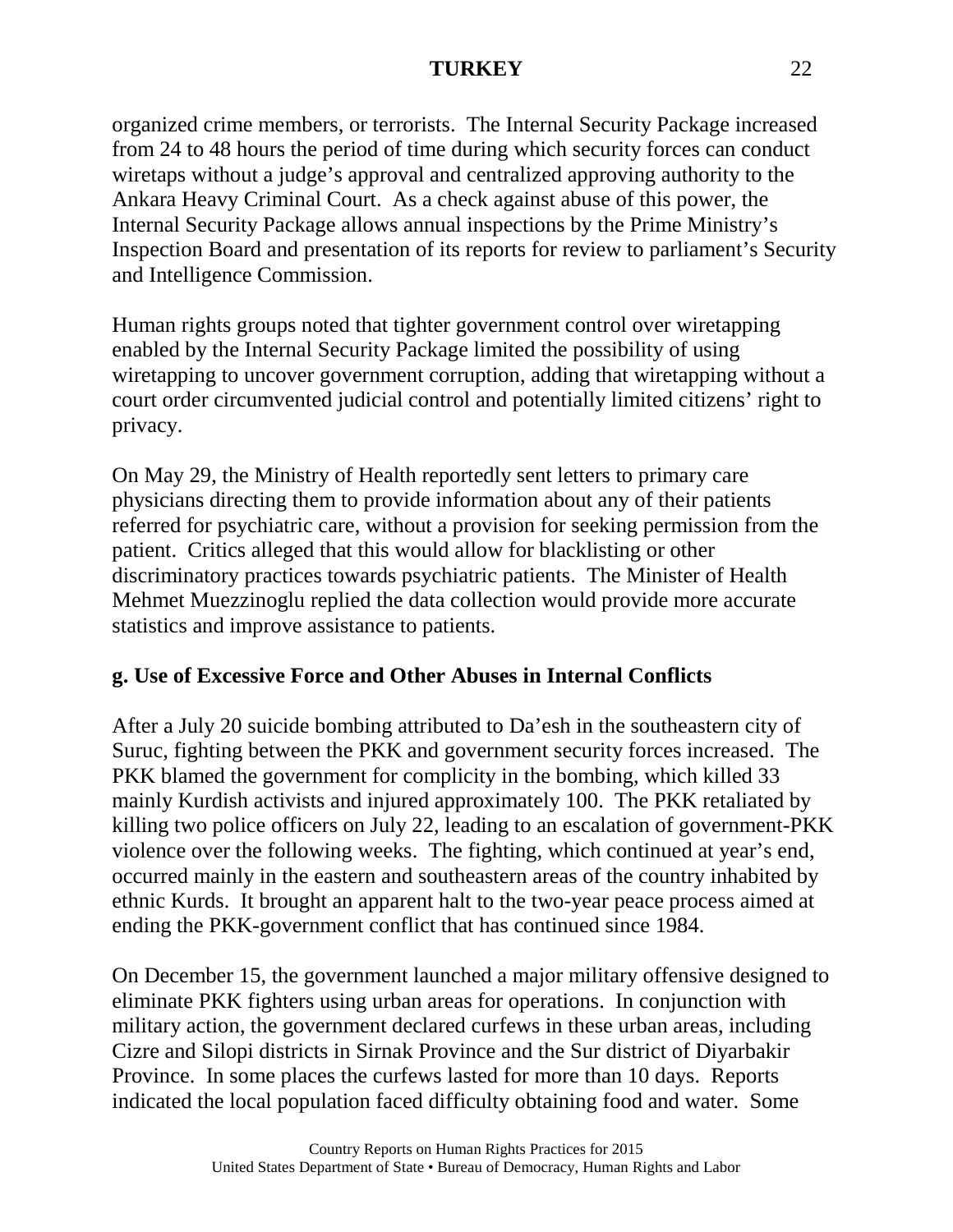reports estimated 200,000 persons fled their homes. A police report released on December 24 estimated 100,000 persons were displaced. On December 23, HRW released a report claiming that more than 100 civilians had been killed and many more injured in the Southeast since July.

Killings: Casualty tolls from renewed government-PKK fighting varied considerably and remained a topic of debate at year's end. As of October 9, the TNP reported that 31 police, three soldiers, and one village guard were killed since the resumption of violence, with 146 police officers and 21 soldiers injured. The TNP reported that 30 civilians had died and 96 were injured. A coalition of human rights groups consisting of EuroMed Rights, the International Federation for Human Rights, the HRA, the HRF, and the Helsinki Citizens' Assembly asserted that between July 21 and September 21, approximately 50 civilians; more than 121 police officers, soldiers, and village guards; and 57 PKK militants had been killed and dozens of civilians injured. In an update on November 20, the HRA stated that since July 20, 51 children had been killed as a result of the fighting.

Between August and the end of the year, the government implemented restrictive curfews in several urban neighborhoods as security forces responded to PKK violence and/or declarations of local autonomy by co-mayors. For example, starting on September 4, the government instituted a nine-day curfew in the southeastern city of Cizre in response to recurring PKK attacks. According to various sources, security forces killed between 20 to 22 civilians, including four children, during the curfew, although the government refuted this. The government prevented a delegation of HDP officials, including members of parliament, from entering Cizre for fact-finding purposes until the curfew was lifted. When the government undertook a new operation on December 14, curfews were reinstated in Cizre, Silopi, Nusaybin, and Sur, continuing for at least two weeks and in the case of Cizre, through year's end.

The Turkish General Staff reported that between July 20 and October 15, security forces killed more than 1,000 PKK fighters in Turkey and northern Iraq, although some observers questioned this figure. On October 5, then interior minister Selami Altinok announced more than 2,000 PKK fighters were killed in operations since July 22. Various security forces released varying reports on the number of security personnel killed in the violence, with at least 97 but possibly more than 300 security personnel killed.

PKK attacks also claimed the lives of police officers and civilians in Istanbul. On August 10, a suicide car bomb attack at a police station in Istanbul's Sultanbeyli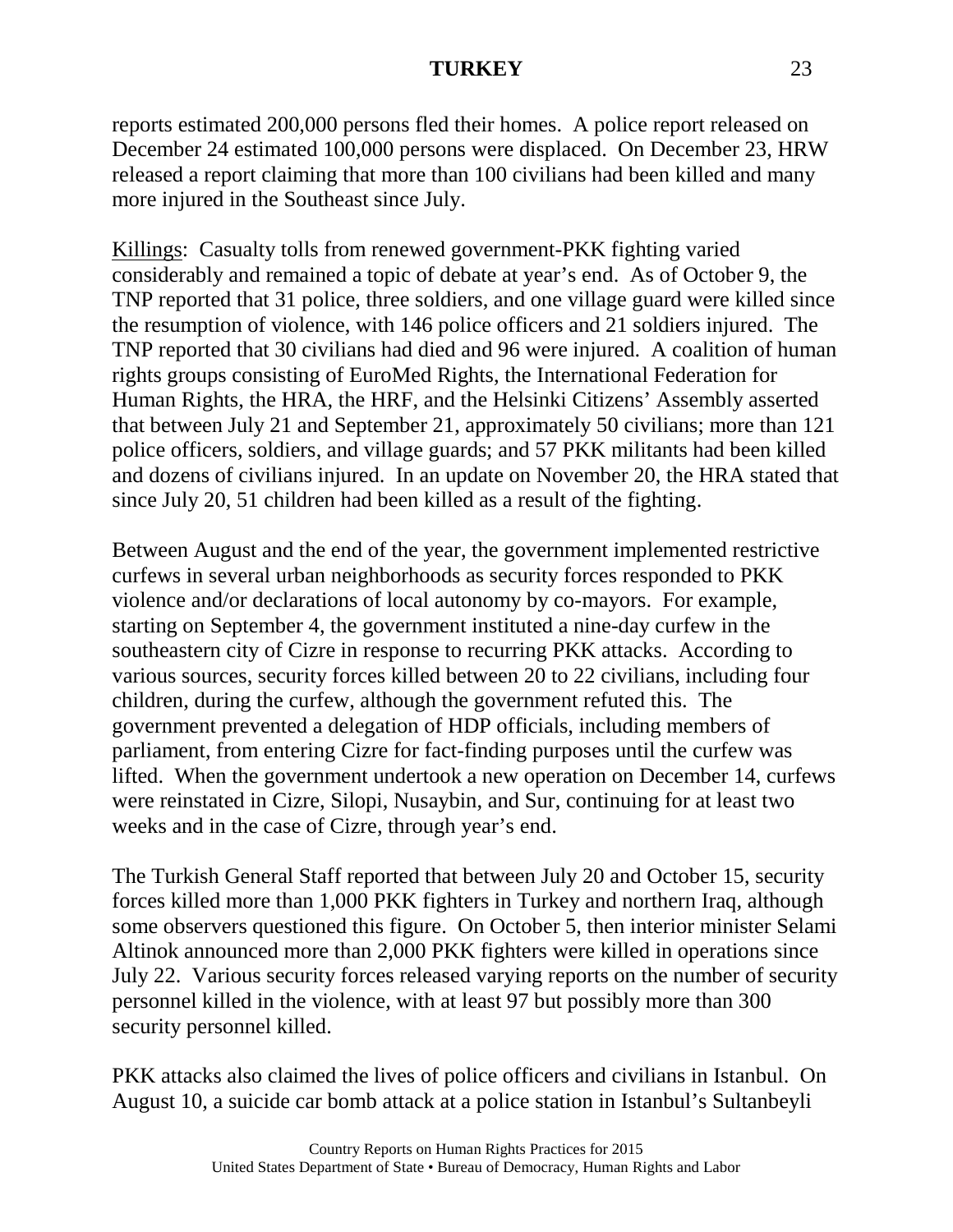district killed three officers and injured seven civilians. When officers investigated the explosion, PKK terrorists lying in wait attacked them, killing an additional police officer. Two PKK terrorists were killed in the fight. An armed branch of the PKK, the People's Defense Forces, claimed responsibility for both the suicide bombing and subsequent attacks.

Abductions: The Jandarma reported that on August 10, the PKK kidnapped 10 customs workers at the Kapikoy border gate, and on August 21, another 11 went missing in Van Province; all were released in Iraq the following month. The Jandarma reported that 15 security officers had been kidnapped between July 20 and December 15. The General Staff reported nine officers kidnapped, and the TNP reported one police officer kidnapped in the July 20-December 15 period. On September 1, a Turkish soldier disappeared under suspicious circumstances in borderland Kilis, near Da'esh-held territory. The TNP reported one village guard and five medical personal were kidnapped during the year.

Child Soldiers: The government alleged the PKK continued to recruit and forcibly abduct children for conscription purposes. It claimed the families of 929 children had applied to security forces for help in securing the release of their children from the PKK. The government stated that during the preceding two years, the PKK either abducted or recruited 2,152 children and 419 children escaped from the PKK and surrendered to Turkish security forces during the same period. The government alleged the PKK had used children as suicide bombers. Independent observers disputed some of the government's claims.

On June 9, the governor of Sanliurfa Province stated the PKK recruited 3,000 children during the first six months of the year. The semi-official Anadolu News agency reported the PKK conscripted 597 children during the first six months of the year. Human rights groups believed most youths "joined voluntarily."

Other Conflict-related Abuses: The HRF noted health-care workers in Nusaybin, Cizre, Silope, Van, Tatvan, and Bitlis experienced threats in their efforts to continue operating during the renewed violence. For instance, on October 22, a PKK bomb in Hakkari Province damaged a hospital, halting provision of health care at the site. At times security forces used hospitals as operational bases or interfered with the performance of medical personnel. At other times citizens or the PKK interfered with medical services. In Cizre the HRA reported security personnel on August 4 prevented the staff of the Cizre hospital from giving care to Besir Egitmis, who had been shot in front of his house. The HRA stated security forces used the Nusaybin hospital as a base from which to intervene in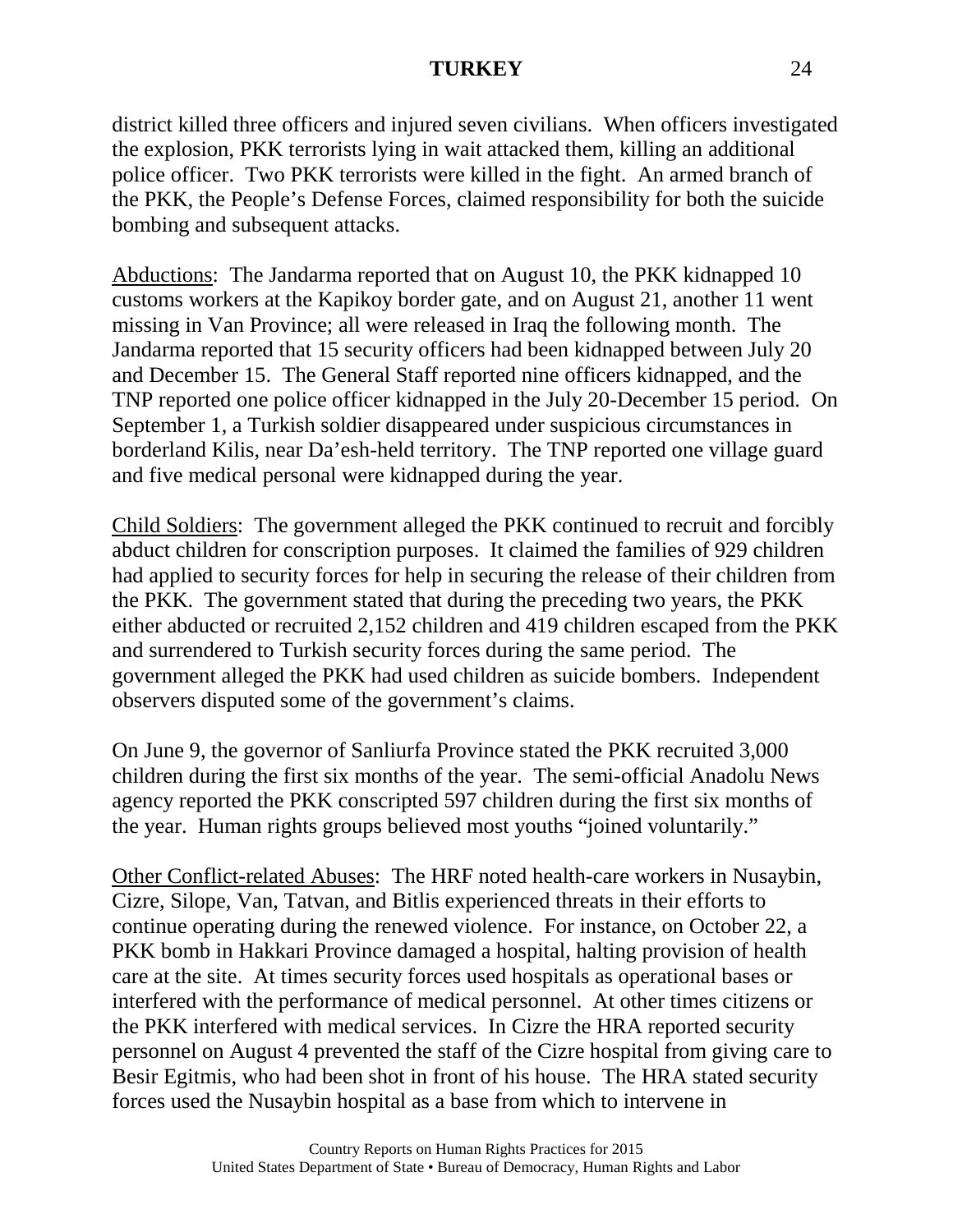demonstrations outside and that hospital staff felt threatened and could not treat patients freely.

The HRA accused security forces of beating members of the media on August 11 when the latter tried to film health-care workers under pressure from security forces.

On September 8, violent protests throughout the country targeted the HDP for the party's perceived links to the PKK. Protesters burned the HDP headquarters in Ankara and attacked HDP offices in at least six other cities. The HDP reported its properties had been attacked approximately 400 times over the course of a few days.

# **Section 2. Respect for Civil Liberties, Including:**

# **a. Freedom of Speech and Press**

While the constitution and improvements made by the Fourth and Fifth Judicial Packages provide for protection of free speech, the penal code and antiterror law still contain multiple articles that restrict freedom of speech and press.

The penal code contains multiple articles that directly restrict press freedom and free speech, for example, through inclusion of provisions on praising a crime or criminals, inciting the population to enmity or hatred and denigration, and protecting public order. The law provides for punishment of up to three years in prison for "hate speech" or injurious acts related to language, race, nationality, color, gender, disability, political opinion, philosophical belief, religion, or sectarian differences. Human rights groups criticized the law for not including protections based on gender identity and noted that the law was sometimes used more to restrict freedom of speech than to protect minorities.

During the year many individuals, including journalists and minors, were indicted for insulting the president or prime minister; insulting the organs and institutions of the state; taking part in antigovernment plots; and being members of outlawed political groups. Some journalists were indicted for attempting to influence the judiciary (including publishing an opinion about how a pending case should be resolved or protesting in favor of a particular outcome).

Freedom of Speech and Expression: Individuals in many cases could not criticize the state or government publicly without risk of civil or criminal suits or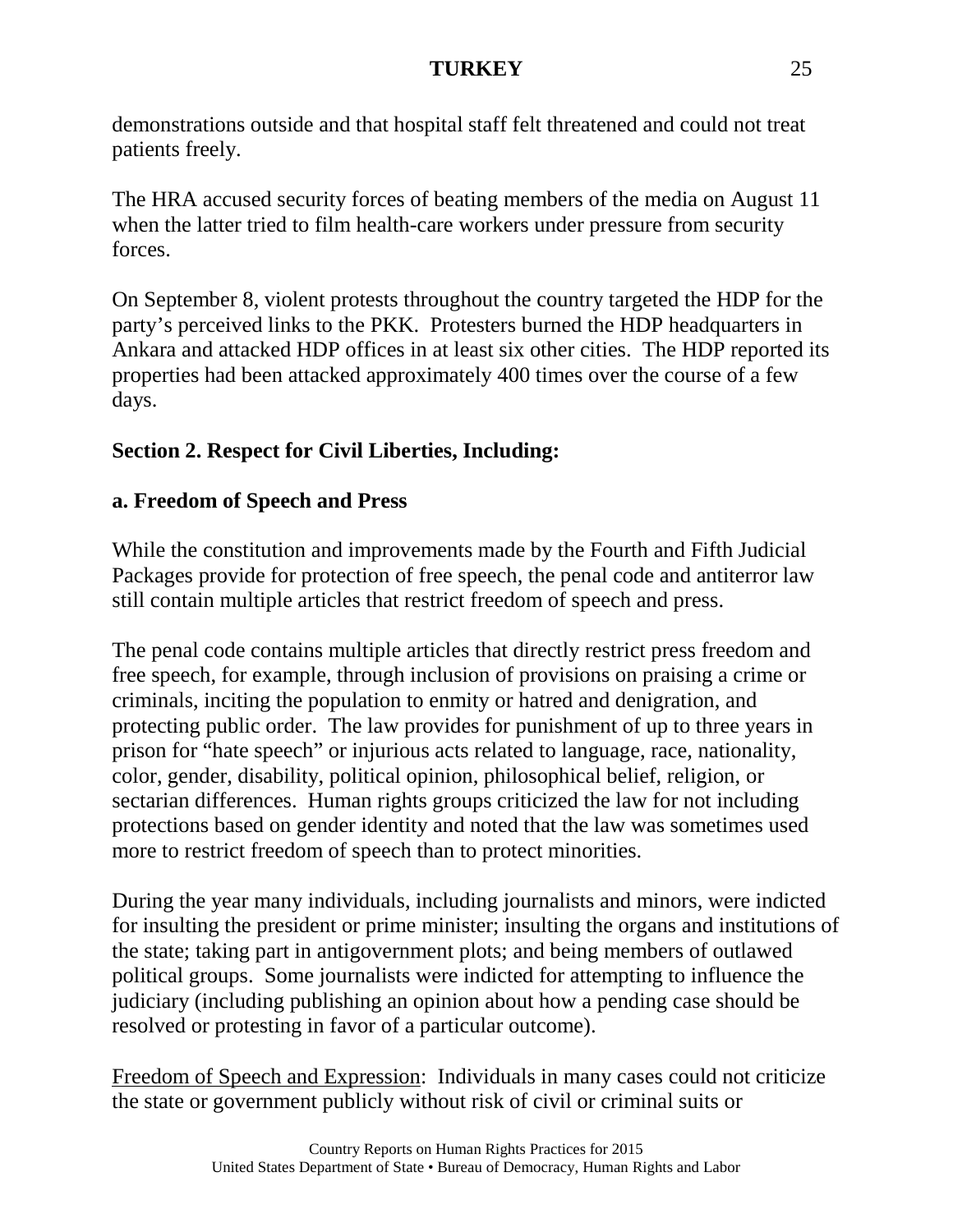investigation, and the government continued to restrict expression by individuals sympathetic to some religious, political, or cultural viewpoints. Active debates on human rights and government policies continued in the public sphere, particularly relating to political Islam, Kurds, and the history of the Turkish-Armenian conflict at the end of the Ottoman Empire. Government critics and human rights associations acknowledged that open debate on some topics, most notably Kurdish and Armenian issues, was more accepted than it was a decade ago. Nonetheless, many who wrote or spoke on sensitive topics involving the ruling party risked investigation. Some opinion leaders and many journalists reported they practiced self-censorship.

On April 16, after he remarked that it was impossible not to admit that Armenians were subject to genocide during the final years of the Ottoman Empire, Etyen Mahcupyan, who had been serving as an advisor to Prime Minister Davutoglu, announced he had retired. He said his retirement had taken effect a month earlier when he turned 65, but political analysts questioned the timing of the announcement, coming just after Mahcupyan's controversial remarks.

The penal code criminalizes insults to the Turkish nation and leaders, including the president and prime minister. The Ministry of Justice reported receiving 331 complaints brought under this law in the first eight months of the year, of which it rejected 265. This data contradicted reporting in the EU progress report, which stated the Ministry of Justice received 962 requests for investigations of alleged insult to the president in the first six months of 2015, up from 397 in all of 2014. Persons from all walks of life were liable to come under investigation for insult or related offenses, including participants in political rallies, politicians, and children.

On July 14, a court found lawyer Umut Kilic, a member of the Afyon Bar Association, guilty of insulting President Erdogan for allegedly shouting at the Supreme Board of Judges and Prosecutors' interview panel that they were representatives of "fascist Erdogan." He received an 18-month suspended sentence.

On March 30, prosecutors launched an investigation against 58 persons (including journalists, musicians, and actors) for criticizing the state-run Anadolu Agency for biased coverage. The suspects were accused of "provoking persons to hatred and enmity, as well as defamation, slander and intimidation" for their posts on social media (under the penal code, which governs "offenses against public peace").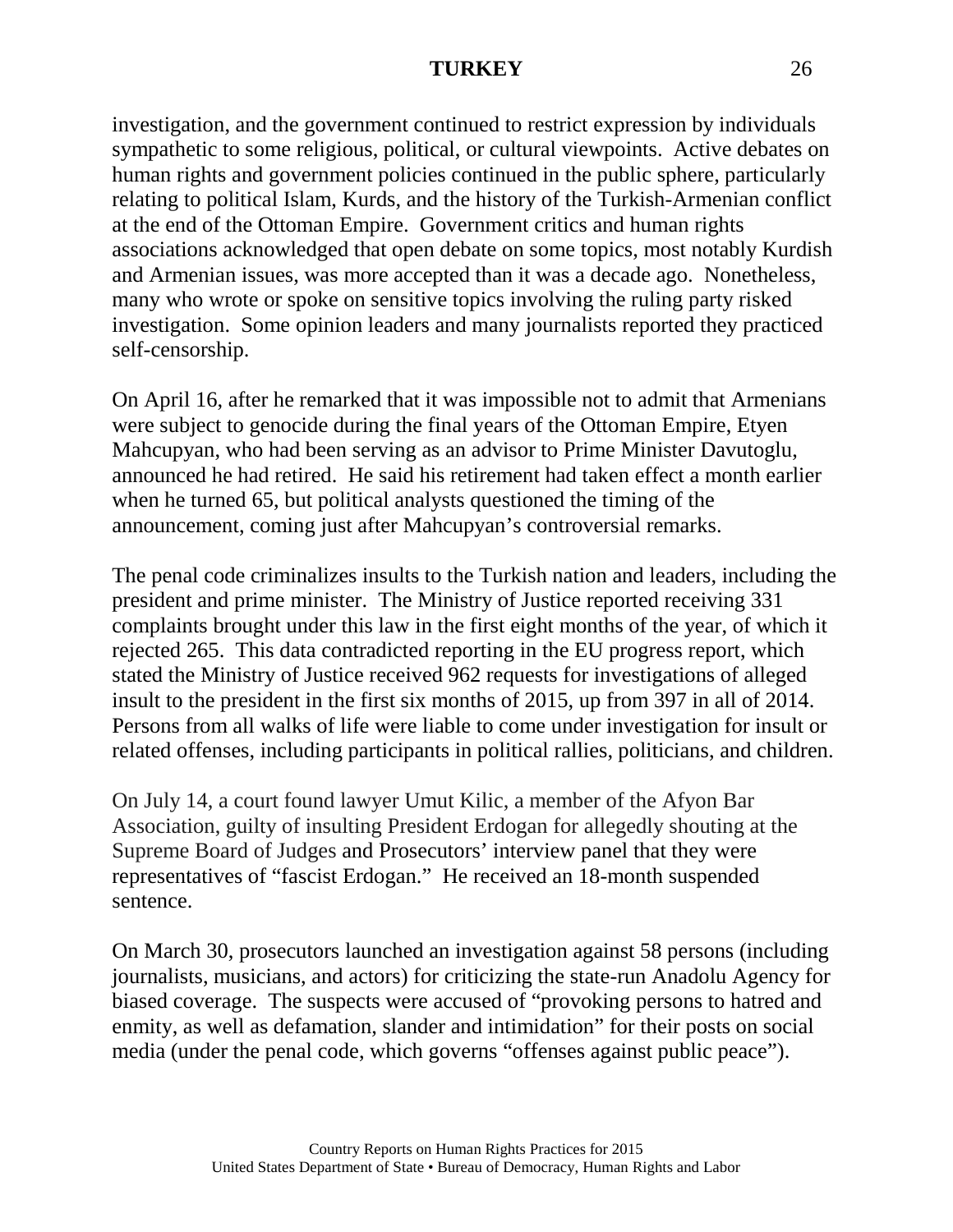Press and Media Freedoms: The print media was privately owned and active, although a small number of large business concerns owned many leading press outlets. Hundreds of private newspapers spanning the political spectrum published in numerous languages, including Kurdish, Armenian, Arabic, English, and Farsi, although most had low circulations. Conglomerates or holding companies, many of which had interests before the government on a range of business matters- including billions of dollars in government construction, energy, or communications contracts--owned an increasing share of media outlets. Only a fraction of these companies' profits came from media revenue, and their other commercial interests impeded media independence and encouraged a climate of self-censorship. The concentration of media ownership influenced the content of reporting and limited the scope of public debate. According to the TNP, through December 15, one newspaper, 60 magazines, one banner, 19 books, three bulletins, and eight other published materials were banned, confiscated, or removed from distribution or sale.

The Radio and Television Supreme Council (RTUK) registered and licensed a large number of privately owned television and radio stations that operated on local, regional, and national levels. The wide availability of satellite dishes and cable television allowed the public access to foreign broadcasts, including several Kurdish-language private channels. The RTUK allowed radio and television stations to broadcast in Uighur, Laz, and Kurdish (both the Kurmanci and Zaza dialects) during the year.

Amid the renewal of violent PKK attacks during the second half of the year, the government on July 25 blocked the internet availability of a number of mostly Kurdish-language media outlets. On September 14, a court order blocked broadcasting of two digital media platforms affecting approximately 100 channels, of which 40 were Kurdish-language channels. The government alleged the platforms were operating in breach of legal or technical requirements; critics alleged the decision to block the platforms was political. Several channels applied to Ankara's Administrative Court to appeal the block, and the court ruled in their favor on September 16. As of September 18, some channels had restarted broadcasting.

The Alternative Media Association reported that, as of July 25, the government had blocked nearly 100 internet news sites, most of which were largely pro-Kurdish or leftist in orientation (see Internet Freedom).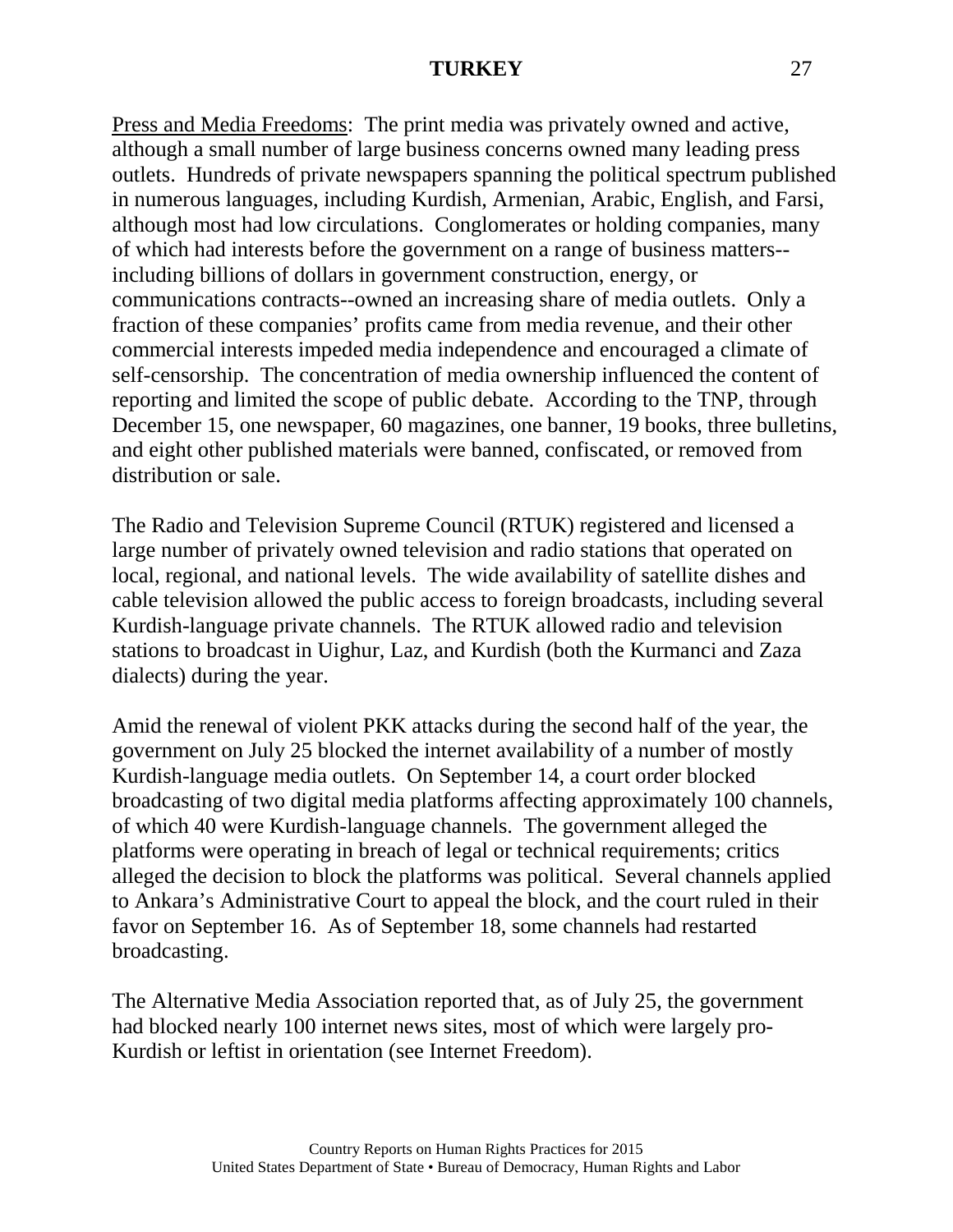In the context of the government's fight against the "parallel state" or "parallel" structure"--which it alleged was a clandestine network of followers of Muslim cleric Fethullah Gulen within the executive and legislative branches that sought to overthrow the government--a court ordered that a Gulen-affiliated holding company, Koza Ipek Holding, be placed under government-appointed trusteeship on October 27. Koza Ipek Holding owned five media outlets, which re-opened with a progovernment editorial line shortly after the takeover. Another holding company, Kaynak Holding, with the nation's largest publisher of educational textbooks, was put under trusteeship on November 18.

Most Gulen-affiliated television channels lost a significant portion of their audience after pay-television platforms dropped them, beginning with Tivibu on September 27. By October 15, four (out of six) digital pay-television platforms had dropped the channels. The government's media regulatory institution, RTUK, warned the operators that the removal violated broadcasting requirements for platform operators to be fair and impartial and was inconsistent with standard legal procedure. Despite the RTUK warning, a fifth pay-television platform, Turksat, dropped Gulen-affiliated channels on November 16.

While the law does not ban particular books or publications, publishing houses were required to submit books and periodicals to prosecutors for screening at the time of publication. Media activists reported that, as a means of censorship, the Ministry of Culture sometimes denied approval of a barcode required for all publications.

The Turkish Publishers Association (TPA) reported that publishers often exercised self-censorship, avoiding works with controversial content that might draw legal action. The association also reported that the state established book inspection committees in public schools and that school administrators closely monitored book recommendations, increasingly limiting students to ones approved by the state. The association described cases in which teachers who shared unapproved literature with students, even at the university level, faced investigation.

Writers and publishers were subject to prosecution on grounds of defamation, denigration, obscenity, separatism, terrorism, subversion, fundamentalism, and insulting religious values. Authorities investigated or continued court cases against myriad publications and publishers during the year. On December 15, a Gaziantep court ruled that the books of three authors, Hasan Cemal, Tugce Tatri, and Muslum Yucel, would be pulled from bookstores because the books were found among the possessions of two persons arrested for PKK membership.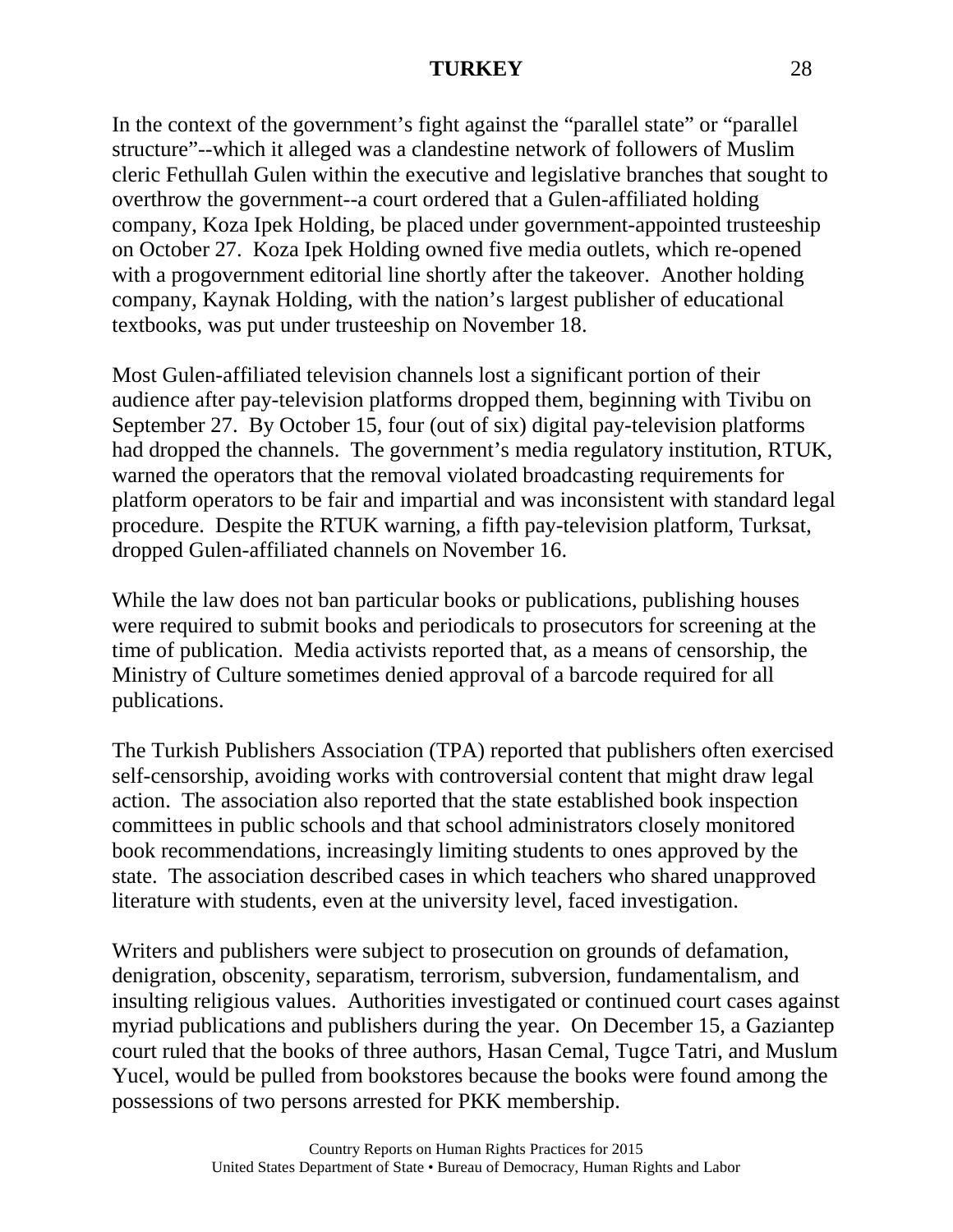The TPA stated that publishers faced publication bans and heavy fines if they failed to comply in cases where a court ordered the correction of offensive content. Publishers were also subject to book promotion restrictions. The TPA noted cases in which printers were held responsible for content, even if the publisher and author faced separate charges and, as in the 2011 case of Gulseren Aksu, were acquitted. Translators could also be held liable for translating material deemed objectionable. The government brought criminal charges against the publishers and translators of writers such as Guillaume Apollinaire and William Burroughs.

Observers also reported that, with the consolidation of media outlets under a few conglomerates that had other business interests, media entities increasingly practiced self-censorship to remain eligible for government contracts. Human rights organizations such as Freedom House noted that certain companies with media outlets critical of the government were targeted in tax investigations and forced to pay fines.

On October 28, police used teargas and water cannons to disperse crowds of supporters in front of the office building housing the Kanalturk and Bugun TV television stations, then forced their way into the building and shut down the two channels during a live broadcast. The police action was the result of a court ruling creating a board of trustees to manage the stations' parent company, Koza Ipek Holding. Critics of the takeover cited procedural irregularities and asserted that the media outlets were targeted for criticizing the government. Government officials denied any political motives, stating the connection between Koza Ipek Holding and Gulen justified the action.

Several organizations, including the Committee to Protect Journalists (CPJ) and Freedom House, reported authorities increased their abuse of the antiterror law and criminal code to prosecute journalists, writers, editors, publishers, translators, rights activists, lawyers, elected officials, and students for exercising their right to free expression.

Violence and Harassment: Government and political leaders and their supporters used a variety of means to intimidate and pressure journalists, including lawsuits, threats, and, in at least one case, physical attack. President Erdogan and AKP members sometimes verbally attacked journalists by name in response to critical reporting.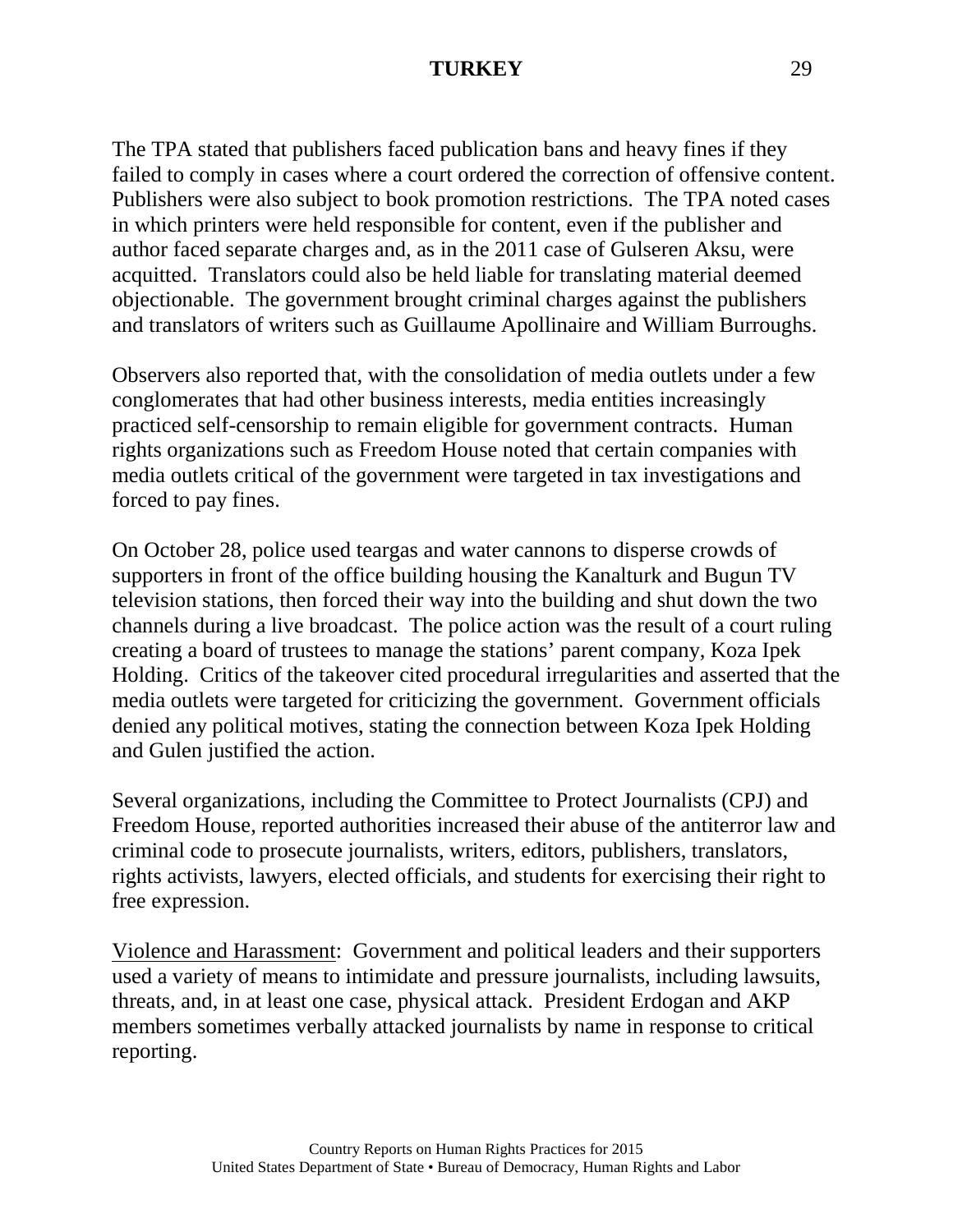On May 29, a prosecutor opened an investigation against *Cumhuriyet* editor in chief Can Dundar on espionage charges related to a story he published in May alleging MIT had transferred arms to Syrian rebels via MIT-contracted trucks intercepted in Turkey in January 2014. On May 31, President Erdogan told a state television interviewer, "the person who wrote the story will pay a heavy price for it; I won't let him go unpunished." On June 2, prosecutors officially charged Dundar, asking for life imprisonment. After testifying before a judge on November 27, Dundar and his colleague, *Cumhuriyet*'s Ankara representative Erdem Gul, were arrested and charged with "acquiring documents related to the security of the state," "political and military espionage," "publishing information supposed to remain secret," and "contributing to the propaganda of a terrorist organization."

On August 4, Dundar and 17 other journalists were indicted on terrorism charges in connection with publishing photos of prosecutor Mehmet Selim Kiraz, who died while being held hostage by DHKP/C terrorists. The two cases accusing Dundar of supporting terrorism continued at year's end.

On September 7, approximately 150 persons attacked the Istanbul office of the independent daily *Hurriyet*, smashing windows and attempting to enter the building. The attack, led by then AKP deputy Abdurrahim Boynukalin, occurred in response to *Hurriyet*'s coverage of a statement by President Erdogan regarding recent violence in the Southeast. Two days later a video recording of Boynukalin surfaced in which he said it was a mistake not to beat *Hurriyet* columnists, specifically naming Ahmet Hakan. Prime Minister Davutoglu subsequently criticized Boynukalin's comments, and on September 18, Boynukalin was dropped from the AKP candidate list for the November 1 parliamentary elections. On December 17, Boynukalin was appointed deputy minister for youth and sports, and on December 21, the prime minister, during his speech at AKP's Youth Auxiliary Convention, praised Boynukalin for his success as the head of the AKP youth, presenting him with a gift of appreciation.

Government officials also pressured international journalists. On August 27, security forces detained British journalists Jake Hanrahan and Philip Pendlebury along with their Iraqi-national assistant, Mohamed Ismail Rasool, as they were filming clashes between security forces and the PKK in Diyarbakir. Authorities deported the two British journalists on September 6; their Iraqi colleague remained in jail through the end of the year.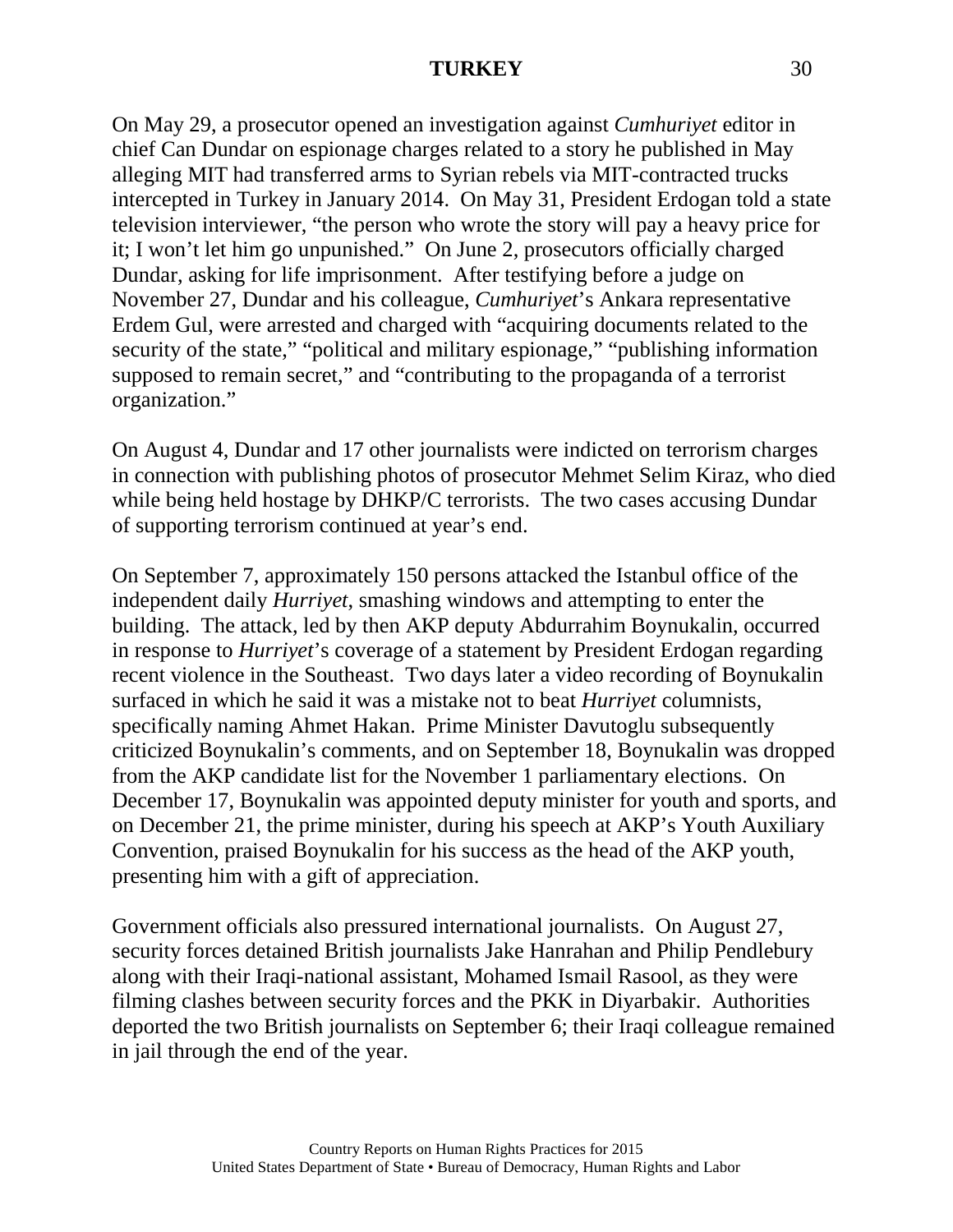Authorities at times also ordered raids on newspaper offices, temporarily closed newspapers, issued fines, or confiscated newspapers for violating speech codes. On January 14, police raided daily newspaper *Cumhuriyet'*s printing office to prevent the distribution of editions containing a controversial *Charlie Hebdo* cartoon. Authorities later allowed distribution after a prosecutor determined the cartoon was not included in the edition. Separately, a Diyarbakir court ordered a block of several websites that had published the cartoon.

The number journalists imprisoned or detained by authorities rose in the second half of the year, largely due to the government's antiterror operations. In September the Ministry of Justice reported that 36 convicts and five detainees claimed they were members of the press. The ministry asserted that as of October there were no journalists in jail on journalism-related charges, arguing that these persons' crimes were not related to journalism but rather to other crimes, including murder, damaging property, or terror-related charges. Human rights groups pointed out that terrorism-related charges were a common tool to target journalists investigating sensitive issues, particularly PKK terrorism. Journalists who reported on the PKK or KCK were sometimes charged with a crime for promoting terror organizations.

On December 15, the CPJ released a report stating there were 14 journalists in the country's jails, double the number it listed in 2014. Other NGOs put the number of journalists in jail higher, including a listing by the EU in June (30) and the Turkish Union of Journalists in December (32). The CPJ noted many of the journalists released from prison in 2014 still faced charges and could potentially be incarcerated again, a status that encouraged self-censorship. On December 22, the Ministry of Justice stated that only four of the 32 journalists listed by the Turkish Union of Journalists carried press accreditation from the government and that another four of the 32 had already been released from jail.

The RTUK continued a practice of fining broadcasters whose content was considered "contrary to the national and moral values of society." A change in the make-up of the board following the June 7 elections may have rendered it more politically independent, although the makeup will change again to reflect the composition of the November 1 parliament, which returned the AKP to a firm majority.

Besides criminal charges and arrests, media faced verbal harassment, tax investigations and fines, and terrorism investigations. On May 28, the government banned Dogan Holding, owner of *Hurriyet, CNN-Turk*, and other media outlets,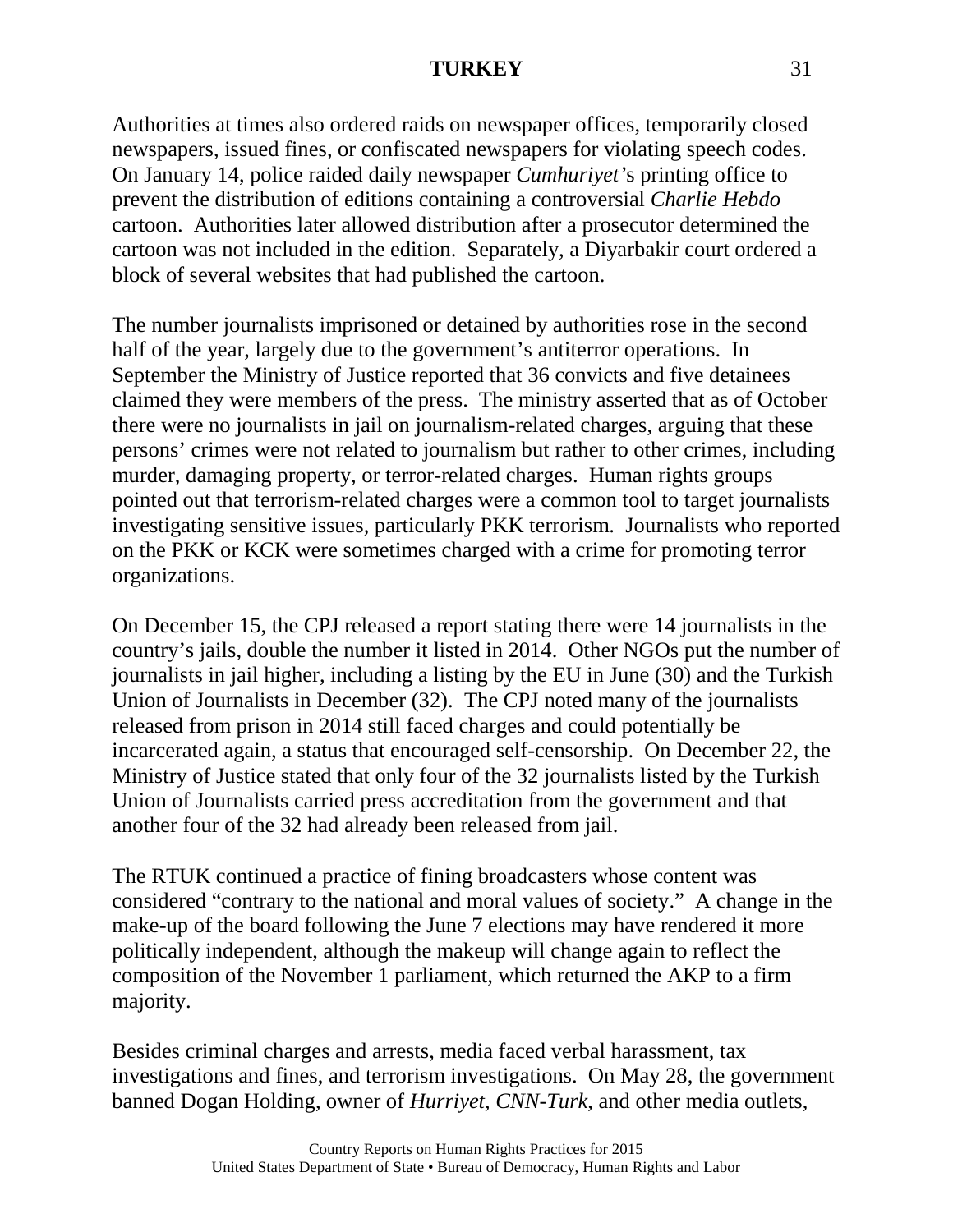from participating in state tenders just days after President Erdogan accused owner and industrialist Aydin Dogan of being a "coup lover." On June 2, authorities opened an investigation against Aydin Dogan and several other businesspersons for their role in the "coup by memorandum" in 1997. On September 15, prosecutors opened an investigation into the Dogan Media Group for alleged terrorism propaganda. The investigation opened six days after progovernment mobs attacked the paper's offices and accused it of sympathizing with the PKK. The charges were allegedly also linked to the paper's failure to adequately blur the faces of dead Turkish soldiers in a photograph and to its interview of an individual who later joined the PKK.

Censorship or Content Restrictions: Government and political leaders occasionally resorted to direct censorship of news media. During the year the government added several events to the list of topics about which media coverage was restricted, including prosecutor Kiraz's March 31 death, the MIT arms-to-Syria scandal, the July 20 Da'esh bomb attack in Suruc, and the October 10 Da'esh bombing attack of a peace rally in Ankara. Independent media largely ignored the bans.

Progovernment media sometimes appeared to coordinate editorial decisions, running similar or identical headlines. In the initial minutes after a bomb attack at a June 5 HDP rally left five persons dead and nearly 400injured, progovernment media outlets collectively announced the explosion was due to an electrical transformer and carried only "ticker" coverage of the event for nearly an hour. Progovernment media covered the event as a bombing only after a government minister announced the event was not due to a transformer explosion.

Although campaign rules allocated specific amounts of broadcast time to opposition political parties, in April the state-run Turkiye Radyo ve Televizyon (TRT) refused to broadcast a campaign ad prepared by the main opposition Republican People's Party on the grounds it "harshly targeted the AKP government," although the Supreme Election Board allowed the ad to run on other channels. The TRT was criticized during the election campaign for partisan broadcasting (see section 3).

Journalists reported that media outlets fired some individuals for being too controversial or adversarial with the government out of fear of jeopardizing other business interests. For example, in August two *Milliyet* journalists were dismissed after criticizing the government on their personal Twitter accounts, although not in their reporting.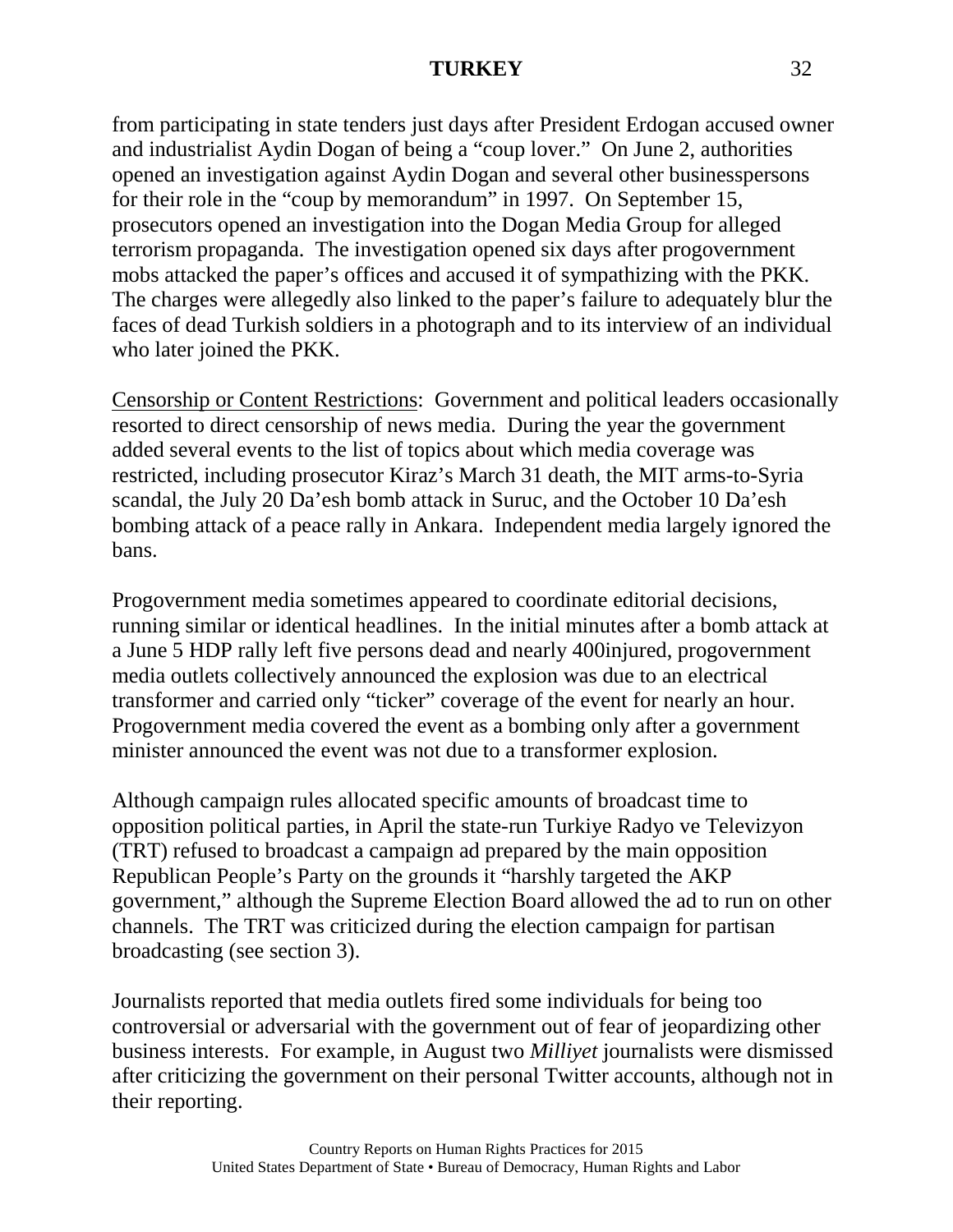The government continued the practice of excluding certain journalists representing outlets critical of the government from official press conferences and official events. When Prime Minister Davutoglu held a press conference on July 25 to discuss "antiterrorist operations," the editors of three newspapers linked to Fethullah Gulen--*Zaman*, *Taraf,* and *Bugun*--and the editor of the leftist daily *Birgun* were not invited. Similarly, these publications were not accorded credentials to cover the G20 summit in Antalya in November or its various antecedent events throughout the year.

On September 1, the group Solidarity against Censorship reported that, from July 24 through September 1, the government blocked 103 websites, specific content in 50 websites, and 23 Twitter accounts, and launched lawsuits against 21 journalists with a combined recommended sentence of 157.5 years in prison. It reported 20 journalists (including *Milliyet* and *Hurriyet* newspaper staff) lost their jobs at the same time. The organization also reported that during that same five-week period, 10 journalists were attacked, nine by police and one by an unknown assailant.

Libel/Slander Laws: Observers reported government officials used defamation laws to stop political opponents and journalists from voicing criticism. The law provides that persons who insult the president of the republic can face a prison term of up to four years. The sentence may be increased by one-sixth if committed publicly and by one-third if committed by the press or media. Hundreds of persons faced criminal charges, many of them multiple counts, for violations of the law, including "denigrating Turkishness" or insulting public leaders. According to the Ministry of Justice, it received 236 investigation requests and permitted 105 to proceed between August 2014 and February 28.

On June 16, an Ankara court gave a suspended 21-month prison sentence to *Today's Zaman* editor in chief Bulent Kenes for a tweet in which he insulted President Erdogan even though he did not name him. On August 6, Kenes was summoned before a judge, this time for a tweet that the prosecutor altered, changing Kenes' word "fools" to the singular "fool" and claiming it referred to Erdogan. He was briefly detained on October 8 on additional insult charges. On December 4, Kenes announced his resignation from *Today's Zaman*, citing "government pressure." On December 11, antiterror security officers again detained Kenes on charges of insulting President Erdogan in his articles and statements.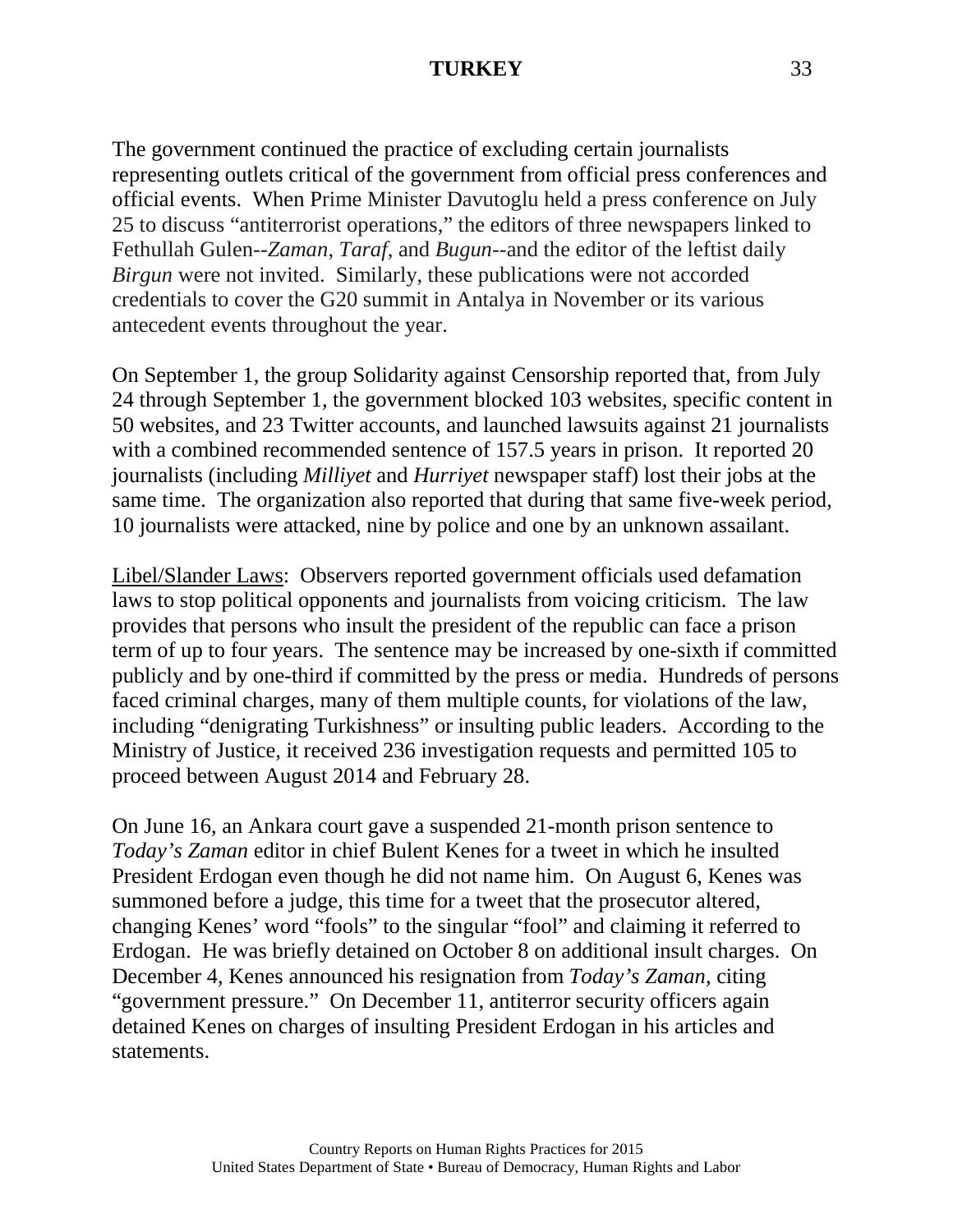According to an April BBC report, since the beginning of President Erdogan's tenure in office (beginning as prime minister in 2003), 63 journalists have been sentenced to a total of 32 years in prison and fined 380,000 lira (\$128,000) collectively.

National Security: The antiterror law and the penal code were regularly used to limit free expression on grounds of national security. On July 24, then deputy prime minister Bulent Arinc accused the pro-Kurdish *Evrensel* and *Ozgur Gundem*  newspapers of being "criminal machines." On July 25, just several days after the Da'esh bombing in Suruc and the subsequent renewal of government-PKK hostilities, the TIB ordered and a court subsequently endorsed the blocking of websites for *Evrensel, Ozgur Gundem* and approximately 100 other mostly pro-Kurdish news and information sites. Sendika.org and ETHA News Agency, leftist news sites, were also blocked.

The government continued to block media coverage of controversial and sensitive events in the name of national security, including prosecutor Kiraz's March 31 hostage-taking and death, the MIT arms-to-Syria scandal, the July 20 Da'esh bomb attack in Suruc, and the October 10 bombing attack on a peace rally in Ankara.

## **Internet Freedom**

According to the Turkish Statistical Institute from August, 56 percent of the country's population used the internet.

The government maintained restrictions on internet access. Internet law allows the government to prohibit a website or remove content if there is sufficient suspicion that the site is committing any of eight crimes: insulting the founder of the Turkish Republic, Mustafa Kemal Ataturk; engaging in obscenity, prostitution, or gambling; encouraging suicide, sexual abuse of children; drug abuse, or provision of substances dangerous to health. An amendment during the year added the following reasons a website can be blocked or content removed: right to life and protection of security of life and property, protection of national security and public order, prevention of commission of crimes, or protection of public health. The TIB is empowered to demand that internet service providers (ISPs) remove content or block websites with four hours' notice. The TIB must refer the matter within 24 hours to a judge, who must rule on the matter within 48 hours. If it is not technically possible to remove individual content within the specified time, the entire website may be blocked. ISP administrators may face a penalty of six months' to two years' imprisonment or fines ranging from 50,000 to 500,000 lira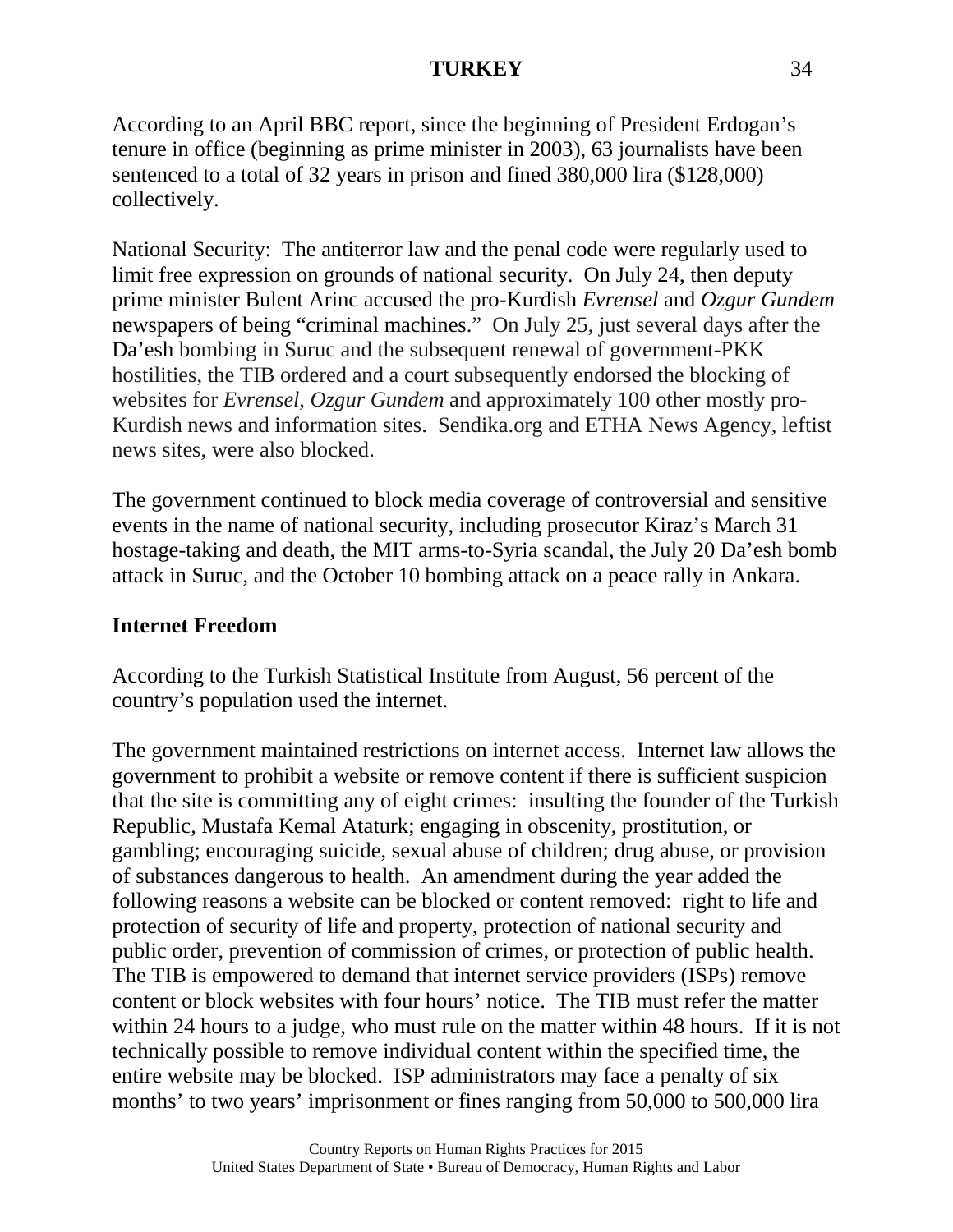(\$18,000 to \$180,000) for failing to comply with a judicial order. The law also allows persons who believed a website has violated their personal rights to request the TIB to order the service provider to remove the offensive content. On April 15, an omnibus law (the Law on Amending Some Other Laws and Regulations) took effect and amended Internet Law 5651, extending the discretion to request website blocking to government ministers and requiring TIB compliance within four hours followed by a court order within 24 hours.

The government's Information Technology Institution reported 150,924 complaints regarding offensive internet content, including vulgarity (56 percent), sexual exploitation of children (7 percent), prostitution (28 percent), and other offenses like gambling and insults against Ataturk. The institution did not provide numbers for the year and did not describe how many of the complaints resulted in blocking orders.

Authorities also used the antiterror law and other sections of the penal code to block websites.

On April 6, ISPs blocked access to YouTube and Twitter for several hours until they complied with a court order to remove images of prosecutor Mehmet Kiraz while he was held hostage by DHKP/C terrorists. On July 22, Twitter was again blocked for several hours after a court ordered the company to remove material related to the July 20 bombing in Suruc. According to a Twitter transparency report from August, Twitter content requests during the first half of the year represented a 26 percent increase over those of the second half of 2014. There were 408 court-ordered content removal requests from Turkey to Twitter, with an additional 310 requests from government agencies, police, and others lacking a court order. Twitter removed content in 34 percent of cases and blocked Twitter accounts in 125 cases. Twitter filed legal objections in response to 60 percent of the requests, but prevailed only 5 percent of the time. On December 11, news media reported that the government's communications authority imposed a 150,000 lira (51,000) fine on Twitter for failing to remove content it said praised terror and incited violence.

Government authorities on occasion accessed internet user records to "protect national security, public order, health, and decency" or to prevent a crime. Police must obtain authorization from a judge or, in emergencies, the "highest administrative authority" before taking such action. The law also establishes an ISP union of all internet providers that is responsible for implementing website takedown orders and is supposed to coordinate with content providers. The TIB is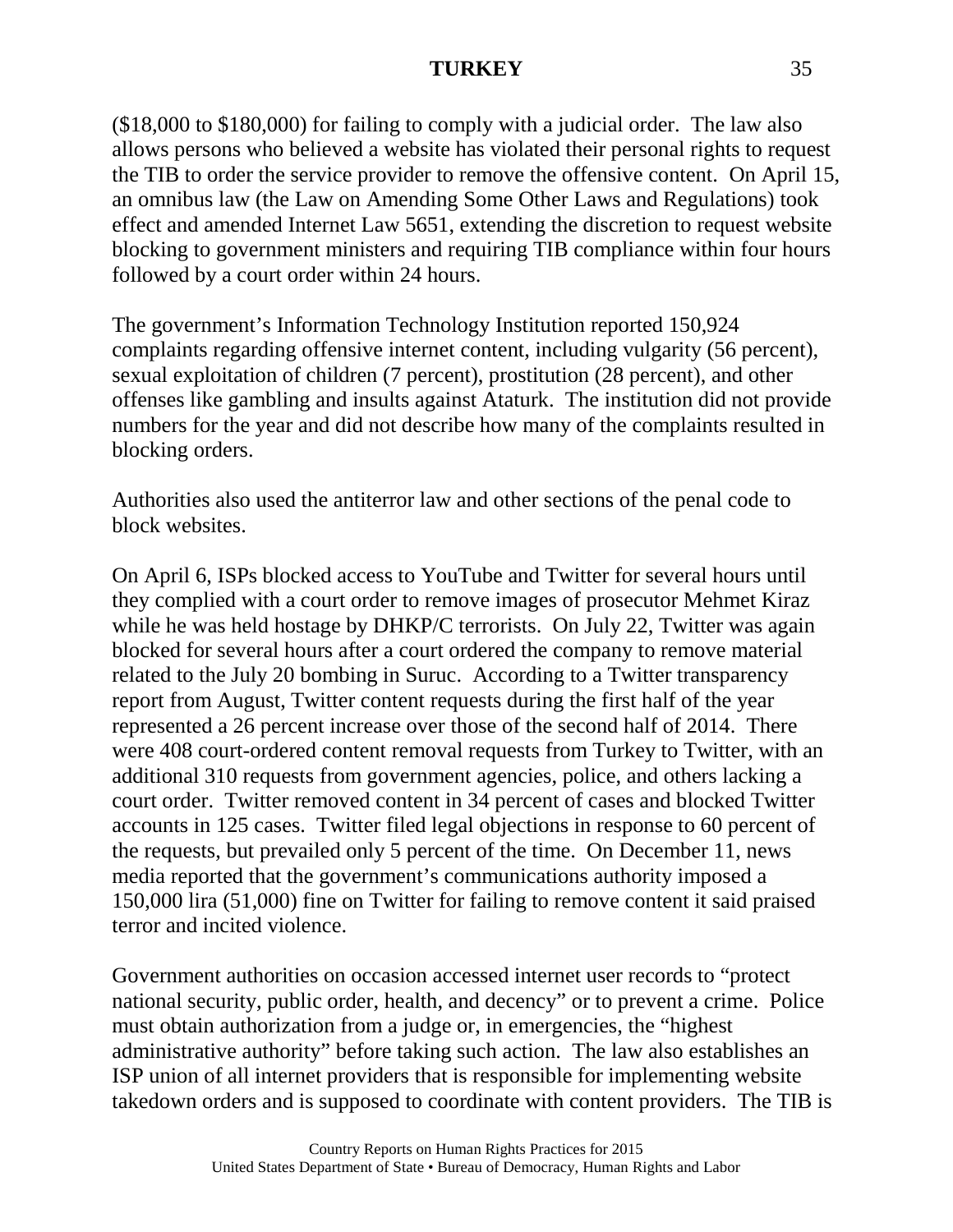not obligated to inform content providers about ordered blocks or to explain why a block was imposed. Content providers, including Twitter and Facebook, were required to obtain an operating certificate for the country.

According to the internet freedom NGO Engelliweb, as of October 14, a total of 24,104 websites had been newly blocked during the year--23,023 by the TIB, 898 by court order, 23 by prosecutors pending court decisions, and 160 by the Turkey Pharmaceutical and Medical Device Institution's requests. As of December 2, Engelliweb reported there were 106,198 blocked websites, compared with 58,635 in 2014.

Internet access providers are required to deploy and use filtering tools approved by the TIB. Providers who operated without official permission faced administrative fines. Internet activists and the press reported that more than one million websites were blocked in internet cafes in the country. Additional internet restrictions operated in government and university buildings.

Authorities used insult and antiterror laws to prosecute persons who used the internet for speech considered insulting or threatening to Turkishness, the Turkish nation, or national leaders. Government leaders, including the president, reportedly employed staff to monitor the internet and initiate charges against individuals accused of insulting them.

## **Academic Freedom and Cultural Events**

Government restrictions on freedom of speech at times limited academic freedom and cultural events. Some academics and event organizers stated their work was monitored and they faced censure from their employers if they spoke or wrote on topics not acceptable to academic management or the government. Consequently, some contacts reported that they could not easily attend academic programs and practiced self-censorship on sensitive topics. Human rights organizations and student groups continued to criticize constraints placed on universities by law and by the actions of the Higher Education Board that limited the autonomy of universities in staffing, teaching, and research policies and practice.

On April 10, the Ministry of Interior released a circular announcing that academics needed prior approval before conducting research on Syrian refugees living in the country, including surveys or fieldwork.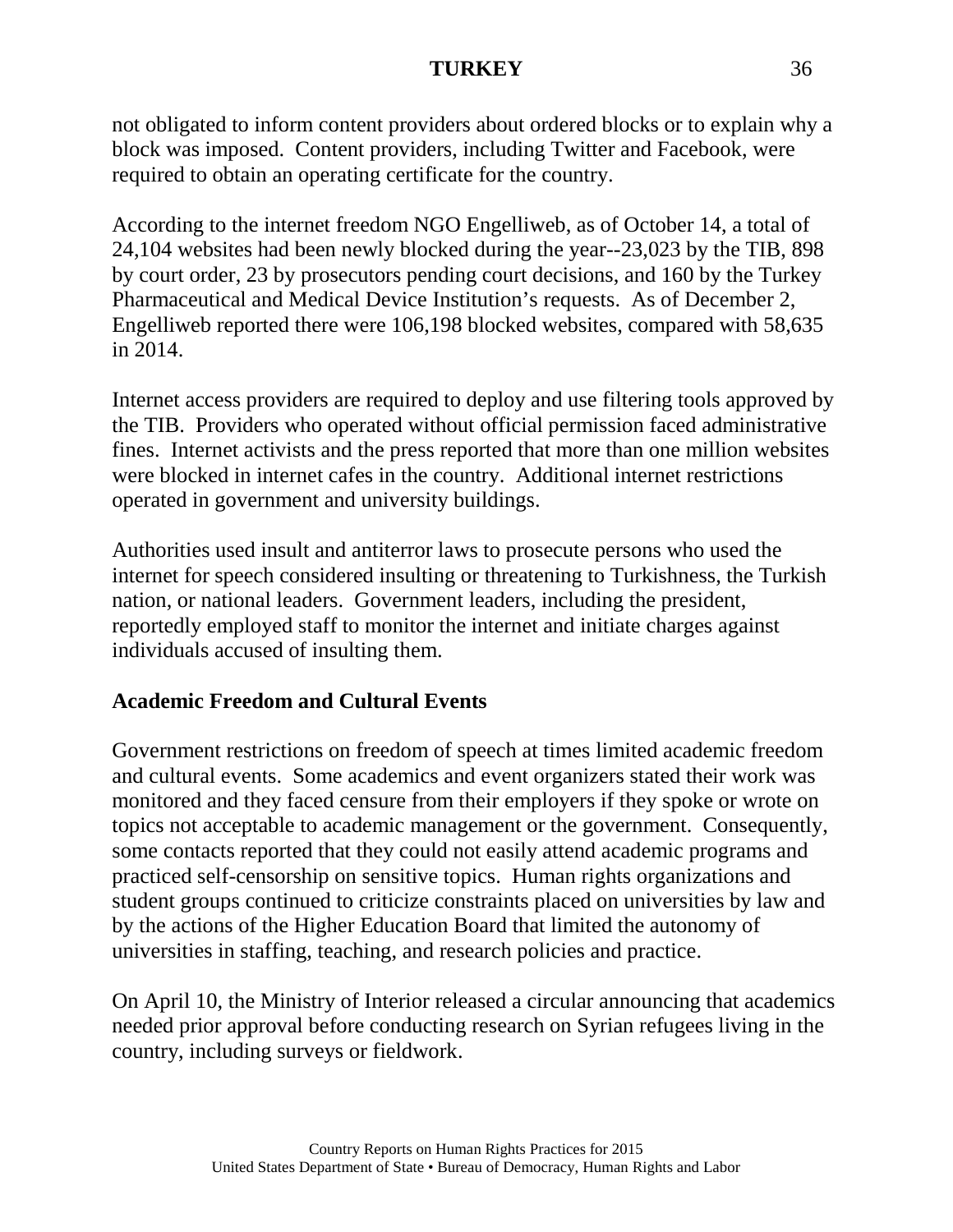On April 13, Yucel Altunbasak resigned as president of the Scientific and Technological Research Council of Turkey (TUBITAK), reportedly due to allegations that TUBITAK played a role in the "parallel state." More than 250 TUBITAK officials have been fired or re-assigned since 2013 as the government increased its efforts to root out members of the alleged "parallel state."

The arts continued to experience de facto and de jure censorship. On April 14, the Istanbul Film Festival, slated to run April 4-19, announced the cancellation of numerous screenings, two major prize competitions, and the closing ceremony after filmmakers pulled their films in protest of a Ministry of Culture decision to block the screening of a film about the PKK entitled Bakur (North). Festival organizers received notification from the ministry that the film lacked an official registration certificate, a requirement for all films produced in the country instituted five years previously but rarely enforced. More than 100 filmmakers, including the winner of the 2014 Cannes Palme d'Or, signed a letter alleging censorship. Filmmakers complained about a double standard, noting that many films made in the country on less sensitive topics were allowed to be screened during the year and previous years without approval.

# **b. Freedom of Peaceful Assembly and Association**

# **Freedom of Assembly**

Although the constitution provides for freedom of assembly, the penal code provides several grounds for government limitation of that right. The Internal Security Package, enacted on April 4, increased penalties for protesters carrying items that might be construed as weapons, prohibited the use of symbols linked to illegal organizations (including chanting slogans), and criminalized covering one's face during a protest. The law permits police to use tinted water in water cannons, which may be used to "tag" protesters for later identification and prosecution. The law also allows police to take persons into "protective custody" without a prosecutor's authorization if there is reasonable suspicion that they are a threat to themselves or to public order.

The government regarded many demonstrations as security threats to the state, deploying large numbers of riot police to control crowds, often using excessive force. The government selectively restricted meetings to designated sites or dates, particularly limiting access to Istanbul's Taksim Square and Ankara's Kizilay Square, and set up roadblocks to prevent protesters from gathering there. The government attempted to ban some demonstrations outright if they touched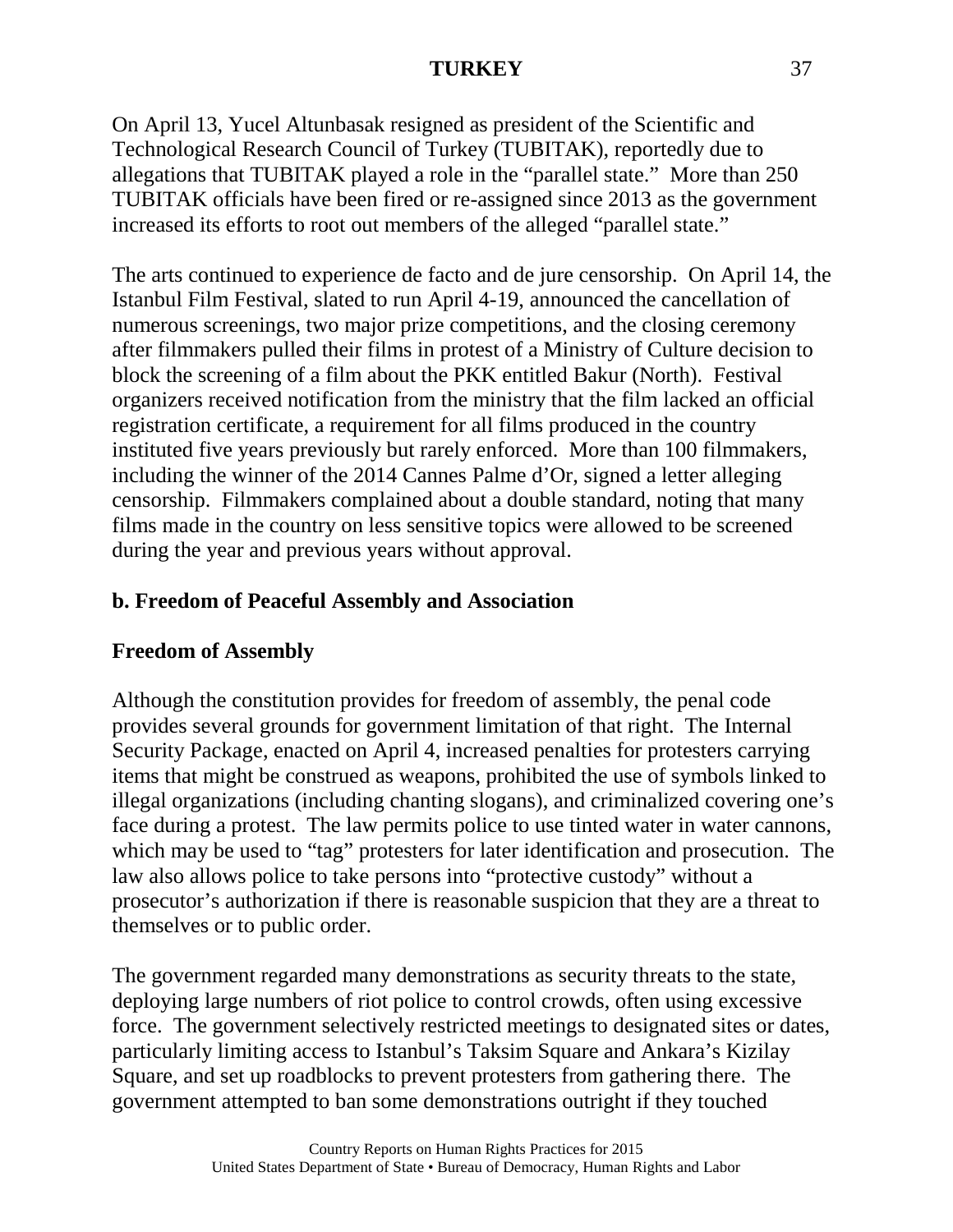sensitive issues or appeared likely to include violence. The TNP reported that, through October 9, police detained 1,072 persons for participating in protests and illegal demonstrations and arrested 126. Security forces regularly responded with excessive force to protests, resulting in dozens of injuries, detentions, arrests, and even deaths. The TNP reported that five civilians, two police officers, and one soldier were killed during protests and that 66 civilians, 153 police officers, and six soldiers were injured. The government showed support for this strong security reaction.

According to the HRA, between July 21 and August 30, police intervened in 145 meetings or demonstrations. The HRA reported that 132 persons (including 12 children) were seriously wounded during this time in demonstrations countrywide related to the increased violence between security forces and the PKK.

According to the HRF, through November security forces detained 3,038 persons and arrested at least 201 during protests and demonstrations that resulted in 203 injuries. Human rights organizations remained critical of the violent police response to demonstrations and police use of tear gas.

The 2015 EU progress report stated that in 2014 and 2015, nearly 300 children were detained or taken into custody during protests. Numerous domestic and international human rights organizations criticized authorities' restriction of freedom of expression and assembly and the security forces' use of excessive force in a punitive manner against demonstrators.

For a third year, residents in cities nationwide freely celebrated the Kurdish new year holiday of Newroz. There were clashes reported between Newroz celebrants and the police in Sirnak, Batman, Mus, and Diyarbakir Provinces, all in the heavily Kurdish Southeast. In the clashes in Sirnak, four police officers and one child were injured. The HRF reported that 55 persons were detained and 10 were injured nationwide during Newroz celebrations.

On February 9, police prevented protesters from marching to the new presidential palace to mark the anniversary of the death of 15-year-old Gezi Park protest victim Berkin Elvan. The 50-person group, consisting of members of the leftist People's Front, travelled from Istanbul to Ankara in two minibuses. When the police halted the group in Ankara's Mamak district, the demonstrators locked themselves inside the minibuses, resisting a search warrant. Police forcefully entered the vehicles and used tear gas before detaining the 50 individuals inside.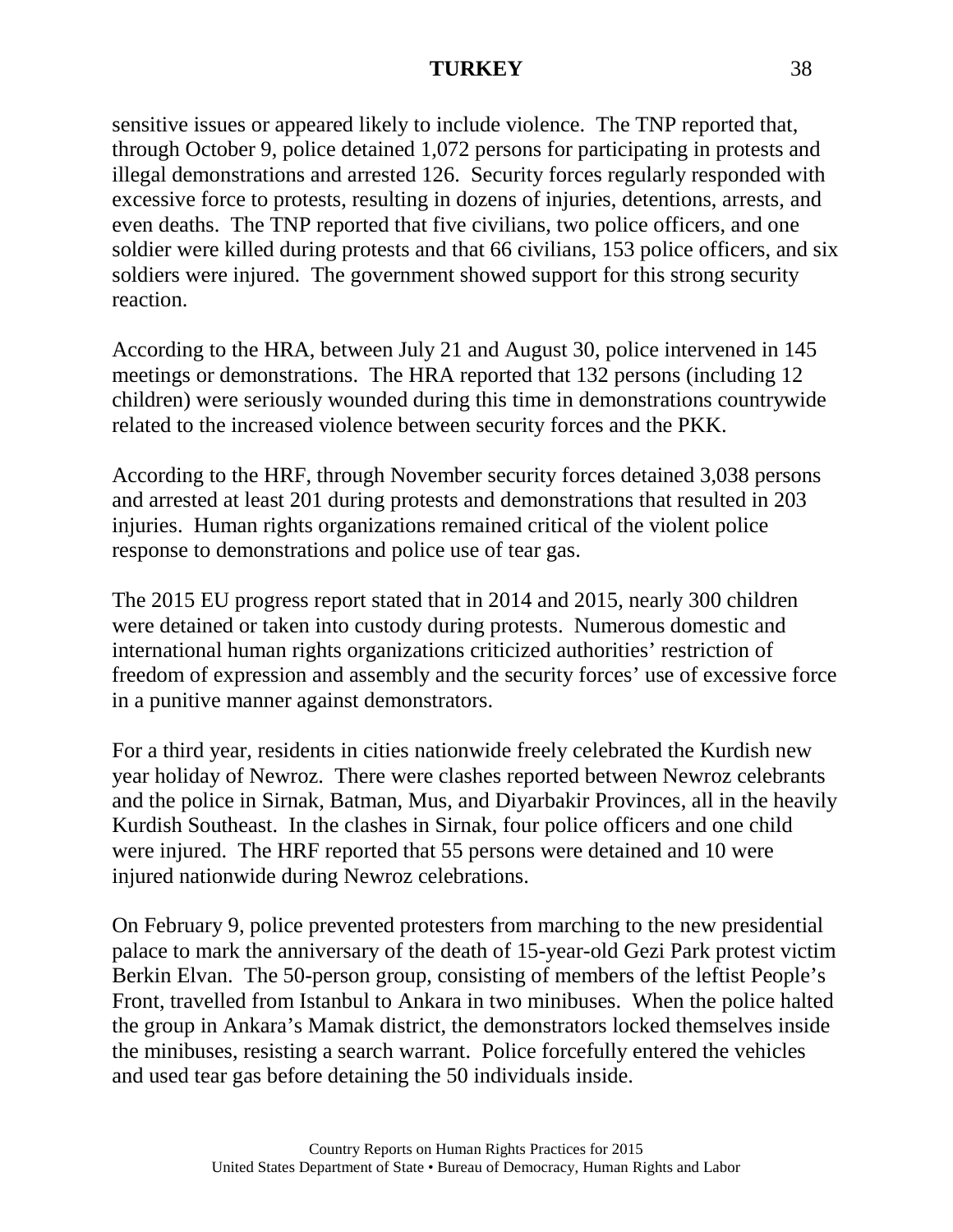The HRA reported that, on May 1 (Labor Day), the government again took extraordinary security measures in Istanbul, where it decided to close Taksim Square to the traditional annual demonstrations and close much of the public transportation system. As they did in 2014, police forces blocked all roads leading to Taksim Square and used pressured water, pepper gas, and plastic bullets against crowds gathered elsewhere in the city throughout the day. The TNP reported that authorities nationwide detained 339 persons during the demonstrations, of whom 235 were in Istanbul, where four persons were arrested. The Directorate General for Security issued a statement claiming that 50 persons, including 25 police officers, were injured nationwide. According to the group Jurists for Justice, 452 persons were detained during the day in Istanbul, with detentions arbitrarily lengthened and no notification to lawyers. Human rights groups alleged that, on May 4, several additional persons were arrested, bringing the total arrested for participation in May 1-related demonstrations to 20. The HRA reported that detainees were held for an arbitrarily long period and that it received numerous complaints of torture and inhuman treatment.

Investigations and trials continued throughout the year of individuals accused of violating the law during the 2013 Gezi Park protests. The Ministry of Justice reported authorities opened 591 cases against 5,020 Gezi Park protest participants and as of September had completed 301 cases, while continuing to pursue 273. The HRF reported that as of October authorities had charged 6,146 persons in connection with the protests in 115 different cases nationwide for fomenting unrest, resisting state officials, and violating the Law on Meetings and Demonstrations. The HRF reported that 22 of the 115 cases had concluded, resulting in 840 acquittals and 16 convictions. Of the 16 persons convicted, eight were sentenced to a total of six years and one month in prison, while the other eight were fined a total of 57,660 lira (\$25,600).

Among those subjected to criminal prosecutions were 26 members of the Taksim Solidarity Platform, a coalition of more than 100 organizations whose members included architects, engineers, doctors, trade unionists, and others. On April 29, a court acquitted the 26 defendants, who had faced up to 15.5 years in prison for "founding a criminal organization" and violating the Law on Public Meetings and Demonstrations.

On October 23, 244 of 255 defendants in an Istanbul-based Gezi Park protest case were found guilty of charges including "polluting the Bezm-i Alem Mosque by drinking alcoholic beverages inside the mosque" and "damaging the environment." Sentences ranged from two-and-a-half to 14.5 months in prison. Four persons (two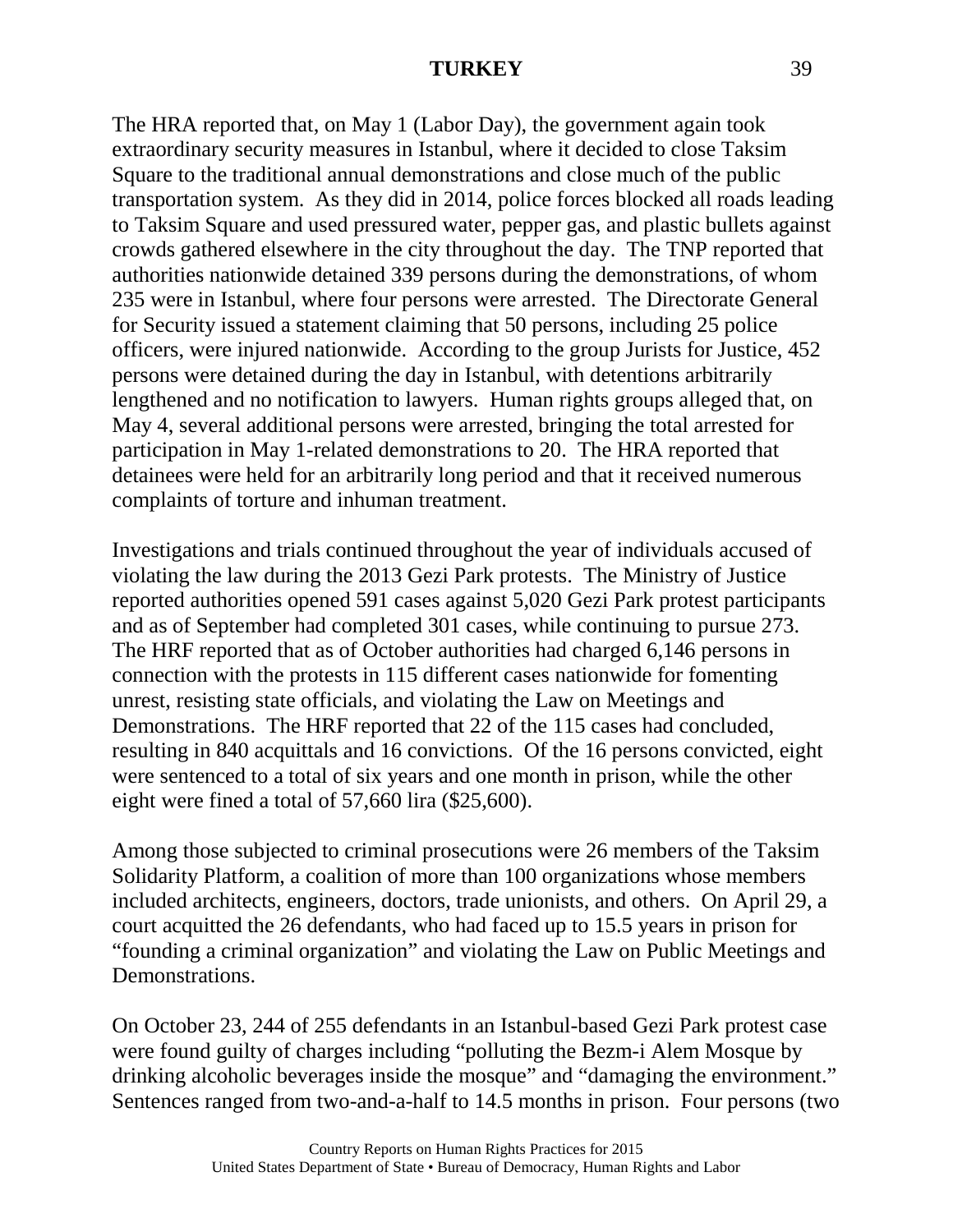of whom were doctors providing medical assistance to the injured) were found guilty of "damaging a mosque" and were sentenced to 10 months in prison. On November 2, 28 of 161 defendants in a Kayseri-based Gezi Park protest trial received prison sentences of between five and 12 months for crimes including "defying laws on meetings and demonstrations," "insulting a public officer," and "causing damage to property."

At least two new Gezi Protest trials began during the year. The first, in Ankara, involved 87 defendants. The second, in Izmir, involved 94 defendants, who had their first hearing on September 21. Authorities charged defendants in both cases with various counts of violating the Law on Meetings and Demonstrations, damaging public property, and resisting arrest.

A law criminalizing the provision of "unlicensed medical services" led to a case against the Ankara Medical Doctors' Chamber for its doctors' role in providing medical assistance during the Gezi Protests. On February 20, a court dismissed the charges.

On December 29, an Istanbul court acquitted 33 of 35 defendants in a Gezi Parkrelated trial of members of the Besiktas soccer team fan group, Carsi. Two of the defendants were found guilty of "possession of forbidden items," for which they received a suspended sentence of two years and six months in prison. The Carsi group was a significant force in Istanbul's 2013 Gezi Park protests. The 35 had been charged in September 2014 with "establishing an armed organization to create an Arab Spring illusion to overthrow the government" during the protests. They faced life imprisonment.

# **Freedom of Association**

While the law provides for freedom of association, the government maintained several restrictions on this right.

Under the law persons organizing an association do not need to notify authorities beforehand, but an association must provide notification before interacting with international organizations or receiving financial support from abroad and must provide detailed documents on such activities. Representatives of associations stated this requirement placed an undue burden on their operations. LGBTI and women's groups in particular complained that the government used regular and detailed audits to create administrative burdens and to intimidate them through the threat of large fines. According to the EU progress report, although cooperation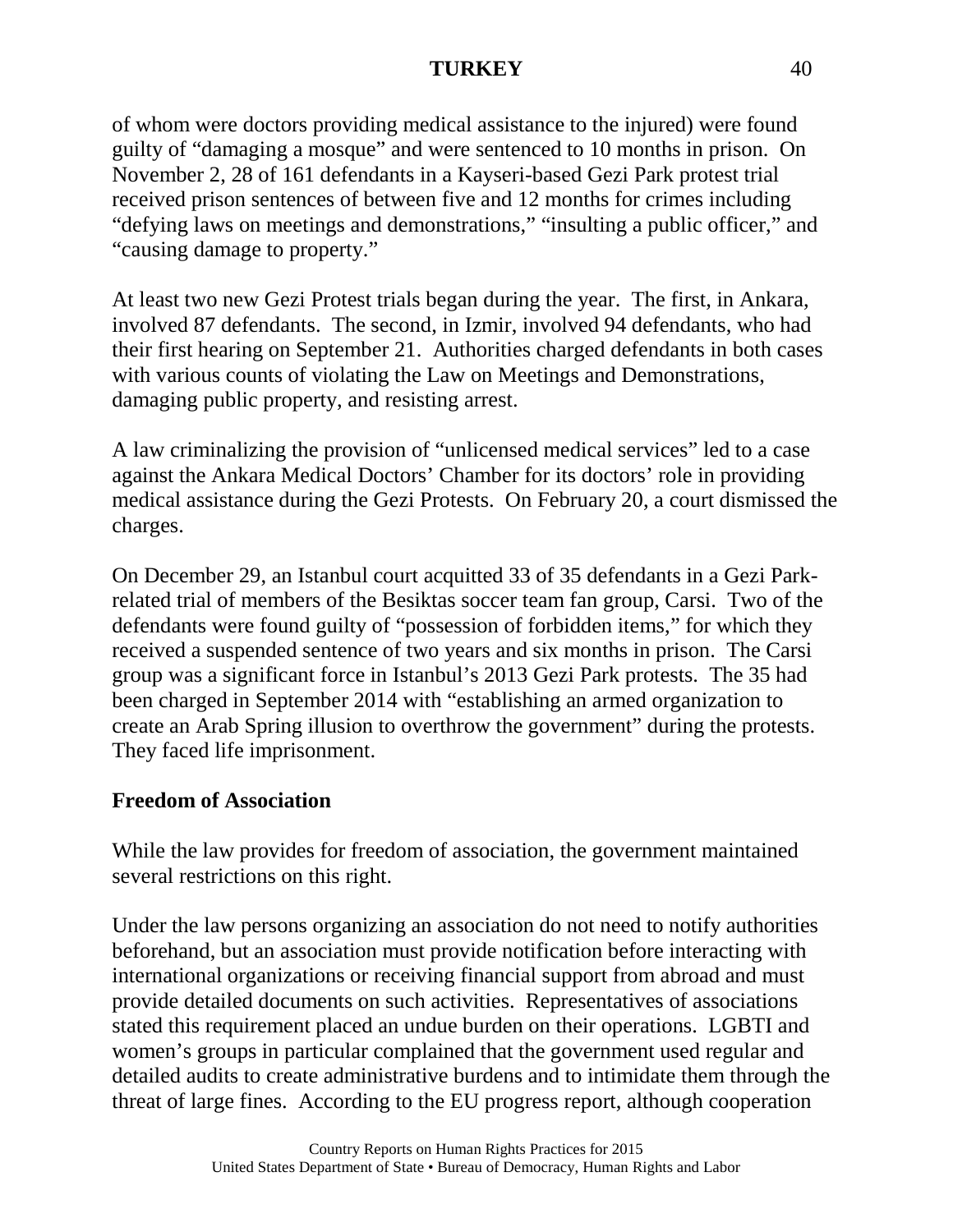between the government and civil society improved during the year, civil society organizations were sometimes unduly restricted, facing audits and legal attempts to shutter their operations based on restrictive interpretations of the law. On April 1, the Mardin Syriac Unity Association was closed by court order following a complaint by the district governor's office regarding the association's use of the word "unity" (which is commonly associated with labor unions) in its title as well as its leadership structure. The organization, which officially was accredited in 2014, continued to appeal the decision as of year's end.

# **c. Freedom of Religion**

See the Department of State's *International Religious Freedom Report* at [www.state.gov/religiousfreedomreport/.](http://www.state.gov/religiousfreedomreport/)

## **d. Freedom of Movement, Internally Displaced Persons, Protection of Refugees, and Stateless Persons**

The constitution provides for freedom of movement within the country, foreign travel, emigration, and repatriation, but at times the government limited these rights. The government cooperated with the Office of the UN High Commissioner for Refugees (UNHCR) and other humanitarian organizations in providing protection and assistance to refugees, returning refugees, asylum seekers awaiting resettlement to third countries (termed "conditional refugees"), stateless persons, and Syrian guests under temporary protection.

The country continued to experience a dramatic influx of refugees from Syria, as well as persons from Iraq, Afghanistan, and other countries. By law refugee status could be conferred only on persons of European origin. Persons from other countries could apply for recognition as "conditional refugees," with the exception of Syrians, for whom the law establishes a "temporary protection" status. The renewal of conflict in the Southeast also resulted in an increased number of internally displaced persons (IDPs).

In-country Movement: The constitution provides that only a judge may limit citizens' freedom to travel and only in connection with a criminal investigation or prosecution.

Freedom of movement was a problem in the East and Southeast, where renewed conflict between the PKK and security forces following a two-year break led both the government and PKK members and supporters to block roads and set up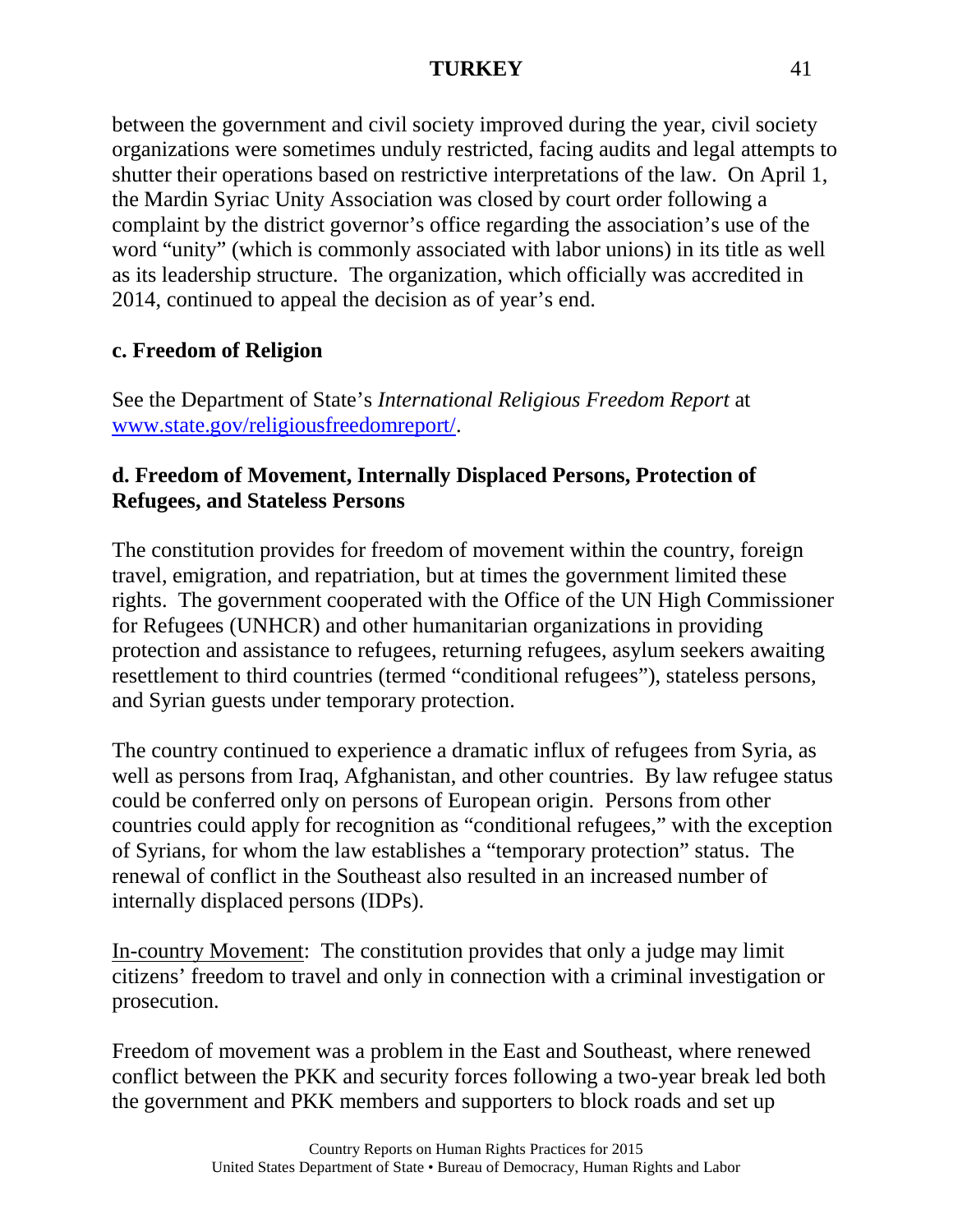checkpoints, temporarily restricting movement. The government instituted special security zones and established curfews in several provinces in response to PKK attacks (see section 1.g.).

Conditional refugees and Syrians under temporary protection also experienced restrictions on their freedom of movement. Authorities assigned "conditional refugees" to one of 62 cities, where they received services from local authorities under the responsibility of provincial governorates. These asylum seekers needed permission from local authorities to travel to cities other than their assigned city, including for meetings with UNHCR or resettlement country representatives. On September 15, media reported that Syrians under temporary protection were newly restricted by a Ministry of Interior circular forbidding Syrian migrants from traveling outside of provinces listed on their registration cards. According to media, authorities warned bus companies that they could be investigated as "human traffickers" if they sold tickets to migrants without checking identity cards. Syrians who wished to travel could potentially obtain permission from the Directorate General of Migration Management (DGMM).

Foreign Travel: The government placed restrictions on foreign travel for Syrians under temporary protection. Only with individual exception could Syrians leave the country for reasons other than family reunification, health treatment, or permanent resettlement.

A refugee accepted by a third country for resettlement through a UNHCR process needed to obtain exit permission before leaving the country. UNHCR reported that, through the end of September, 5,900 persons received exit permission and departed the country. The government reported in September that 2,794 provisional refugees had been allowed to leave the country during the year; another 1,757 "conditional refugees" were sent to a third country.

# **Internally Displaced Persons**

The renewal of conflict in the Southeast displaced an estimated 100,000 to 200,000 persons. The Ministry of Interior reported that during the conflict between security forces and the PKK from 1984 to the early 2000s, 386,360 persons had been displaced, of whom 190,000 eventually returned to their homes.

The law allows persons who suffered material losses due to terrorist acts, including those by the PKK or by security forces in response to terrorist acts, to apply to the government's damage determination commissions for compensation. The Ministry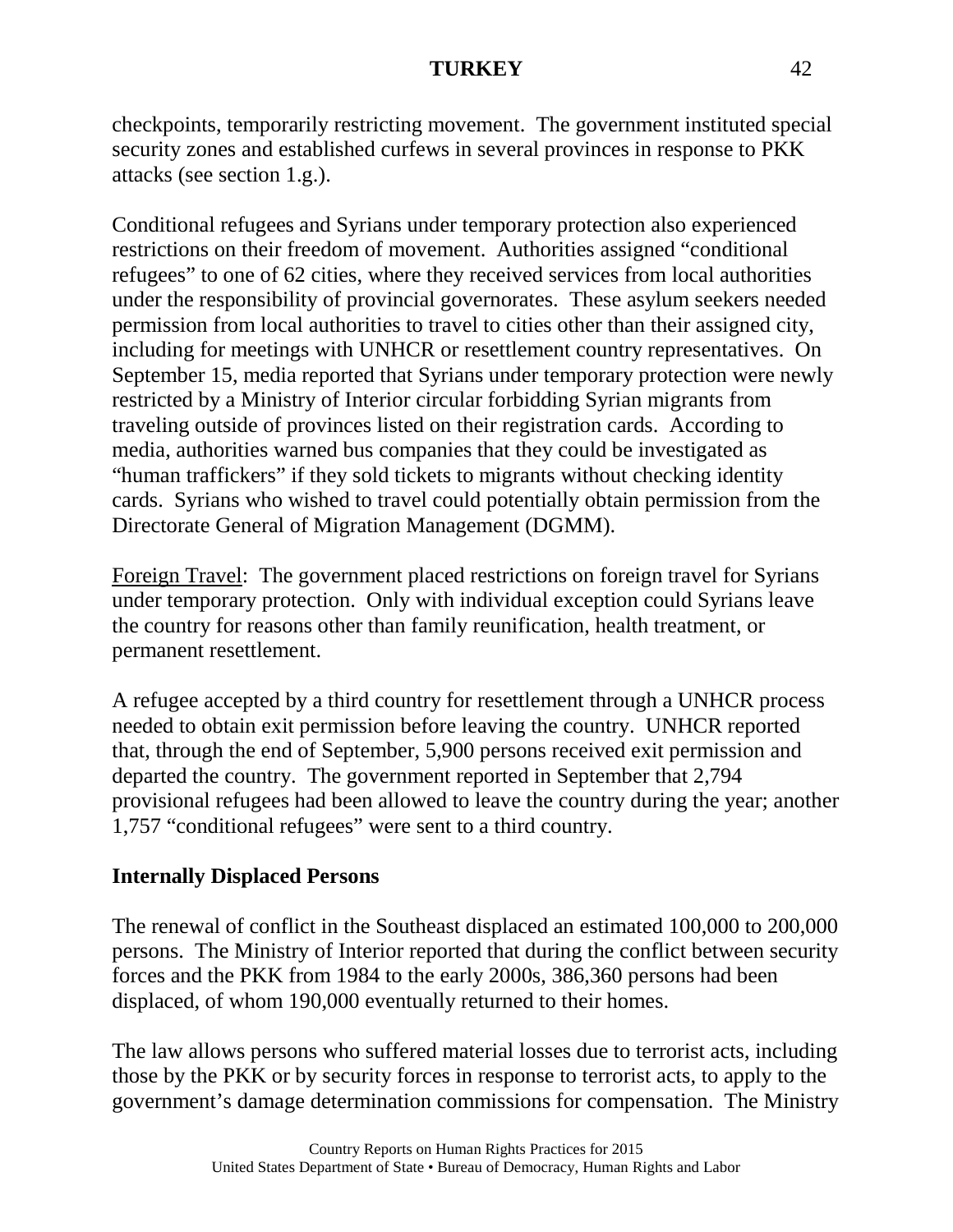of Interior reported that a cumulative total of 3.4 billion lira (\$1.2 billion) had been paid to applicants through September (of which approximately 35 million lira (\$12 million) was paid during 2014). Delays in payments continued, however. Since 1999 a total of 181 million lira (\$80.3 million) has been allocated from the ministry's budget for provinces affected by the rehabilitation project.

## **Protection of Refugees**

During the year many countries in the EU and Southeast Europe experienced an unprecedented wave of migration from the Middle East, Africa, and Asia, consisting of a mix of asylum seekers/potential refugees, economic migrants, and trafficking victims, among others. For simplicity, this report will refer to these populations as 'migrants and asylum seekers' if more specific information is not available.

Access to Asylum: The law provides for standard treatment of asylum seekers countrywide and establishes a system of protection, but limits rights granted in the 1951 UN Refugee Convention to refugees from Europe and establishes restrictions on movement for conditional refugees. While most non-European asylum seekers were not considered refugees under the law, the government granted temporary protection status to Syrians while maintaining conditional/subsidiary refugee status for other asylum seekers.

Non-Europeans of any other origin (commonly Iraq, Iran, Afghanistan, and Somalia) were required to apply for conditional refugee status through a status determination process run by UNHCR. Authorities offered protection against refoulement to all non-European asylum seekers who met the definition of a refugee as defined in the 1951 convention and as determined through status determinations by UNHCR. Those under temporary protection as well as those in conditional/subsidiary refugee status were permitted to reside in the country temporarily.

The law provides regulatory guidelines for foreigners' entry into, stay in, and exit from the country and for protection of asylum seekers. The law does not have a strict time limit to apply for asylum, requiring only that asylum seekers do so "within a reasonable time" after arrival. The law also does not require asylum seekers to present a valid identity document to apply for status. The law distinguishes between conditional refugees and foreigners under "temporary protection."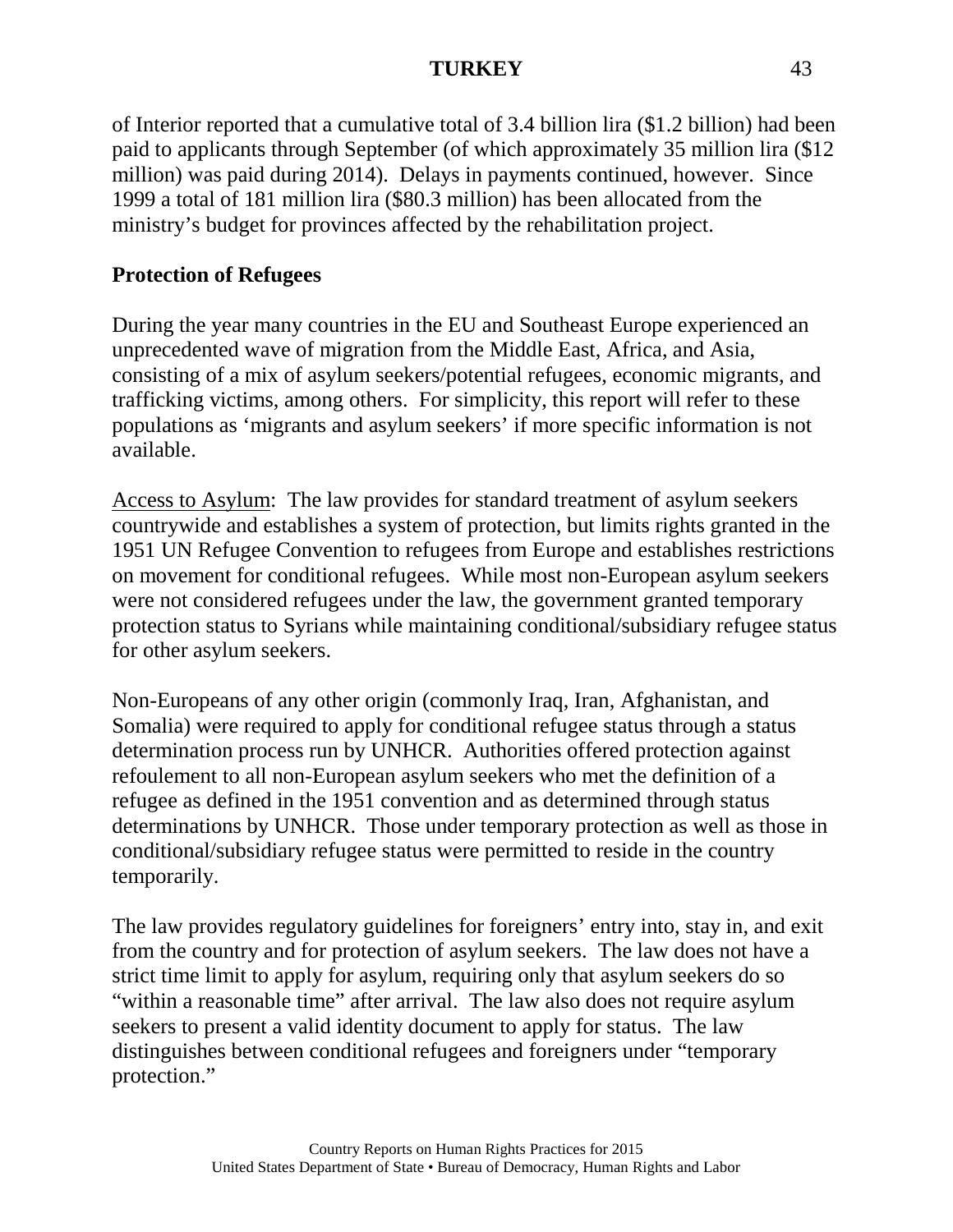UNHCR reported receiving information from multiple sources about denial of entry to undocumented Iraqis and Syrians during the year. At least seven Syrian nationals and two Palestinians from Syria were denied entry and detained at an Istanbul airport for several months before opting for voluntary repatriation. HRW reported that Syrians without valid documentation regularly were denied entry. The country, however, continued to open its borders to Syrians without valid documentation for cases of urgent medical need or during impending humanitarian disasters.

UNHCR reported that as of September, approximately 200,000 Iraqis resided in the country, of whom 115,832 had entered UNHCR's refugee status determination process. In addition, as of September, there were 71,256 Afghans, 22,621 Iranians, and 15,064 persons of other nationalities in UNHCR's status determination process. Syrians, who do not qualify for conditional refugee status, instead qualified for temporary protection status. The government reported there were 2,181,293 Syrians registered for temporary protection as of November 3. The government reported that, as of October 8, there were 257,278 Syrians and 15,177 Iraqis residing in government-run camps. The government further reported that as of May 15, there were five refugees of European origin.

Safe Country of Origin/Transit: UNHCR reported successful interventions in most cases where asylum seekers arrived lawfully in the country. It also reported generally good access to asylum procedures for persons in detention or at international airports who wished to claim asylum.

Refoulement: UNHCR reported a limited number of cases of refoulement. During the year authorities deported at least one Afghan refugee to his country of origin. UNHCR received several reports of persons in detention, including Iraqis and Syrians, who opted for voluntary repatriation, but it was unclear whether all were truly voluntary. In August and September, 1,000 Iraqis involuntarily were returned from Hatay Province to Iraq, which the Iraqi Embassy in Ankara facilitated. Amnesty International (AI) reported that 80 Syrian refugees were refouled in November, and another 50 faced deportation after participating in peaceful protests in the city of Edirne in September. AI reported that another group of 150 Syrians, who had been interdicted by the Turkish Coast Guard while attempting to reach a Greek island, were sent to a camp in Osmaniye on September 17, during which time they were threatened with refoulement. Another group of migrants in the same camp reportedly was released from custody only after agreeing to return to Iraq.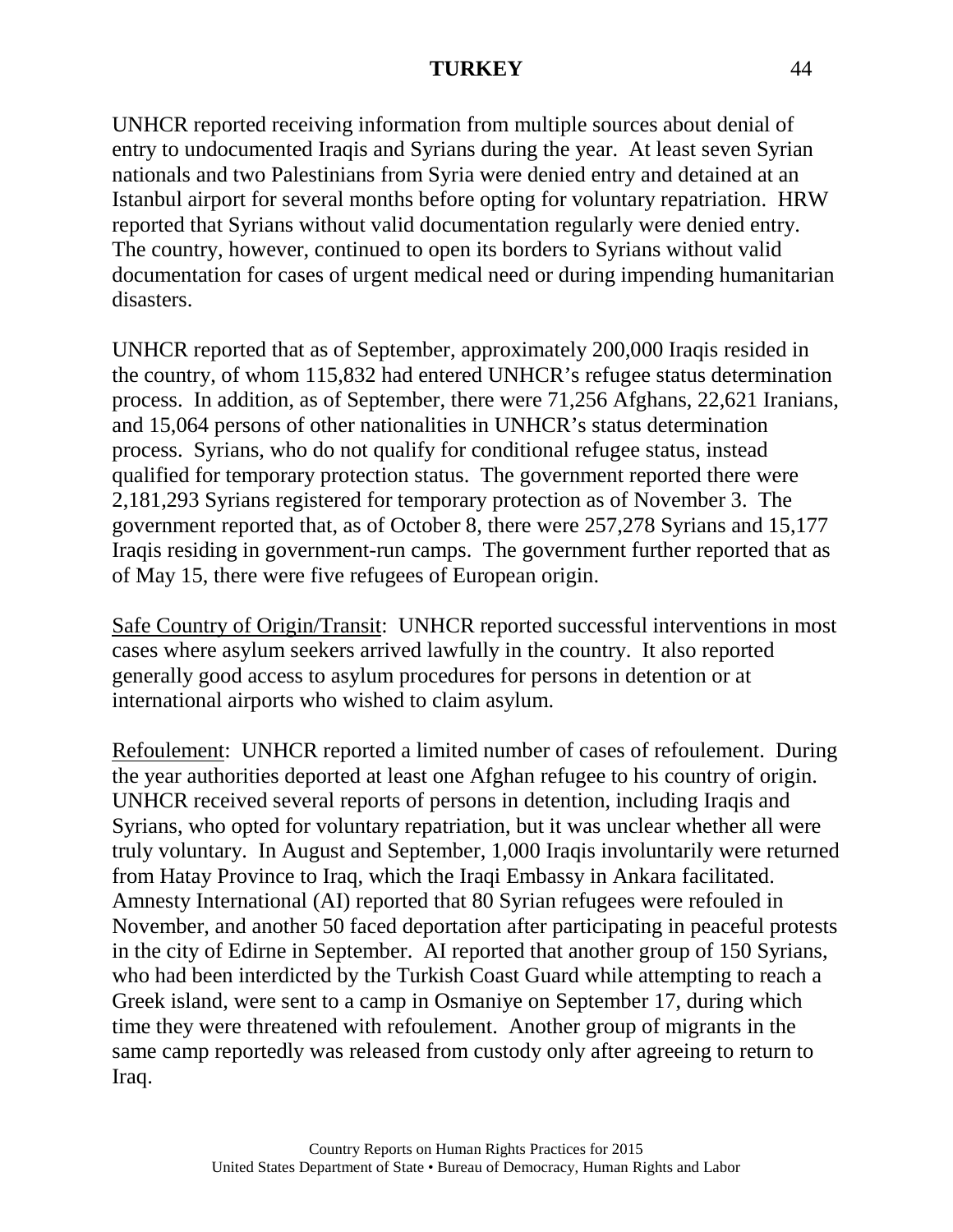UNHCR sometimes had difficulty gaining access to interview potential refugees whom security forces had detained or arrested for illegal entry into the country. Overall, however, UNHCR reported improved access to asylum seekers, including in removal centers.

Refugee Abuse: Hundreds of thousands of Syrians crossed the country's southern border during the year. A few were injured or killed during border crossings, including by security forces (see section 1.a.).

The HRA alleged that security forces detained and tortured an Uzbek asylum seeker in an Istanbul detention center on March 7. AI alleged security authorities forced some Syrians in detention to sign voluntary return papers.

There were numerous allegations of refugee exploitation, including illegal work schemes, housing manipulation, and human smuggling. Refugees' lack of access to legal employment left them vulnerable to employment manipulation, including failure to pay wages and unsafe work conditions. CBS News in September documented sweatshops in Istanbul that employed Syrian children working long hours for low pay. Other media stories documented forced prostitution and brideselling among Syrian refugees. On September 29, authorities reported finding 24 Syrians living in a two-room basement slum in the border town of Edirne.

UNHCR reported that approximately 697 LGBTI asylum seekers and conditional refugees lived in the country, 82 percent of them from Iran. Human rights groups reported these refugees faced discrimination due to their status as members of the LGBTI community.

Employment: Syrians under temporary protection have no right to work, while other conditional refugees can work once they have been resident in the country for six months. The work permission protocol was the responsibility of the employer and was sufficiently burdensome that few employers pursued legally hiring refugees. Consequently, the vast majority of conditional refugees remained without legal employment options.

Access to Basic Services: Provincial governments, working with local NGOs, are responsible for meeting the basic needs of refugees and other asylum seekers assigned to satellite cities in their jurisdictions as well as Syrians present in their districts. Basic services were dependent on local officials' interpretation of the law and on their resources. Governors had significant discretion in working with asylum seekers and with NGOs, and the response of local officials to refugee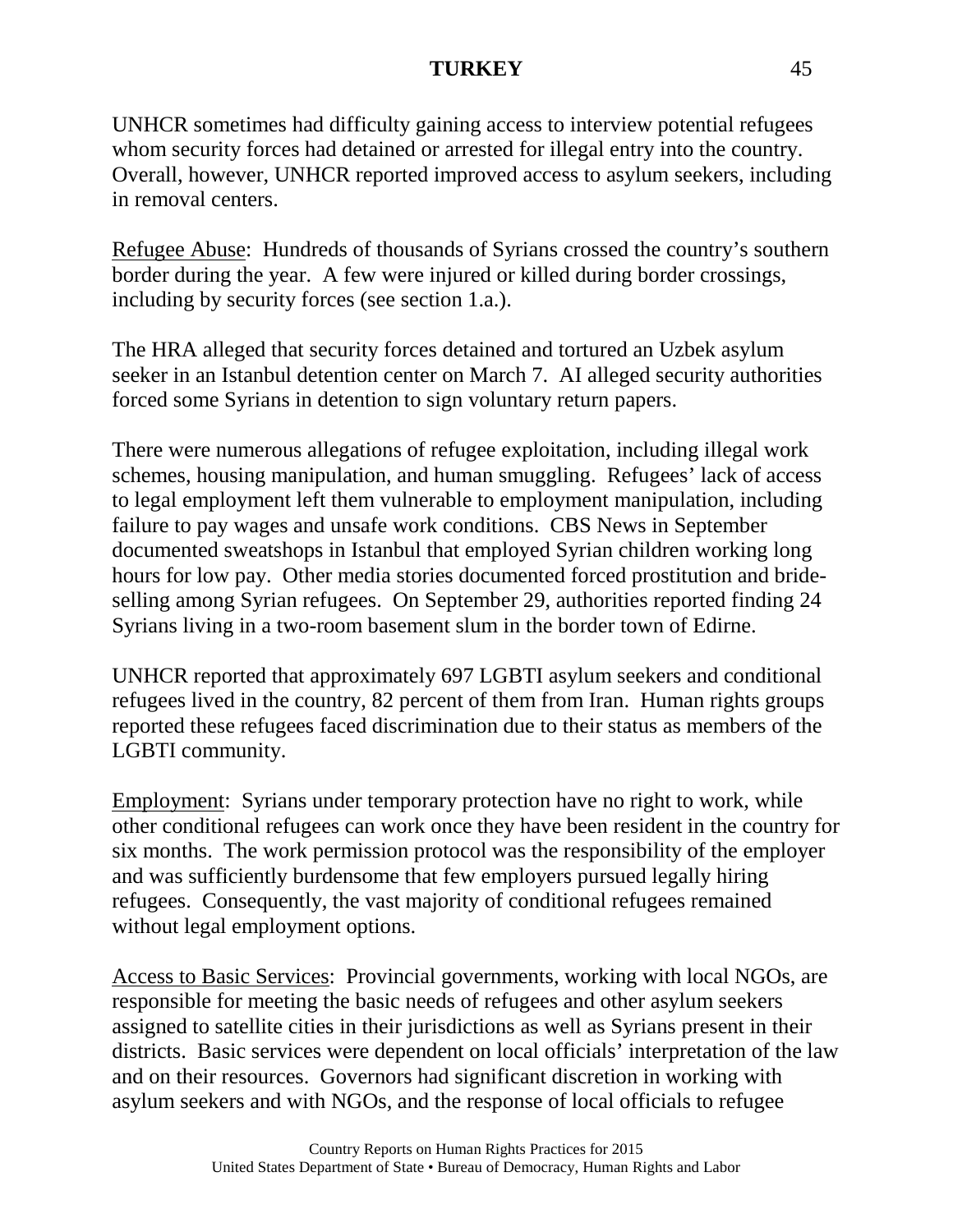populations varied widely. Following the passage of temporary protection regulations in 2014, some provincial authorities demanded that NGOs stop providing medical care to Syrian refugees unless the refugees were officially registered. During the year the government released guidelines officially restricting the provision of medical care to Syrians who were registered, and only in the province in which they were registered.

As of March the Ministry of National Education reported that 93 percent of Syrian children in camps and 26 percent of children outside of camps were in school. An August UN Children's Fund (UNICEF) report also placed the school attendance rate outside of camps at 26 percent.

Durable Solutions: The law does not provide for durable solutions within the country for conditional refugees but allows them to stay until resettled to a foreign country. The government assisted in the safe, voluntary return of refugees to their home countries when applicable.

Temporary Protection: The government enacted a temporary protection status regime in response to the arrival of Syrian refugees who do not qualify as refugees due to the European-origin limitation in the law. Authorities required asylum seekers to register with the DGMM to legalize their temporary stay in the country.

Although the government publicly announced an open-door policy for all Syrians fleeing to the country since 2011, security concerns affected this policy. In general, authorities were highly permissive in allowing emergency cases to enter. Authorities continued to admit Syrians seeking refuge, but their options to enter the country legally were restricted, causing many to risk dangerous illegal crossings. As noted, the country continued to open its borders to Syrians without valid documentation in cases of urgent medical need or impending humanitarian disaster.

Syrians who officially entered the country with passports could receive one-year residence permits upon registration with the government. UNHCR estimated that only 4 percent of the Syrian population in Turkey qualified for residency. All Syrians were required to register with the government. Some Syrians complained that information on registration and subsequent assistance possibilities was difficult to obtain. As of the end of September, the country provided temporary protected status and assistance to more than two million Syrian citizens, approximately 270,000 of whom were in camps along the Syria border. Although estimates of unregistered Syrians in the country varied, experts believed that most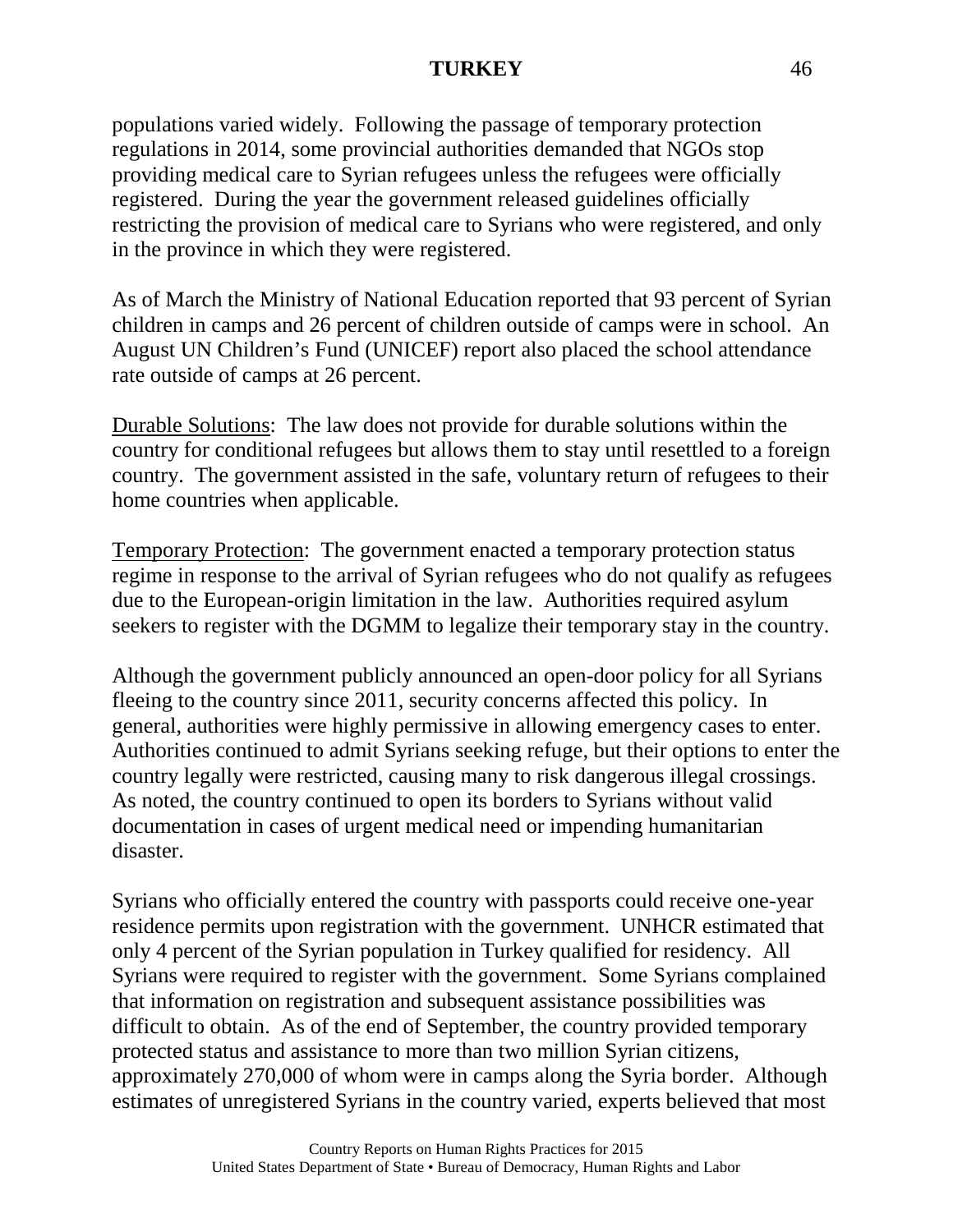were registered. Syrians who registered with the government were able to receive an identification card, which qualified them for assistance provided through the governorates, including free health care. Residents of the camps were provided with significantly more assistance, including shelter, education, and food support. Residents of the camps were also generally free to enter and leave the camps. They were generally required to inform camp management and risked losing their place if absent for more than 15 days.

### **Stateless Persons**

According to UNHCR, there were 780 persons under its statelessness mandate as of December 2014. Although the government provides documentation for babies born to conditional refugees and Syrians under temporary protection, statelessness remained an increasing concern for these children who can receive neither Turkish citizenship nor documentation from their parents' home country. According to the DGMM, 64,540 babies were born to Syrian mothers in the country during the first nine months of the year.

# **Section 3. Freedom to Participate in the Political Process**

The constitution and law provide citizens the ability to change their government through free and fair elections based on universal and equal suffrage, and citizens exercised this ability. The government restricted the activities of some opposition political parties and leaders through a variety of measures, including by detaining local party officials, most commonly those affiliated with the HDP.

### **Elections and Political Participation**

Recent Elections: Candidates were generally able to campaign freely in advance of the June 7 parliamentary election, which suffered from an uneven campaign playing field, according to the Organization for Security and Cooperation in Europe (OSCE). In its postelection report, the OSCE stated the elections were characterized by active and high citizen participation (86 percent) during the campaign and on election day. The report criticized the 10-percent threshold for political representation in parliament and noted that media members and journalists critical of the ruling party where subject to pressure and limitations during the campaign. The OSCE report also expressed concern over President Erdogan's active role in the campaign, in contravention of constitutional requirements for the president to remain politically neutral. Three of five monitored television stations displayed a significant bias in favor of the ruling party, according to the OSCE. In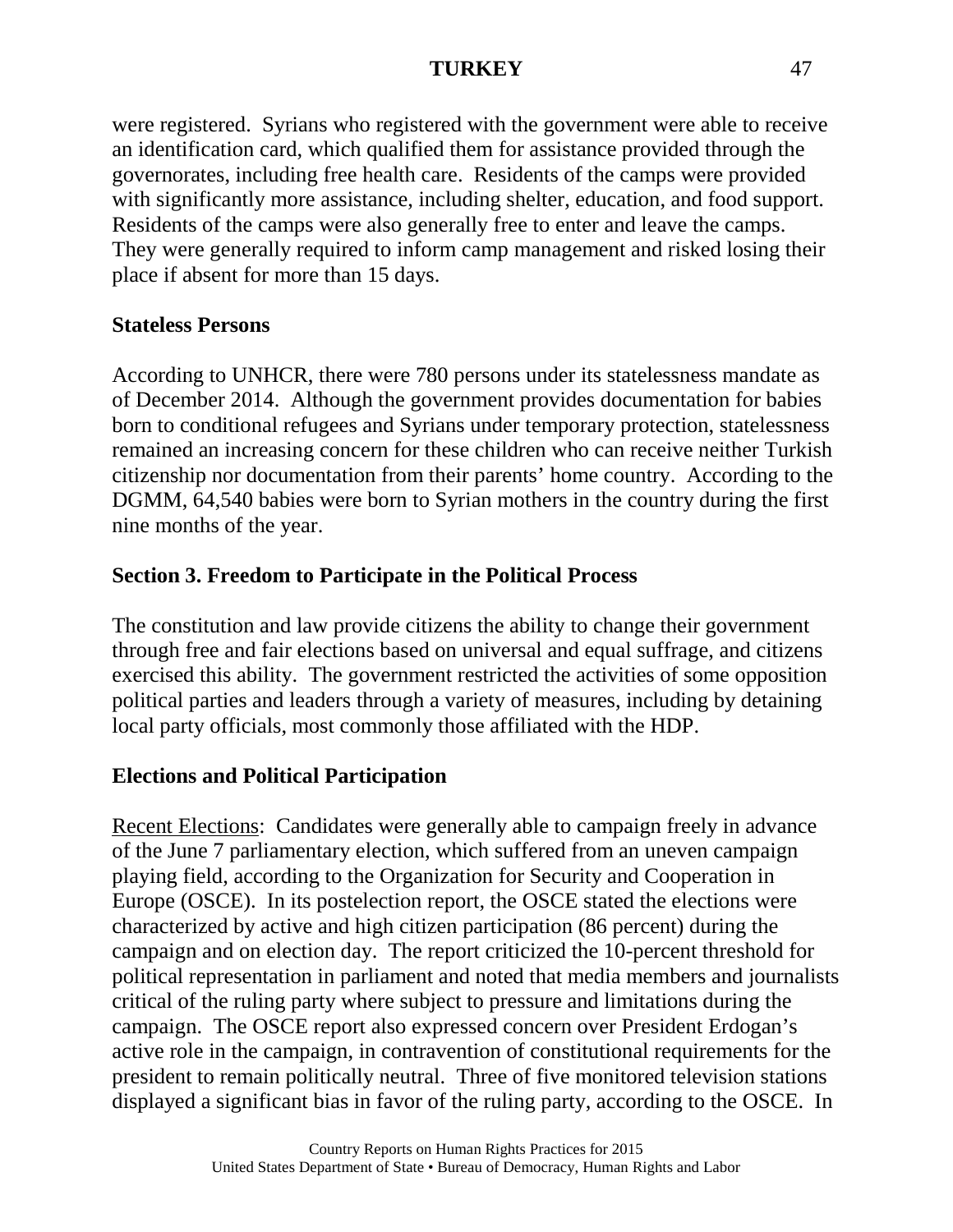its post-election report following the November 1 election, the OSCE expressed concern about restrictions on media reporting and a campaign environment that restricted candidates' ability to campaign freely, among other issues.

In June the country's media-monitoring board reported that during the campaign state-run television broadcaster TRT provided 54.5 hours of coverage of the AKP and 45 hours of President Erdogan, compared with 14 hours of the main opposition Republican People's Party (CHP), 7.5 hours of the Nationalist Movement Party (MHP), and three hours of the pro-Kurdish HDP. The campaign for the November 1 election also featured similarly disproportionate coverage of the AKP.

Both the June and November campaigns included a number of attacks on political party offices, rallies, and members, including incidents that caused injuries and deaths. The HRA alleged a high number of attacks against political party property and members during the June 7 campaign, citing 187 attacks on party offices and vehicles, candidates, meetings, and officials between March 23 and June 3. The attacks were disproportionately aimed at the property and members of the HDP, with 168 attacks against HDP interests, 12 attacks against the ruling AKP, five against the main opposition CHP, and two against the MHP. The HRA claimed 97 persons were injured during such attacks. Police arrested 10 persons and detained one. The HRA alleged that during the election campaign, police arrested 183 persons and detained eight; 32 HDP members in this cohort claimed police tortured them or treated them inhumanely.

On June 5, a double bombing struck an HDP rally in Diyarbakir, killing five persons and injuring more than 100. Authorities attributed the attacks to Da'esh. Police arrested one suspect.

On September 8, amid an increase in violence between security forces and the PKK, violent protesters attacked HDP offices in at least seven cities, burning the party's offices in certain cities, including parts of its Ankara headquarters. Protesters linked the HDP to PKK violence. The HDP reported that its properties were attacked more than 400 times during the course of several days in early September.

The law requires a party to receive at least 10 percent of the valid votes cast nationwide to enter parliament, which many political parties and human rights groups criticized as excessively high. Four of the 20 parties that competed in the June 7 general elections crossed this threshold; the HDP's entry into parliament marked the first time in history a party advocating Kurdish rights as an organizing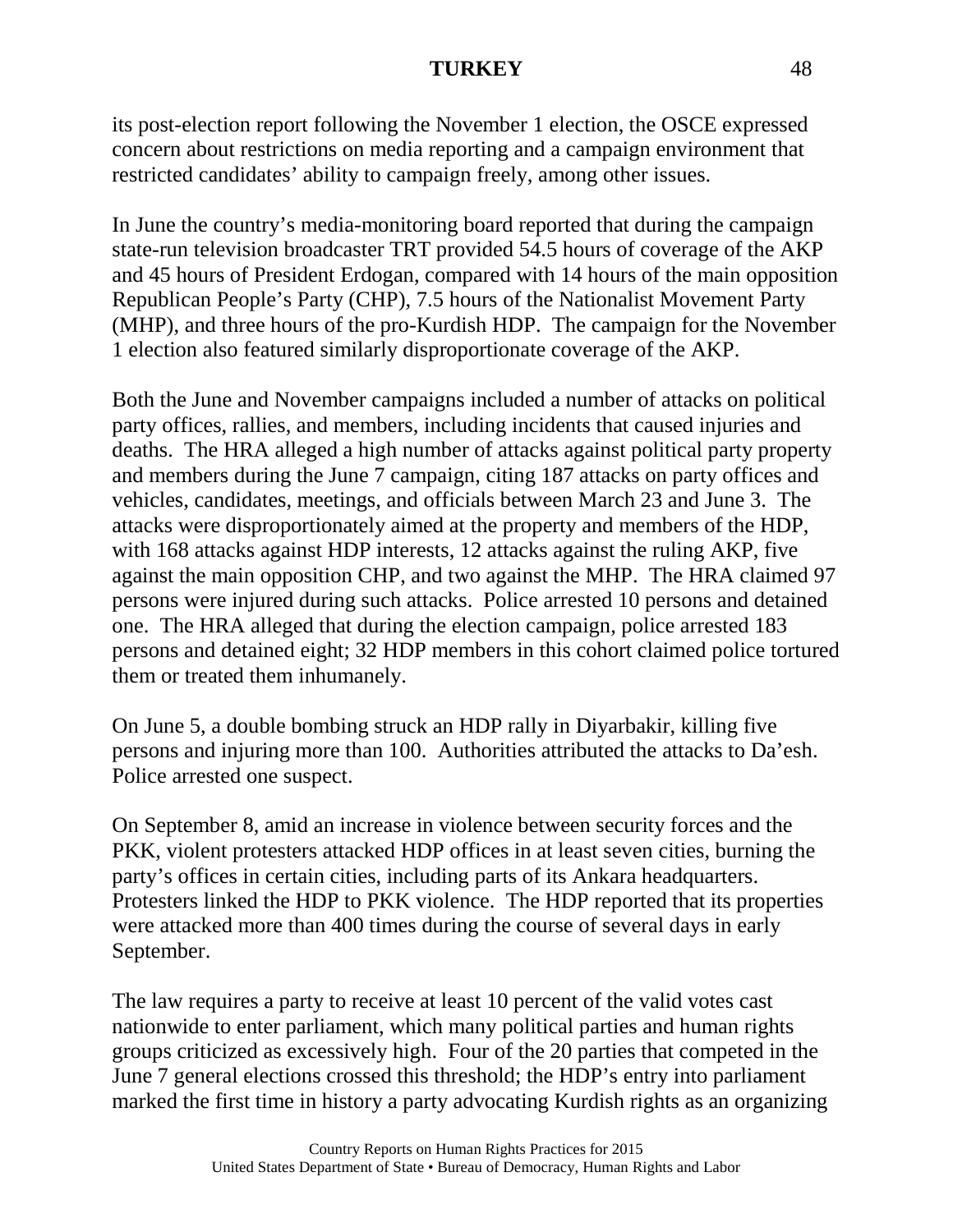principle crossed the election threshold. Candidates who ran as independents were able to bypass the threshold, but no independents were elected. The November 1 election also led to the same four parties crossing the 10 percent threshold. No independents were elected.

In the months leading up to the November 1 parliamentary elections, police detained, and in some cases arrested, a significant number of HDP officials across the country who were affiliated with election preparations, often on charges related to terrorism. HDP representatives viewed the step as an attempt by the AKP to prevent the HDP from passing the 10 percent election threshold.

Political Parties and Political Participation: While political parties and candidates could freely declare their candidacy and run for election, the chief prosecutor of the Court of Appeals could seek to close political parties for unconstitutional activities by bringing a case before the Constitutional Court. On March 2, the government lowered the criterion for state financial support for parties' political campaigns from 7 to 3 percent of the vote, giving smaller political parties a better chance of obtaining state financing.

During campaigning for the June 7 parliamentary election, observers accused President Erdogan of violating the constitutional requirement for the president to remain politically neutral. Opposition political parties applied to the Supreme Election Board to protest the president's actions. The board rejected the petition, citing lack of jurisdiction. The HDP subsequently petitioned the Constitutional Court, which as of October had not heard the case. Critics expressed similar concerns about President Erdogan's criticism of opposition parties during the campaign prior to the November 1 election.

Participation of Women and Minorities: The June 7 election resulted in the highest numbers of female and minority deputies in the country's history. There were 98 women elected to the 550-seat parliament. A number of ethnic and religious minorities also gained representatives in parliament on June 7, including the first Romani member of parliament, Ozcan Purcu. The results of the November 1 election reduced the number of women in parliament to 81, still more than had been in parliament previously (79). The 26-member cabinet named on November 24 featured two women.

Nonetheless, the number of women in politics and the judiciary remained very small. The Ministry of Family and Social Policies reported that two governors (Kirklareli and Sinop), 17 subgovernors, and 12 deputy governors were women.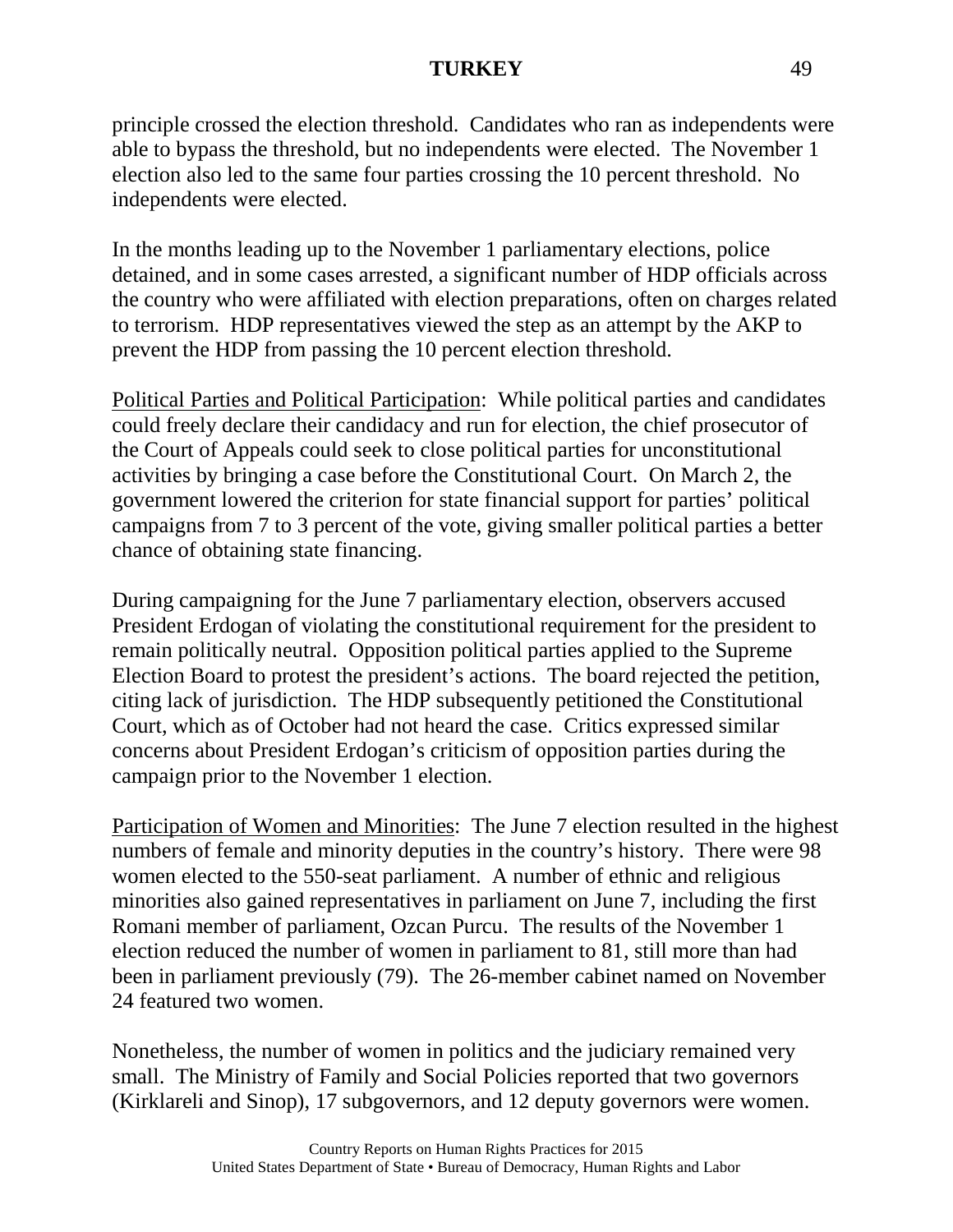Many women's organizations reported in February that they were not invited to the first meeting of a commission formed within parliament to carry out research regarding violence against women. Some 60 women's organizations, including prominent ones such as Mor Cati (Women's Shelter Foundation), the Istanbul Feminist Collective, the International Foundation of University Women, and Flying Broom, were reportedly not invited to participate in the commission, which instead gave prominent access to women's groups organized under the ruling party's leadership.

# **Section 4. Corruption and Lack of Transparency in Government**

While the law provides criminal penalties for official corruption, the government did not implement the law effectively, and some officials engaged in corrupt practices with impunity. The EU progress report noted the country had not made progress in limiting the immunity of members of parliament and senior public officials in corruption-related cases or in establishing objective criteria for lifting their immunity.

Corruption: There was no established pattern of or mechanism for investigating, indicting, and convicting individuals accused of corruption, and there were concerns about the impartiality of the judiciary in the handling of anticorruption cases.

A major corruption scandal allegedly involving then prime minister Erdogan, his children, and close political advisors and business associates wound down in 2014 after the prosecution decided against pursuing cases against government officials. The scandal originally broke in 2013 and was fueled by the leak of dozens of alleged wiretap recordings in February and March 2014. By the end of 2014, most cases opened against government officials accused of corrupt dealings had been closed. During the year prosecutors instead indicted four prosecutors and one judge who had conducted the initial investigation.

On June 16, the Ankara Fifth Criminal Court of Peace announced it would file a summary proceeding against Kemal Kilicdaroglu, leader of the CHP, for disclosing audio recordings purportedly showing that President Erdogan ordered his son, Bilal, to dispose of large amounts of cash. The original recordings were released anonymously on the internet in early 2014 in conjunction with the 2013 corruption allegations connecting the Erdogan family and other high-ranking members of the AKP and their business contacts to corrupt business and political practices.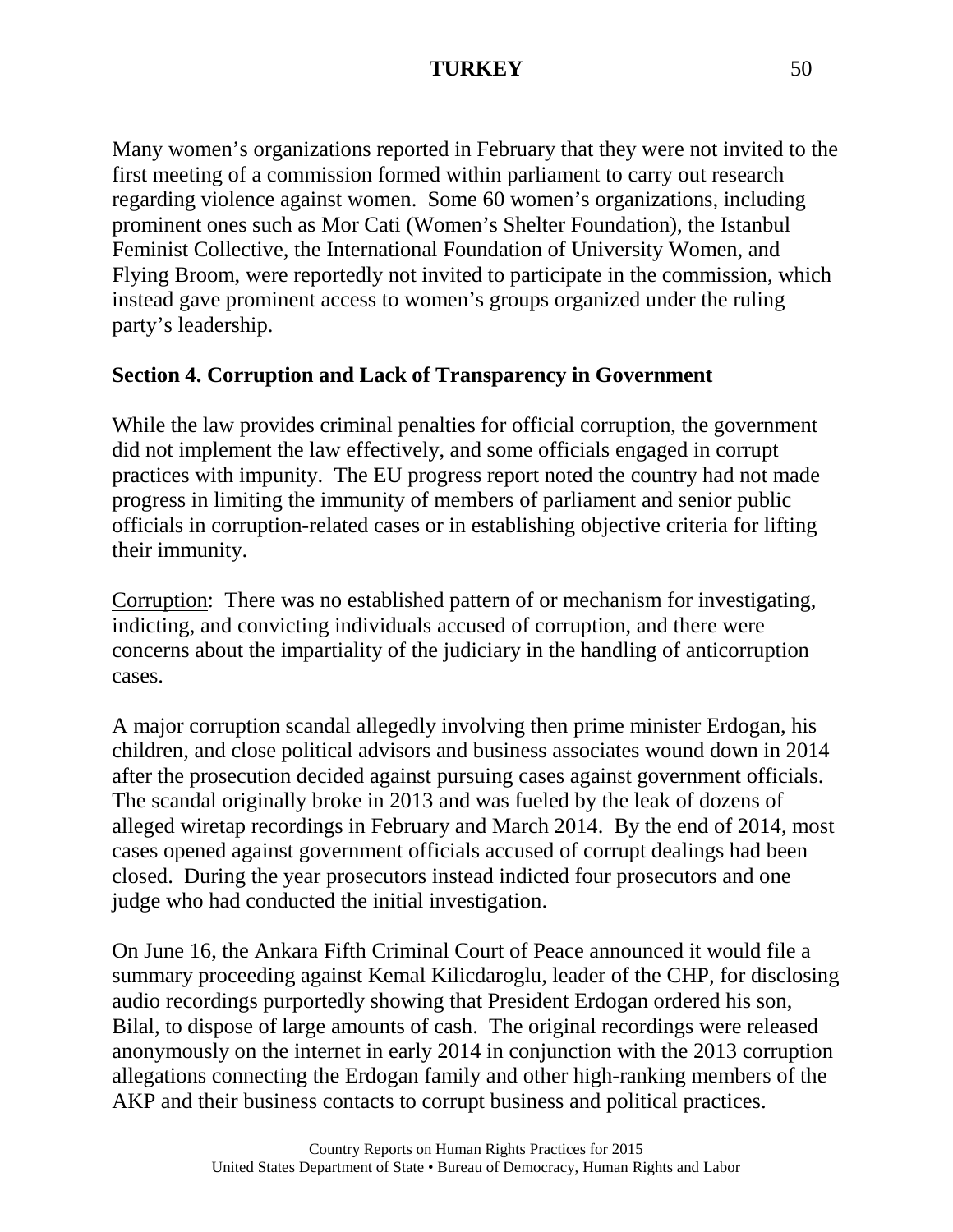Kilicdaroglu played the recordings during a CHP meeting in February 2014. This was the second attempt to prosecute Kilicdaroglu on these charges, following a case filed by President Erdogan in 2014, which the prosecutor's office at that time decided not to pursue.

The International Transparency Association of Turkey (ITA) alleged that the governing party, the AKP, used public funds inappropriately during the June 7 election. The ITA filed complaints with the Supreme Election Board, but received no response. The ITA also noted that the decision not to pursue prosecutions of government officials in connection with the 2013 corruption scandal-related allegations created a situation of impunity and negatively impacted the fight against corruption.

The ITA also reported that the corruption perception index in the country in 2014 fell five points. According to the ITA, a survey conducted in April showed the public believed the government was unsuccessful in fighting corruption.

Financial Disclosure: The law requires certain high-level government officials to provide a full financial disclosure, including a list of physical property, every five years. Officials generally complied with this requirement. The Prime Ministry's Inspection Board, which advises the Corruption Investigations Committee, is responsible for investigating major corruption cases. Nearly every state agency had its own inspector corps responsible for investigating internal corruption. Parliament can establish investigative commissions to examine corruption allegations concerning cabinet ministers or the prime minister, but that mechanism was ineffective. A majority may vote to send such cases to the courts for further action. There was no coordination with civil society on oversight.

Public Access to Information: While the law provides for public access to government information, the government occasionally rejected applications on national security grounds. The law restricts access to information pertaining to state secrets, as well as information concerning the privacy of individuals and intellectual property. The law requires institutions to provide requested information within 15 or 30 working days, depending on the volume of the request. If the government needs additional time, the applicant must be informed of the extension and the underlying rationale within 15 working days. Processing fees, which observers considered reasonable, are waived if the information can be obtained and provided via e-mail. Officials and other civil servants who negligently, recklessly, or deliberately obstruct the law are subject to disciplinary sanctions.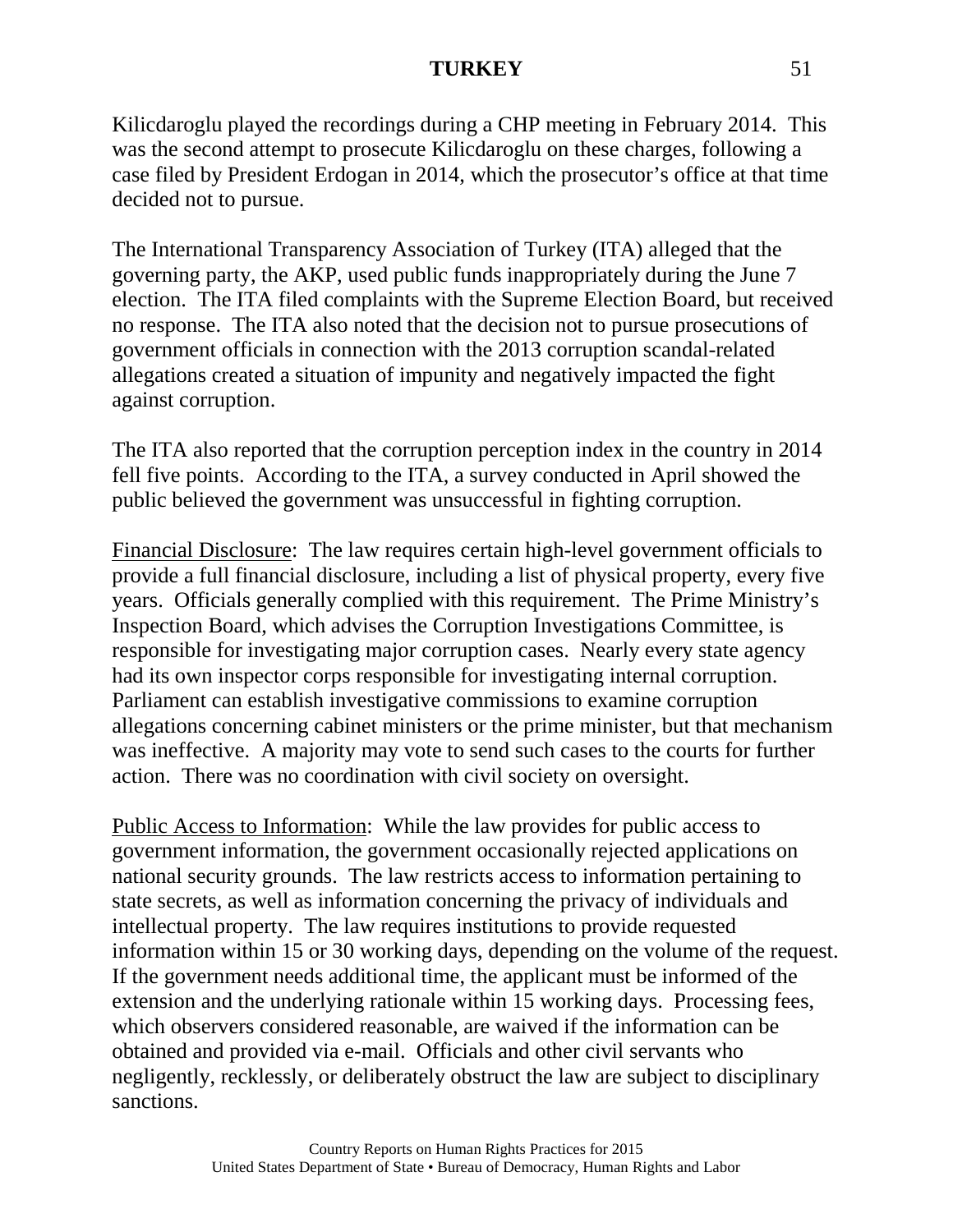Denials of requests for information are subject to appeal. Within 15 days from the date of official notification, an applicant whose request for information was rejected may appeal to the Board of Review of Access to Information, which then has 30 days to render a decision. Following the board's decision, individuals may also appeal for judicial review in an administrative court.

### **Section 5. Governmental Attitude Regarding International and Nongovernmental Investigation of Alleged Violations of Human Rights**

Domestic and international human rights groups operated throughout the country. Some had difficulty registering as legal entities with the Ministry of Interior. Others faced government obstruction and restrictive laws regarding their operations, particularly in the Southeast. International and Syrian NGOs based in the country and involved in Syria-related programming reported difficulty obtaining residency permits for their staff and complained that documentation requirements were unclear. Human rights groups reported the government was sometimes unresponsive to their requests for meetings and did not include their input in policy formation. Human rights organizations and monitors as well as lawyers and doctors involved in documenting human rights violations occasionally faced detention, prosecution, intimidation, harassment, and closure orders for their activities. Human rights organizations reported that official human rights mechanisms did not function consistently and failed to address grave violations. At times lawyers were detained when they attempted to intervene on behalf of protesters.

On September 30, police raided the offices and homes of the Siirt provincial branch of the HRA and other NGOs. Police detained three HRA officers and arrested 10 persons, including journalists and members of the Democratic Regions Party, a Kurdish political party. Authorities charged the HRA officers under the antiterror law. The HRA contended that police had insufficient warrants and authority to confiscate books, reports, other documents, and computers belonging to the HRA. The HRA's Siirt branch has been linked to terror activities in the past, with its previous executive, Abdullah Gurgen, sentenced in 2014 to more than eight years in prison for belonging to a terrorist organization.

On March 10, the Baran Tursun Foundation (Baransav), which documents and monitors excessive use of police force, received a notice from an Izmir court calling for its closure one week after releasing a report on police violence. The TNP reportedly requested Baransav's closure, claiming that the report was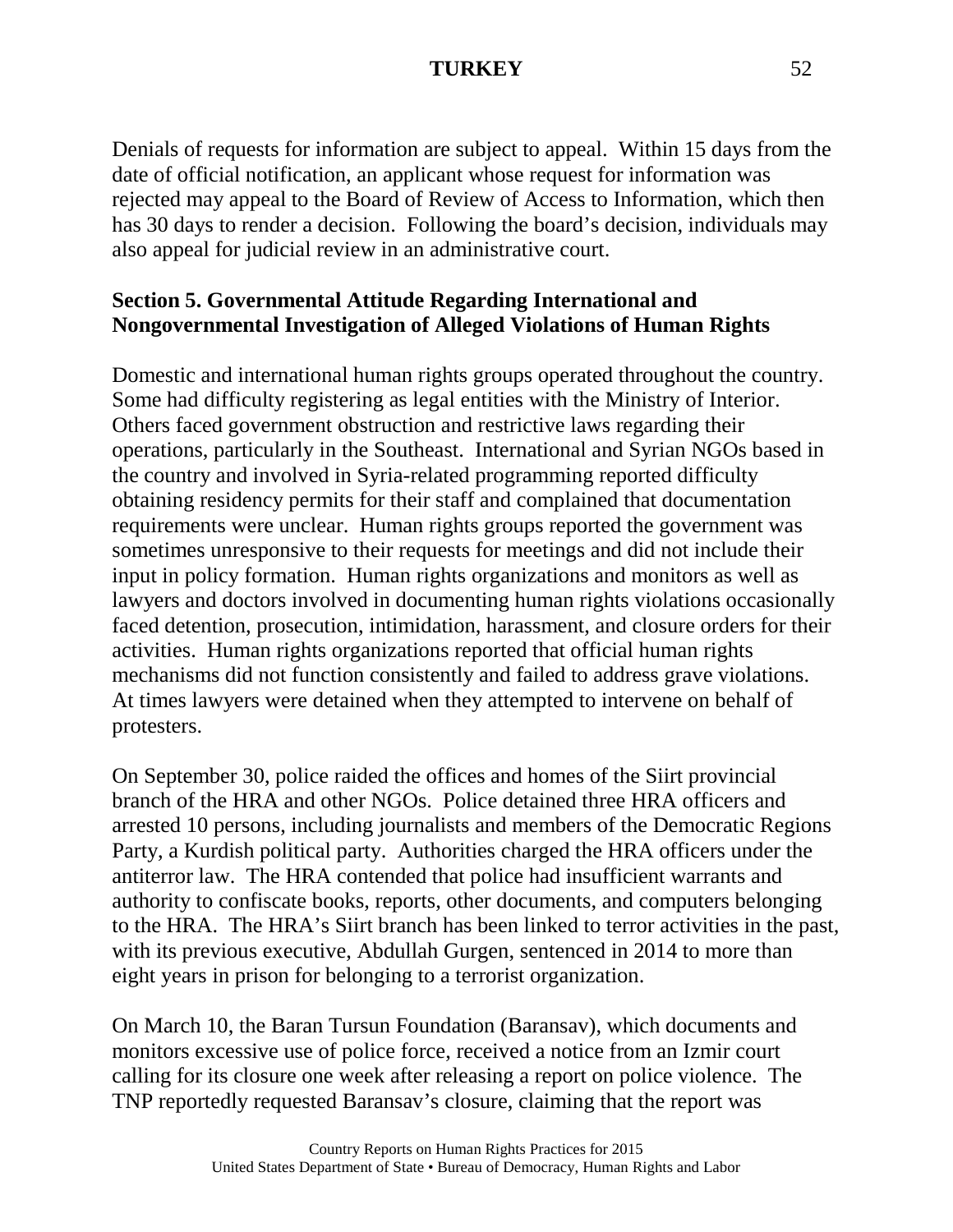insulting to police and their profession. The foundation's legal challenge of the ruling continued at year's end.

The government noted that it had prepared a book on human rights that would become part of the Jandarma training curriculum in 2016. It additionally stated that 5,000 Jandarma had received training in human rights and counterterrorism issues, and that 31 detention centers had been inspected for procedural compliance. The TNP reported that 5,588 personnel had received one hour of human rights training during the year and that 1,733 personnel had taken a longer counterterrorism and human rights course that covered detention, arrest, and defense tactics.

Government Human Rights Bodies: The National Human Rights Institution (NHRI), which reports to the prime ministry, acts autonomously within the government to protect and promote human rights. During the year the agency published reports about Afghan asylum-seeker Lutfullah Tacik's suspicious death and conditions in Van Province's return center; prison conditions in Antalya; and conditions in an Ankara hospital. Critics noted that the NHRI budget was provided by the prime ministry, limiting its ability to act independently.

The Ombudsman Institution operates under parliament but as an independent complaint mechanism for citizens to request investigations and research and to make suggestions regarding government practices and actions, particularly concerning human rights issues and personnel issues. The Ombudsman Institution had a budget of 15 million lira (five million dollars) during the year, 85 percent of which was for institutional expenses. As of August, it had received 4,378 complaints alleging human rights violations related to public personnel, government training, and labor and social security issues. In 2014 the institution made 119 recommendations, of which the state institutions implemented 38 percent. As of August the institution gave 55 recommendations and 15 partial recommendations and rejected 74 cases. It ruled that 1,350 applications were inadmissible. The EU progress report noted the institution had increased its capacity and that a higher percentage of its recommendations had been implemented than previously.

The Ministry of Justice's Human Rights Department is the ministry's sole authority for human rights issues.

Parliament's Human Rights Investigation Commission (HRIC) functioned as a national monitoring mechanism. Commission members conducted on-site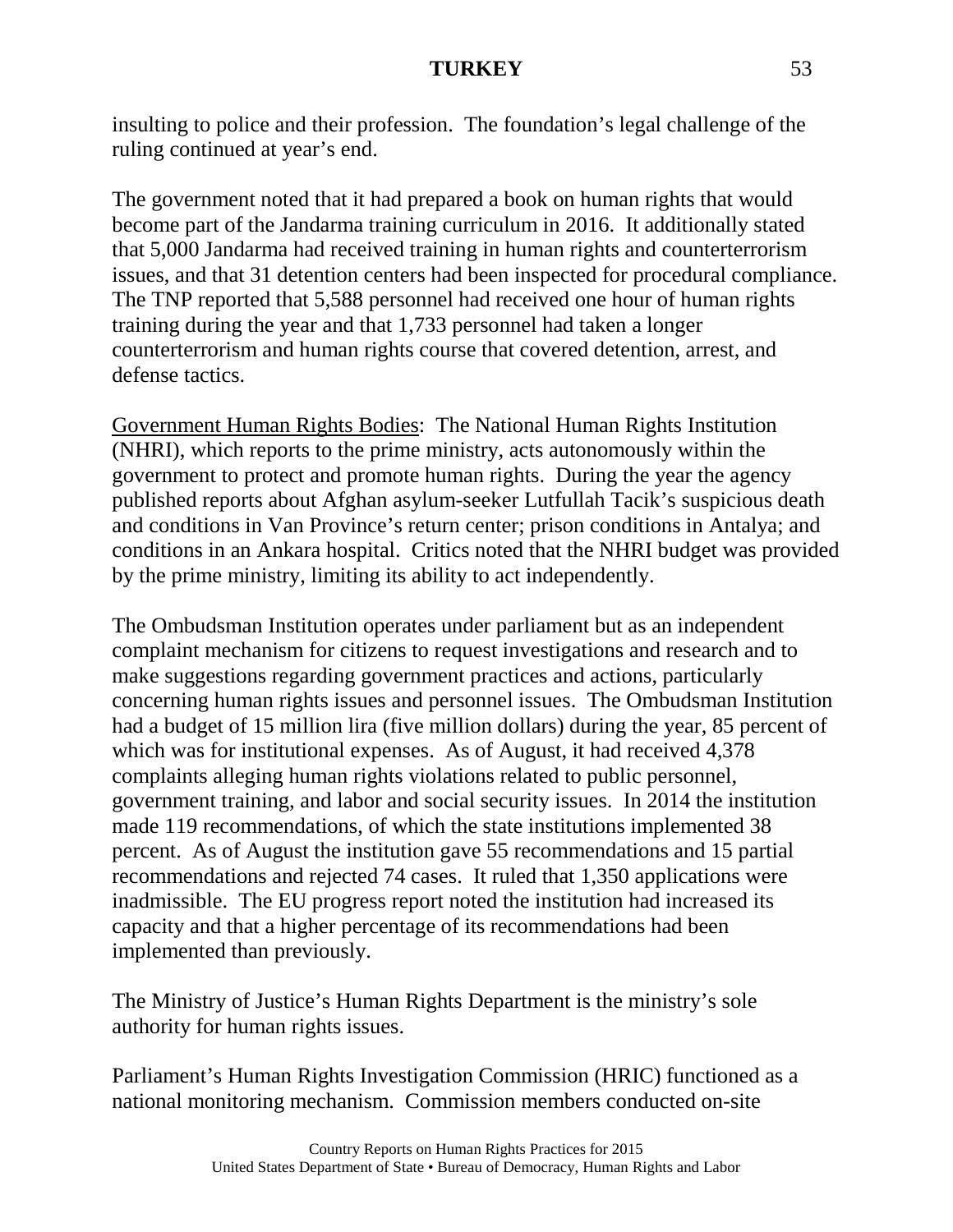inspections of detention centers and prisons and maintained dialogue with NGOs. It provided reports to the relevant government offices for action. Through June 6, the HRIC had received 517 complaints of alleged human rights violations related to problems involving judicial processes, prison conditions, practices of state officials, social security issues, financial aid requests, and rights for soldiers, workers, and persons with disabilities. Nearly 60 percent of those complaints focused on prison conditions, inhuman treatment, and transfer and medical treatment requests of prisoners. Nearly 31 percent of the complaints were related to judicial processes. The HRIC's budget was part of parliament's general budget.

### **Section 6. Discrimination, Societal Abuses, and Trafficking in Persons**

The law prohibits discrimination based on race, gender, disability, language, or social status, but the government did not enforce these prohibitions effectively. Government officials used discriminatory language toward opposition groups such as protesters, women, Kurds, Alevis, LGBTI individuals, and other vulnerable populations. The constitution allows measures to advance gender equality as well as measures to benefit children, seniors, persons with disabilities, widows, and veterans, without violating the constitutional prohibition against discrimination. Civil society organizations asserted the grounds for punishing discrimination and violence motivated by hate in the law remained too limited and excluded major offences that may be motivated by discrimination or hate, especially failing to protect the most vulnerable groups, including women, persons with disabilities, LGBTI individuals, Roma, and members of other ethnic minorities.

#### **Women**

Rape and Domestic Violence: The law prohibits violence against women, but human rights organizations claimed the government did not effectively enforce it. The law prohibits sexual assault, including rape and spousal rape, with penalties of imprisonment for attempted sexual violation from two to 10 years, and for rape or actual sexual violation for not less than 12 years. The government did not effectively or fully enforce these laws or protect victims, who often waited days or weeks to report incidents due to embarrassment or fear of reprisals, hindering effective prosecution of assailants. Government statistics on violence against women were incomplete, and human rights organizations had little confidence that official statistics were comprehensive or captured the magnitude of the problem. Societal acceptance of domestic abuse in some cases contributed to its underreporting.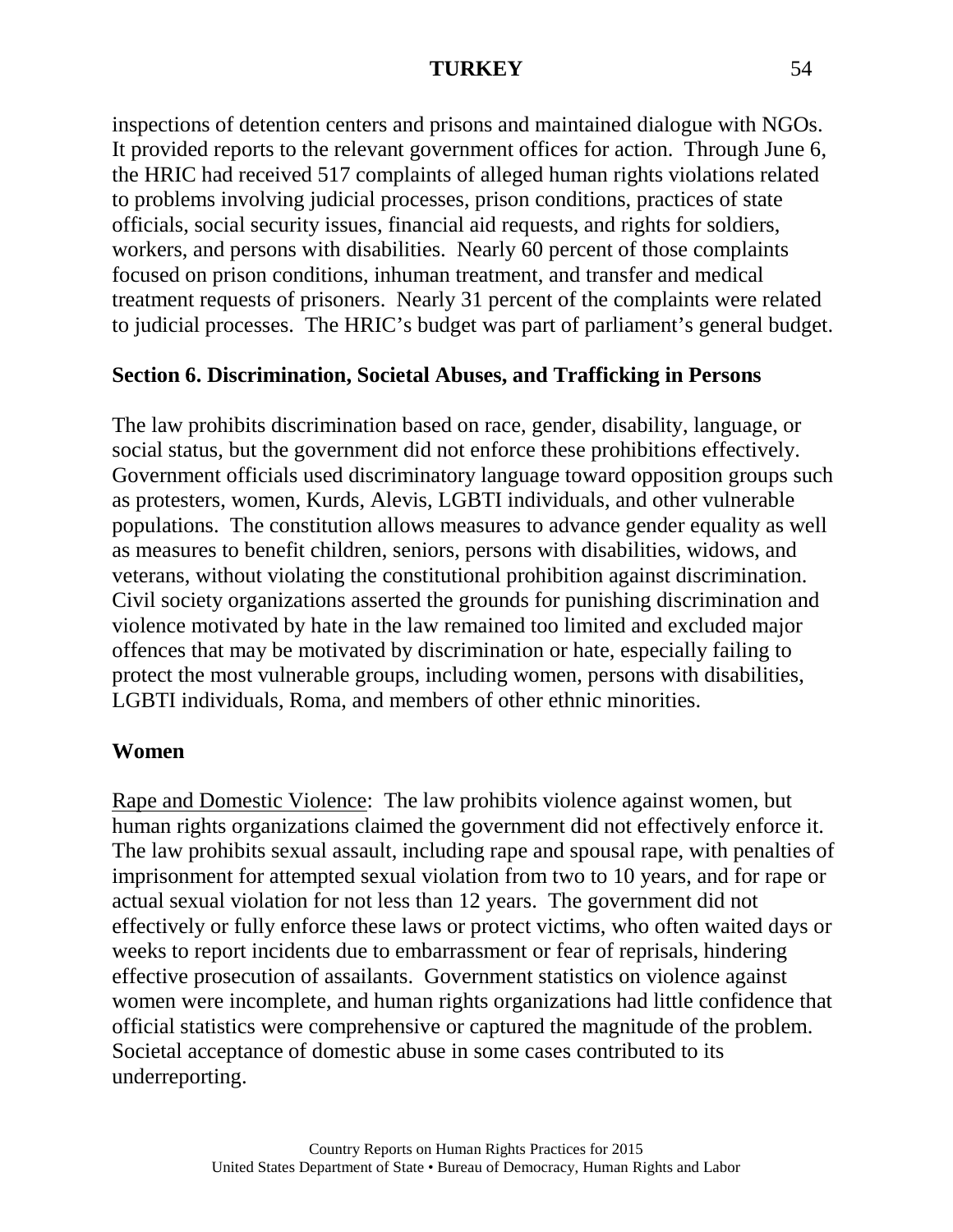The law covers all women, regardless of marital status, and provides for police and local authorities to grant various levels of protection and support services to survivors of violence or to those at risk of violence. It also requires government services, such as shelter and temporary financial support, for victims and provides for family courts to impose sanctions on perpetrators.

The law provides for the establishment of prevention-of-violence and monitoring centers to offer economic, psychological, legal, and social assistance. As of December 2015, Ministry of Family and Social Policies (MOFSP) reported there were 135 women's shelters run by the government (100) or civil society (four) and local administrations (31) and 40 in-take centers (SONIMs) operated by the ministry. The shelters had a capacity of at least 3,375. The MOFSP reported that municipality shelters in the first four months of the year served 804 women and 494 children. Purple Roof alleged that the SONIMs and shelters were insufficient in number and quality of services provided. Purple Roof alleged the SONIMs had policies that actually harmed the victims they were supposed to serve, including through invasive searches, removal of victims' cell phones, and restricted entry and exit hours. Because all referrals to shelters must proceed through SONIMs, this negatively affected the efforts of municipalities--suffering from low budgets and limited capacity--to serve victims of gender-based violence.

Regulations call for a state-funded women's shelter for every 100,000 persons. There were no sanctions for noncompliance. Observers noted an inadequate number of shelters--or no shelters at all--in many cities with populations above 100,000. For example, there were only three shelters in Adana, a city with a population of two million.

The government operated a nationwide domestic-violence hotline, but women's rights NGOs criticized the government for changing its focus from violence against women to broader issues, as demonstrated by its new name: the hotline for Family, Women, Children, the Disabled, and Families of Martyrs and Veterans. The Ministry of Family and Social Policy reported that between January 1 and December 21, the hotline received 13,882 calls. NGOs reported the quality of services provided in calls was inadequate for victims of domestic violence.

In April the Ankara Bar Association president stated in a press release that the association's Poppy Center, which provides legal support to women facing domestic violence, had assisted approximately 3,000 women and children out of nearly 25,000 requests since 2011. The bar association appointed lawyers in more than 2,500 cases, and some 500 women were directed to shelters and received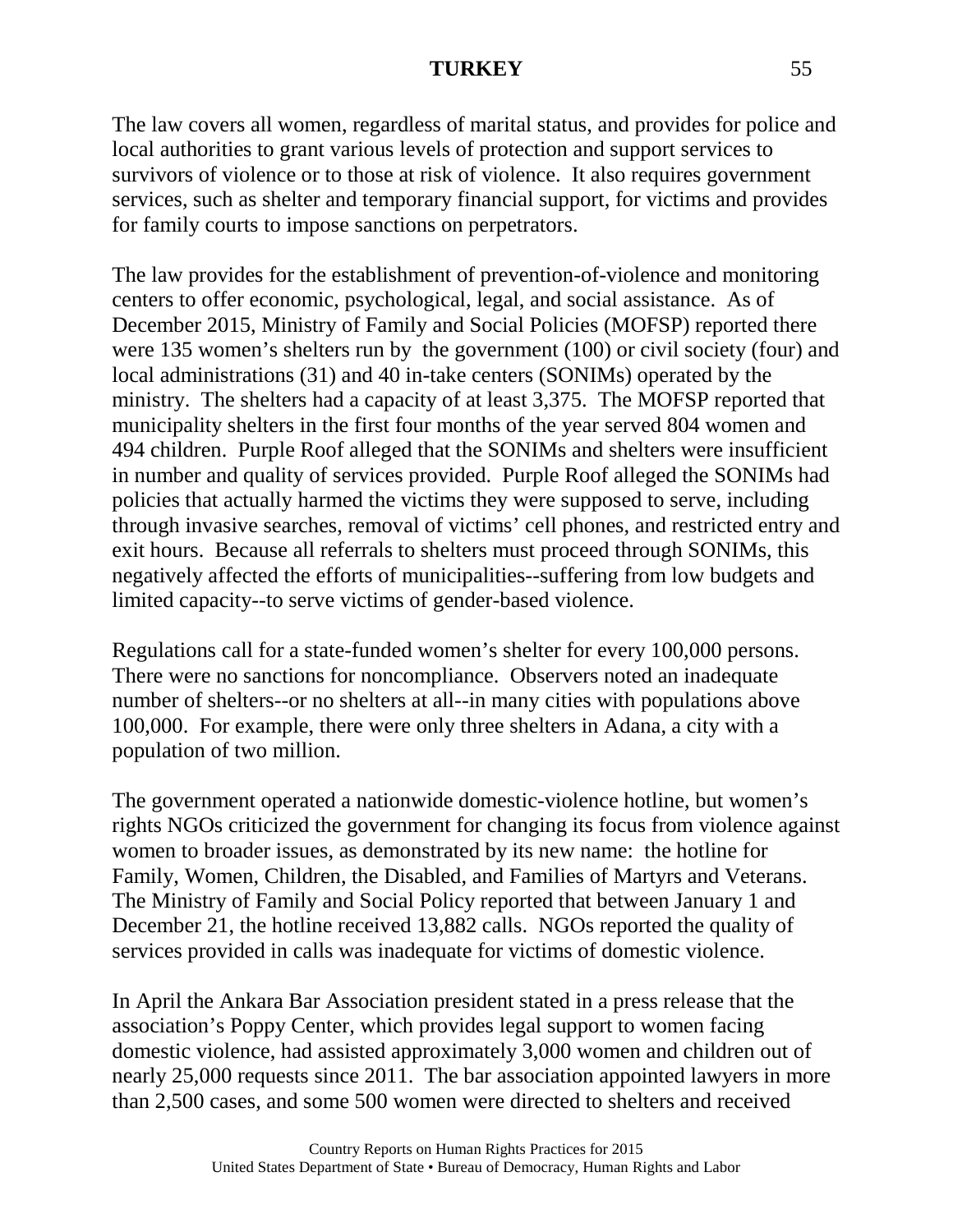psychological assistance. The association president estimated in 2014 that only 10 percent of victims of domestic violence actually applied for institutional assistance.

Violence against women, including spousal abuse, remained a serious and widespread problem both in rural and urban areas. Spousal rape is a criminal offense, and the law also provides criminal penalties for crimes such as assault, wrongful imprisonment, or threats. Despite these measures, the number of killings and other forms of violence against women remained high.

Courts regularly issued restraining orders to protect victims, but human rights organizations reported police rarely enforced them effectively. Women's associations also charged that government counselors sometimes encouraged women to remain in abusive marriages at their own personal risk rather than break up families. On May 5, the Stop Women Murders Now Platform, a domestic NGO, reported that 27 percent of killings of women involved wives seeking a divorce.

NGOs estimated domestic violence killed 400 women during the year. NGO groups maintained these numbers were probably lower than actual occurrences due to underreporting.

A study released by Hacettepe University in January found that, on average, 35 percent of women experienced physical violence at least once in their lives, while 12 percent experienced sexual violence.

On February 11, Ozgecan Aslan, a 20-year-old university student in Mersin Province, was stabbed and killed when she resisted a private bus driver's attempt to rape her. After killing her, the bus driver cut off her hands to hide her fingerprints and burned the body with the help of his father and a friend. Her body was found on February 13, and more than 5,000 attended her funeral on February 16. Demonstrations took place in more than a dozen cities from February 14-23 to show support for Aslan and condemn her killer and his accomplices. The first hearing in the case of the accused murderer, Ahmet Suphi Altindoken, took place on June 12 in Mersin Province. Altındoken was charged with murder and attempted rape, while his father and his friend were charged as accomplices. On December 3, Ahmet Suphi Altindoken, his father Necmettin Altindoken, and his friend, Fatih Gokce, were found guilty and sentenced to aggravated life imprisonment.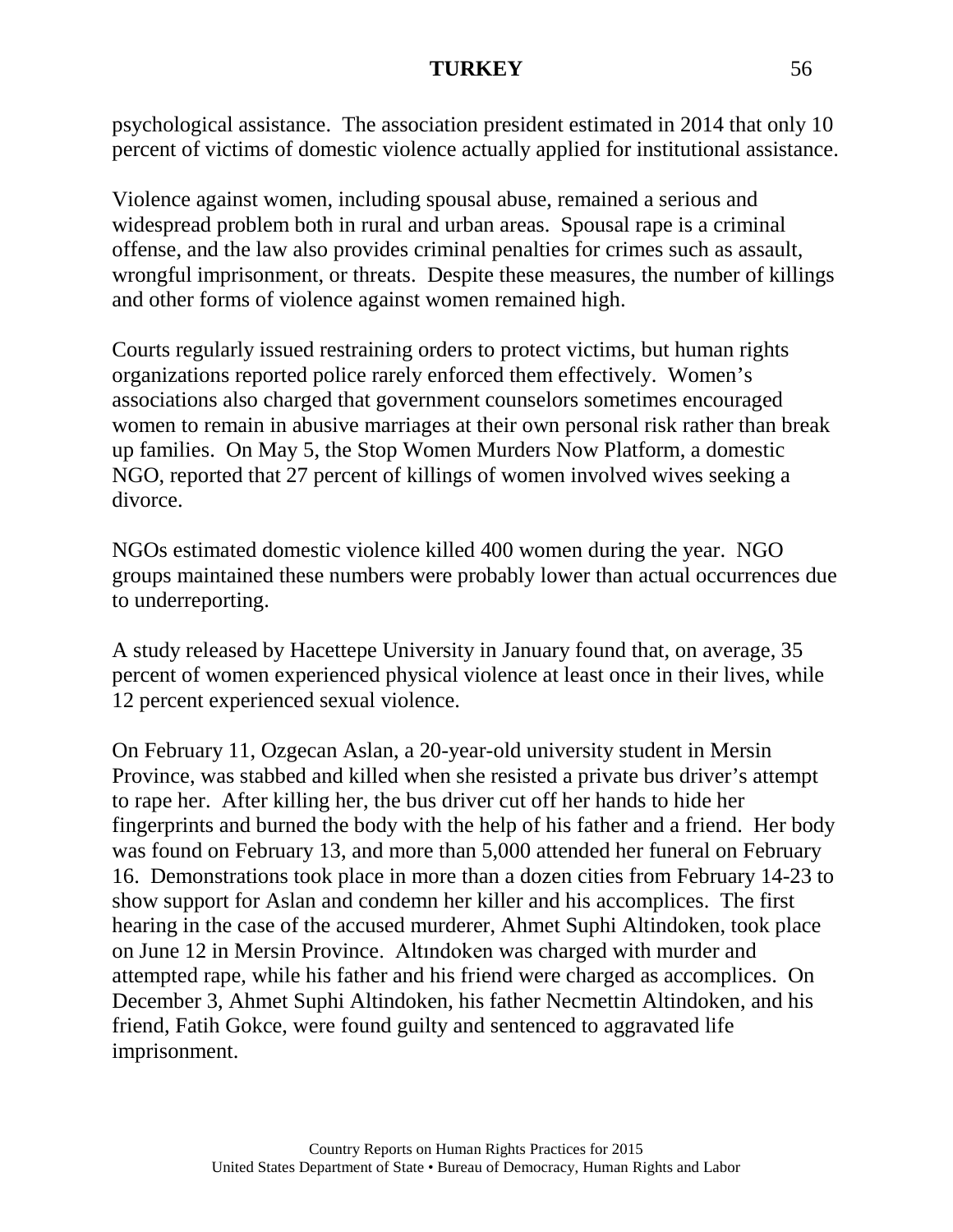Courts often gave reduced sentences to men found guilty of committing violence against women, citing good behavior during the trial or "provocation" by women as an extenuating circumstance of the crime. For example, on February 17, I.K. received a 20-month reduced sentence for raping a Japanese tourist in 2011 due to his "respectful attitude in court."

The Jandarma reported more than 100 personnel working in the children and women's department and the public order department received training related to domestic abuse or gender-based violence. In addition 1,050 Jandarma officers in training received a course on this topic. The Ministry of Family and Social Policies reported that 71,000 police, 169,598 soldiers, and 47,566 religious clerics received training on domestic violence and honor killings. The ministry did not clarify when the training occurred.

Other Harmful Traditional Practices: So-called honor killings of women remained a problem. Most honor killings occurred in conservative families in the rural Southeast or among families of migrants from the Southeast living in large cities. Individuals convicted of honor killings may receive life imprisonment, but NGOs reported actual sentences often were reduced due to mitigating factors. The law allows judges, when establishing sentences, to take into account anger or passion caused by the "misbehavior" of the victim. Because the law created harsh penalties for honor killings, family members sometimes pressured girls to commit suicide to preserve the family's reputation. The government did not report statistics on honor killing, and women's advocates alleged this failure was part of the problem. Local political and human rights representatives noted that society ignored women killed by family members because there was an underlying assumption that some type of "honor" violation was involved, perhaps justifying the murder. Human rights groups also alleged honor killings were likely underreported in the media and inadequately investigated by police, as murders were not always attributed to honor killing, were made to look like suicide, or were in fact induced suicides.

The Federation of Women's Associations reported a trend of suspicious suicides of teenage girls in Van Province. In one 40-day period, 14 women committed suicide by hanging, shooting themselves, or other suspicious methods. The federation noted some of the victims had been forced to marry, some were the victims of domestic violence, and some had been prevented from attending school.

On February 2, at an Istanbul bus terminal, Hamdullah Ayaydin was killed and 19 year-old C.I. was seriously injured in an attack allegedly perpetrated by C.I.'s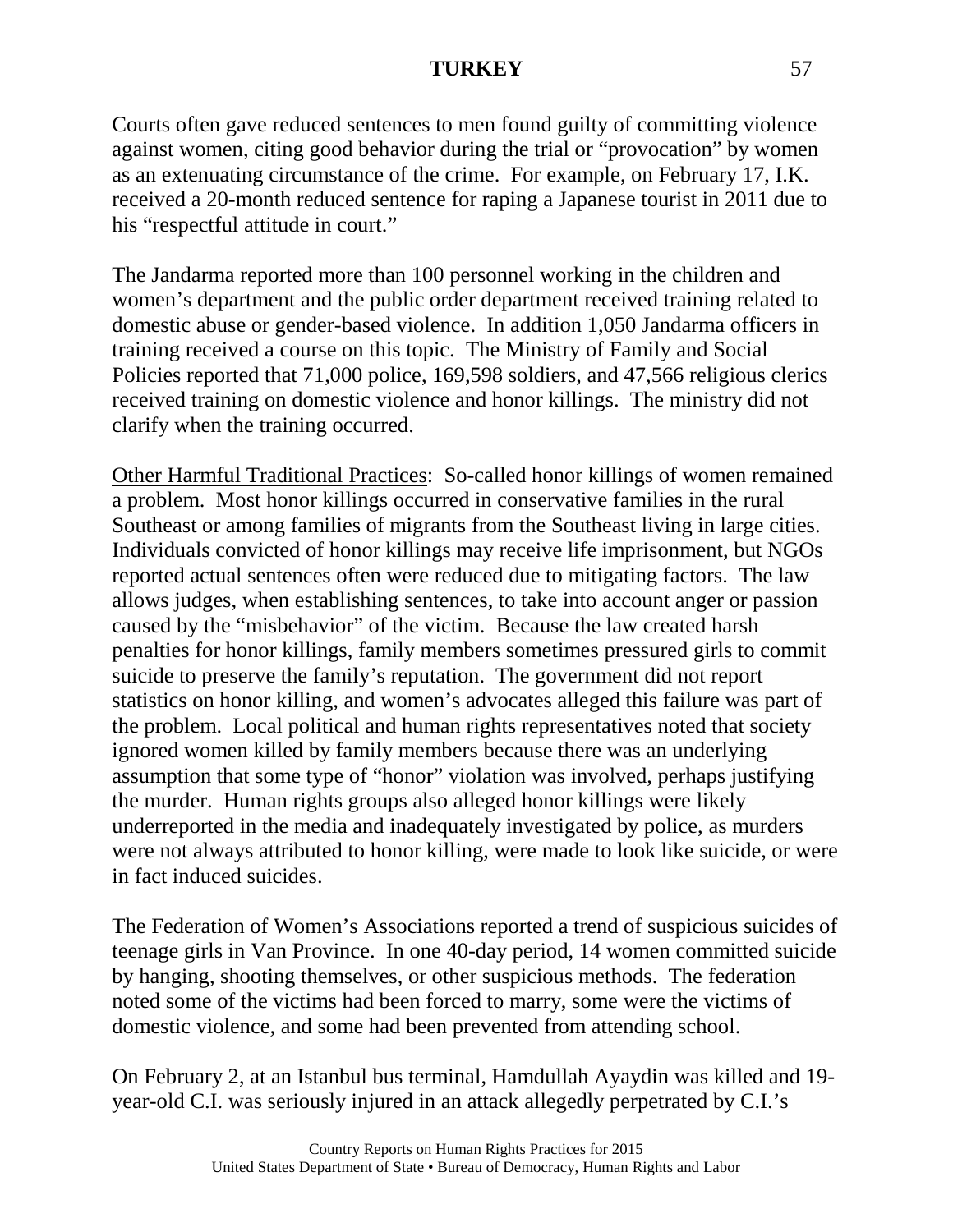family members upset at their infidelity. Ayaydin was C.I.'s brother-in-law and had taken her by bus from Mardin to Istanbul, allegedly to help with her sister's one-year-old child. A history of infidelity and family fights ended with C.I.'s brother attacking them at the bus terminal. Six persons were detained, including one minor, and charged with intentionally committing murder with an "honor" motive.

Sexual Harassment: During the year authorities increased penalties for sexual crimes committed against women and children. The law provides for two to five years' imprisonment for sexual harassment. If the victim is a child, the recommended punishments are longer. Women's rights activists reported authorities rarely enforced these laws.

Reproductive Rights: Couples and individuals generally have the right to decide the number, spacing, and timing of their children; manage their reproductive health; and have the information and means to do so, free from discrimination, coercion, and violence. Women's rights NGOs criticized the government for unofficial bans on or interference in the distribution of birth control pills.

Discrimination: While women enjoy the same rights as men under the law, societal and official discrimination were widespread.

On June 1, President Erdogan told a gathering in the eastern province of Igdir that he would not accept criticism from women. Addressing a crowd of women who had turned their backs to him, he made a sexual slur, adding, "If you have a modicum of politeness, honor, and ability, then the place for politics is parliament."

The constitution permits measures, including positive discrimination, to advance gender equality. To encourage the hiring of women, the state began paying in 2011 the social services insurance premiums on behalf of the employer for several months for any female employee over age 18. The Ministry of Family and Social Policy reported on the efforts of several organizations to reduce discrimination against women, including parliamentary commissions on equal opportunity and human rights, the Ombudsman Institution, and the NHRI. The Ministry of Family and Social Policies also has a directorate focused on the status of women.

Women continued to face discrimination in employment (see section 7.d.).

# **Children**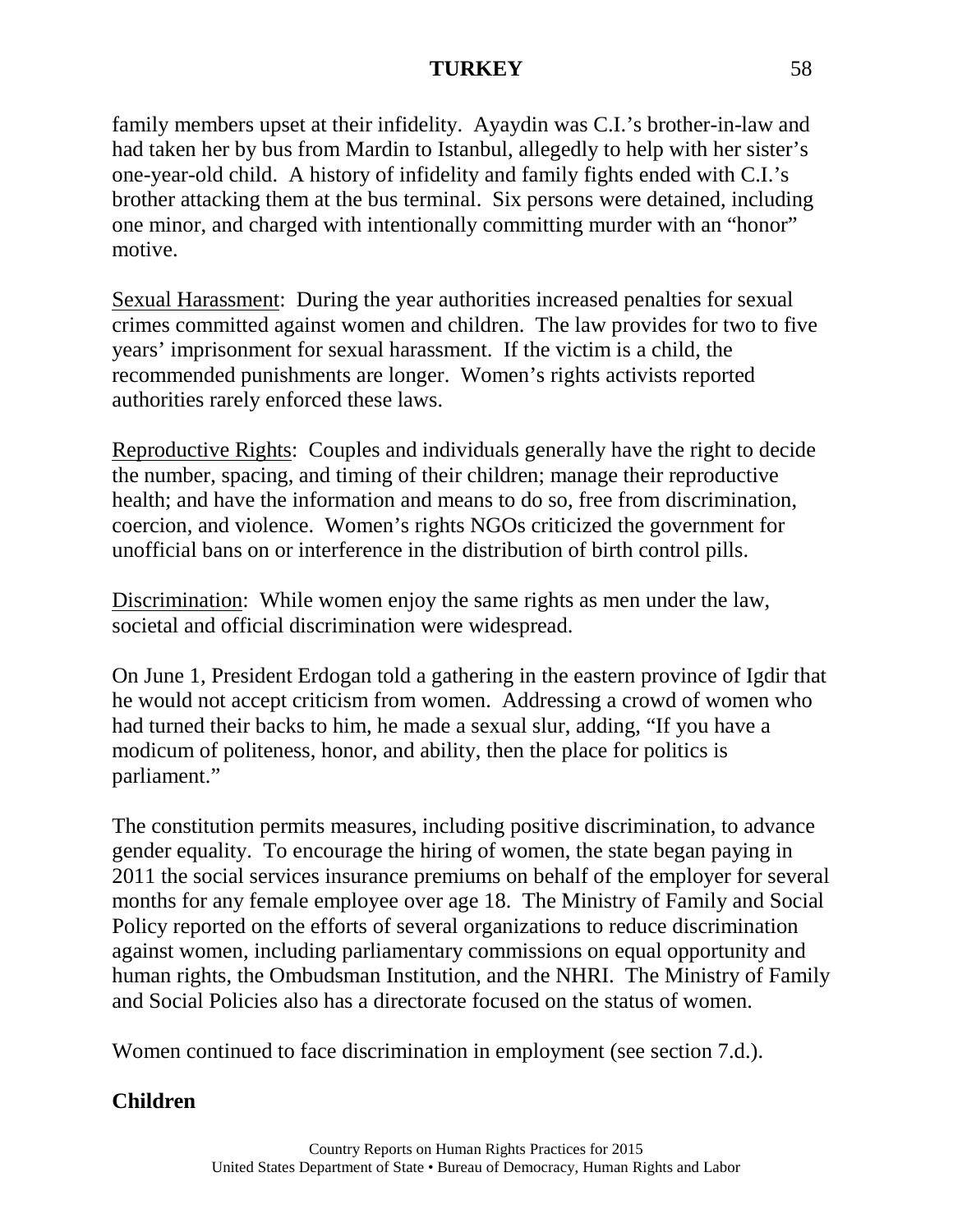Birth Registration: There is universal birth registration, and births were generally registered promptly. A child receives citizenship from his or her parents, not through birth in the country. Only one parent needs to be a citizen to pass citizenship to a child. In special cases in which a child born in the country cannot receive citizenship from any other country due to the status of his or her parents, the child is legally entitled to receive Turkish citizenship. According to the DGMM, 64,540 babies were born to Syrian mothers in the country during the first nine months of the year. It was unclear what the citizenship and identity status of these babies was, as their parents could not refer to the Syrian government for provision of birth documentation. The government had not yet announced a policy of identification and documentation for children born to Syrians who lived in the country in temporary protection status.

Education: Human rights NGOs expressed concern that the law on compulsory education allows female students to be kept at home and married early. The system, generally referred to as "4+4+4," divides education into three four-year periods. After the first four years of mandatory elementary education, students can choose to attend general middle school or religious-vocational middle schools, called Imam Hatip schools. The law also allows parents to homeschool their children starting in the fifth grade. Egitim Sen, a teacher's union, reported in 2014 that 36,401 girls who graduated from middle school did not continue on to high school.

The Ministry of Family and Social Policies provided conditional cash transfers to support families and children. The ministry reported that these cash transfers helped poor families continue education for their daughters, although it did not indicate how many families received the stipend during the year.

Child Abuse: Child abuse was a problem, and comprehensive social services to provide medical, psychological, and legal assistance were limited. The law provides police and local officials the authority to grant various levels of protection and support services to victims of violence or to those at risk of violence. It requires the government to provide services to victims, such as shelter and temporary financial support and empowers family courts to impose sanctions on those responsible for the violence. The penalties for child abuse are eight to 15 years' imprisonment, with the possibility of additional imprisonment for three to eight years for attempted molestation. The punishment for sexual intercourse with a minor is two to five years' imprisonment.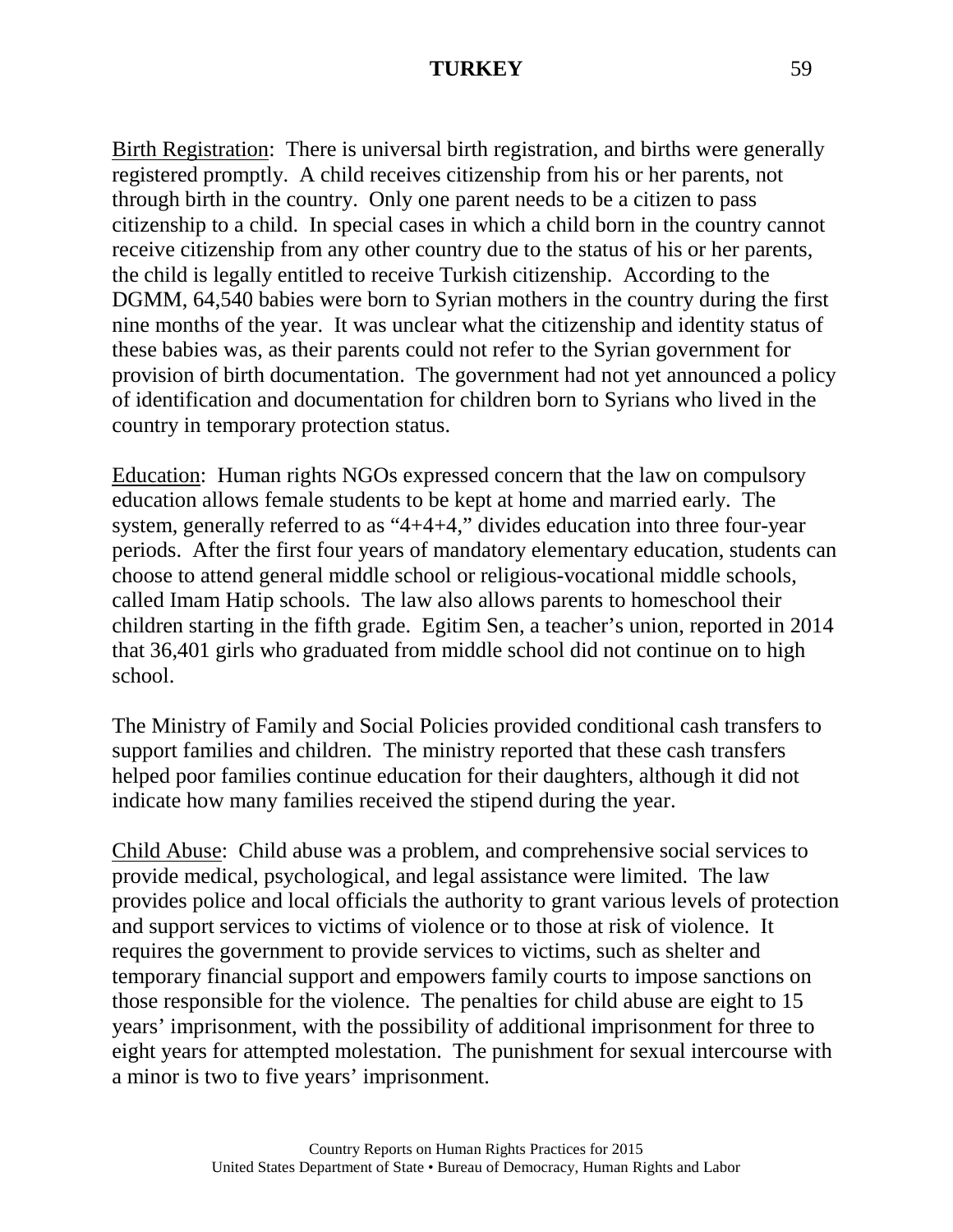Some aspects of the law, such as the requirement to file sexual crime complaints within six months, reduced its potential benefits.

On September 3, a Ministry of Justice report stated the Forensic Medicine Office received 650 child abuse files each month and that the office was still working on cases received three years previously. It emphasized the office was closing the gap and was processing child abuse cases more quickly than in the past. According to the Turkish Statistical Institute, child abuse cases increased by 6.2 percent from 2013 to 2014. In 2014 there were 1,377 documented cases of sexual abuse of boys and 9,718 of girls.

Forced and Early Marriage: The law defines 18 years as the minimum age for marriage, although children may marry at 17 with parental permission and at 16 with court approval. Children as young as 12 were at times married in unofficial religious ceremonies, particularly in poor, rural regions. Some families applied to courts to change the birthdate of their daughters so that they could "legally" marry. Early and forced marriage was particularly prevalent in the Southeast, and women's rights activists reported the problem remained serious. A report by the NGO KAMER in 2013 estimated that as many as one-third of marriages in the Southeast involved underage girls. In 2014 the NGO Flying Broom estimated that, based on police data, one-third of all marriages involved girls under age 18 and that one-third of those marriages involved marriages as second wives.

The Ministry of Family and Social Policies ran a public service message during the year aimed at reducing early marriage.

Sexual Exploitation of Children: The constitution provides that the state shall take measures to protect children from exploitation. The law criminalizes sexual exploitation of children and mandates a minimum sentence of eight years in prison. There were reports that children were subject to commercial sexual exploitation. The penalty for encouraging or facilitating the entry of children into prostitution is four to 10 years' imprisonment; if violence or pressure is involved, the sentence may be doubled.

The age of consent for sex is 15 years. The law provides sentences for statutory rape (without use of force) of from two to five years' imprisonment. The sentence is doubled if the offender is more than five years older than the victim. The law prohibits producing or disseminating child pornography and provides for a prison sentence of six months to two years as well as a fine for violations.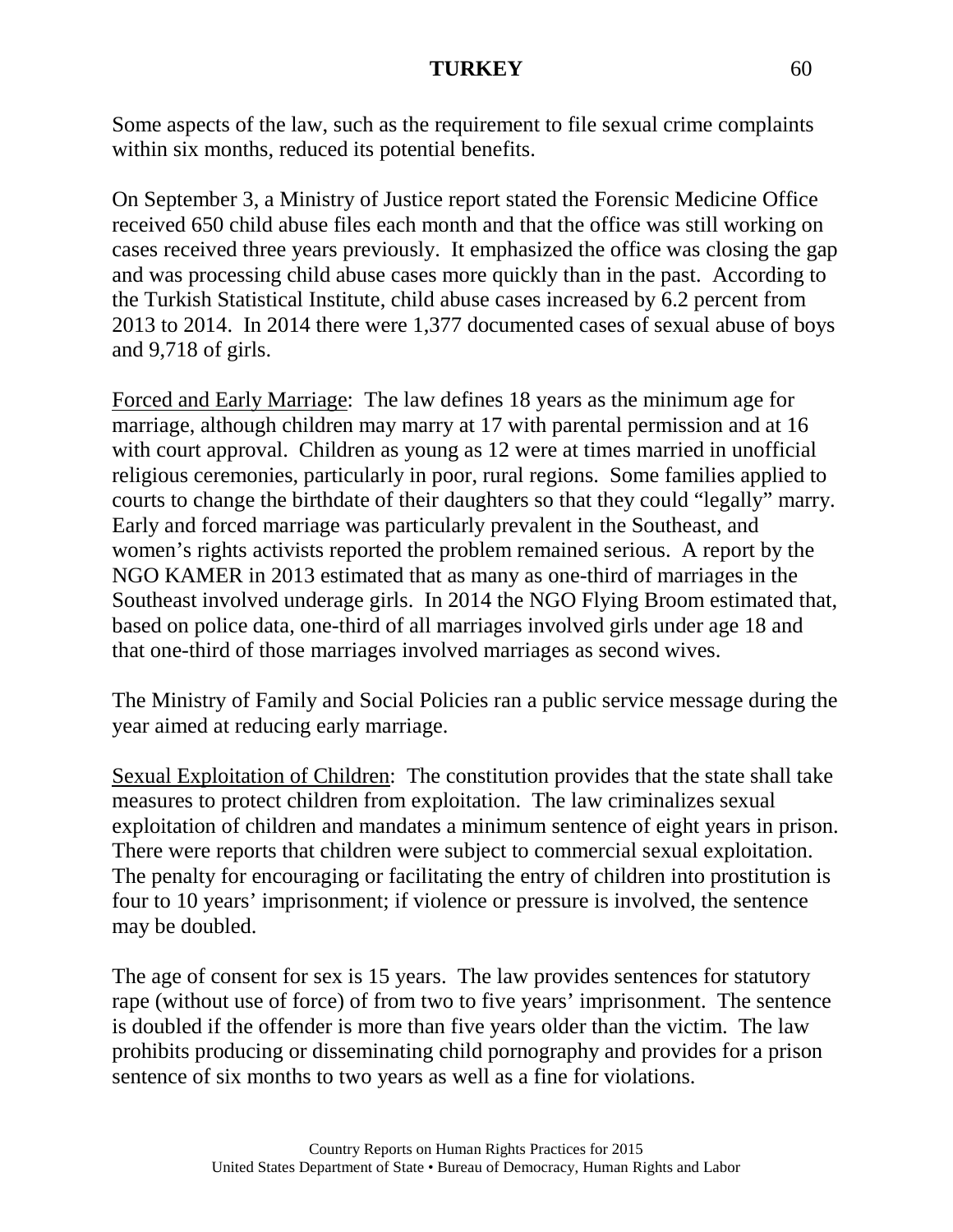Incest involving children remained a problem, although official statistics were incomplete, and prosecutions remained minimal. The new law also increased prison sentences for incest to between two and five years; sentences formerly were from six months to two years. The Jandarma reported 47 incest cases during the year.

Displaced Children: The DGMM estimated that, of the approximately two million Syrians in the country, 54 percent were children. Of these, approximately 150,000 lived in government-run camps, where they had a high rate of access to education (93 percent). Of the other estimated 850,000 Syrian children in the country, the government and UNICEF estimated that only 26 percent were in school during the year. Many worked illegally or begged on the street to help support their families (see section 2.d.).

It was unclear at year's end how violence in the Southeast, including internal population displacements, affected children.

International Child Abductions: The country is a party to the Hague Convention on the Civil Aspects of International Child Abduction. For information see the Department of State's report on compliance at [travel.state.gov/content/childabduction/english/legal/compliance.html](http://travel.state.gov/content/childabduction/english/legal/compliance.html) and countryspecific information at [travel.state.gov/content/childabduction/english/country/turkey.html.](http://travel.state.gov/content/childabduction/english/country/turkey.html)

# **Anti-Semitism**

Jewish residents continued to leave the country permanently because of anti-Semitism. According to the chief rabbinate in Istanbul, the number of Jews in the country dropped to 17,000 during the year, from 19,500 in 2005.

Incidents of anti-Semitism were common. Media and elected officials regularly spoke out against Israel and generalized their statements toward Jews more broadly. For example, a "documentary" film, *Mastermind*, that was broadcast repeatedly on a progovernment television station in March and was posted on progovernment websites, alleged the greatest threat to the Turkish nation was 3,500 years of Jewish world domination.

Despite anti-Semitic comments by some leaders and media and incidents of vandalism against the Jewish community, the government took a number of positive steps during the year. The country has commemorated Holocaust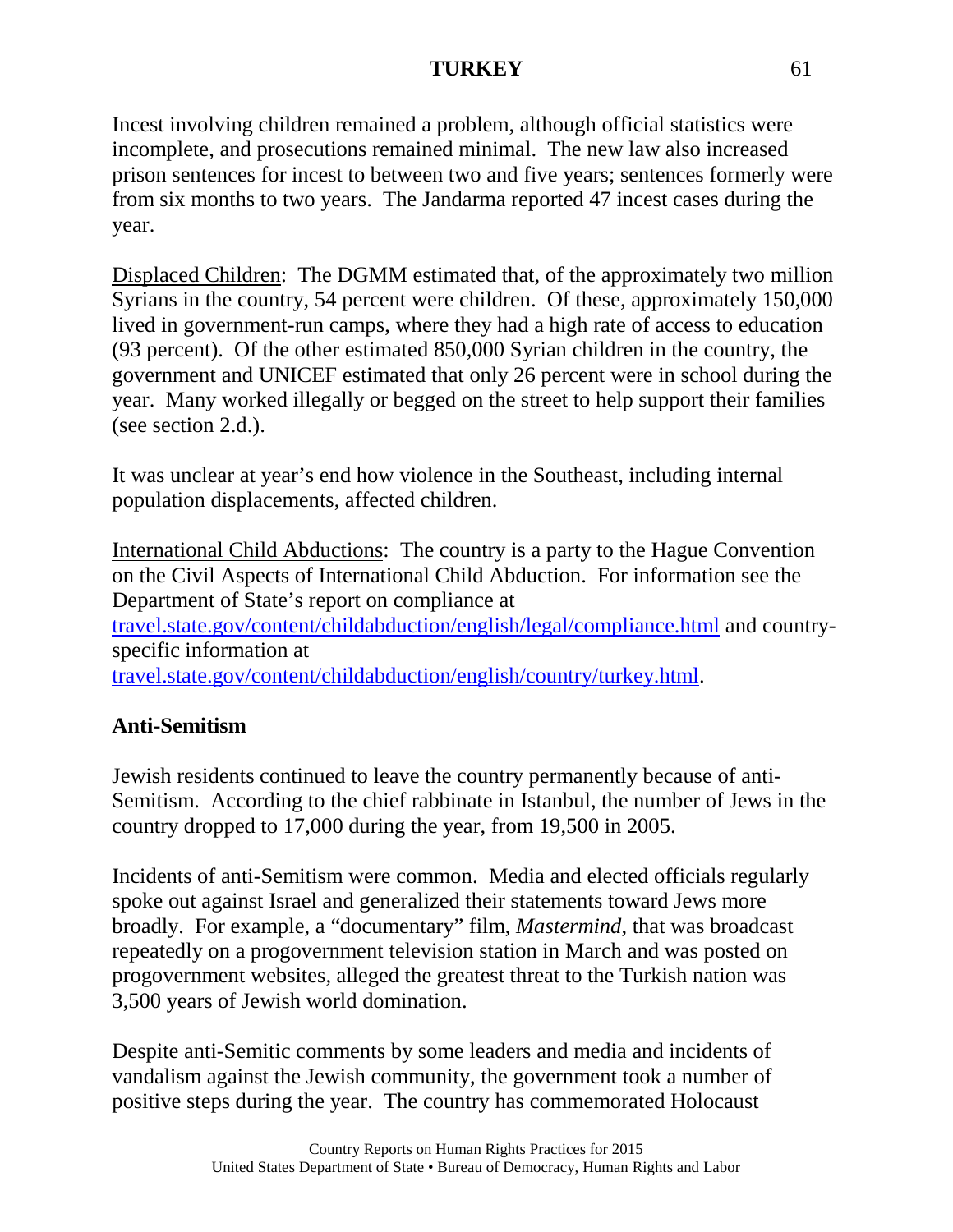Remembrance Day (January 27) since 2011. On March 26, the government's fiveyear restoration of the Great Synagogue of Edirne concluded, and the synagogue was reopened.

# **Trafficking in Persons**

See the Department of State's *Trafficking in Persons Report* at [www.state.gov/j/tip/rls/tiprpt/.](http://www.state.gov/j/tip/rls/tiprpt)

# **Persons with Disabilities**

The constitution permits positive discrimination favoring persons with disabilities, and the law prohibits discrimination against them in employment, education, air travel and other transportation, access to health care, and the provision of other state services. NGOs that advocate for persons with disabilities asserted the government did not enforce the law effectively.

The law requires all governmental institutions and businesses to provide persons with disabilities access to public areas and public transportation and allows for the establishment of review commissions and fines for noncompliance. The government nonetheless continued to make little progress implementing the law. Access in most cities remained extremely limited. The Disabled and Senior Citizens Directorate General, under the Ministry of Family and Social Policies, is responsible for protecting persons with disabilities. The Ministry of Family and Social Policies reported a continuing project funded by the UN Development Program to increase awareness within state institutions and develop monitoring strategies regarding the Convention on the Rights of Persons with Disabilities.

The Ministry of Family and Social Policies reported there were 25 support centers providing assistance to 2,193 persons with disabilities throughout the country. As of August there were 101 group homes for persons with disabilities accommodating 550 individuals. The ministry reported there were 86 rehabilitation centers and five specialized day-care centers serving 6,537 persons with disabilities. The ministry also reported improvements in public and private transportation support for persons with disabilities.

The law requires all public schools to accommodate students with disabilities, although activists reported instances of such students being refused admission or encouraged to drop out of school. According to disability activists, a large number of school-age children with disabilities did not receive adequate access to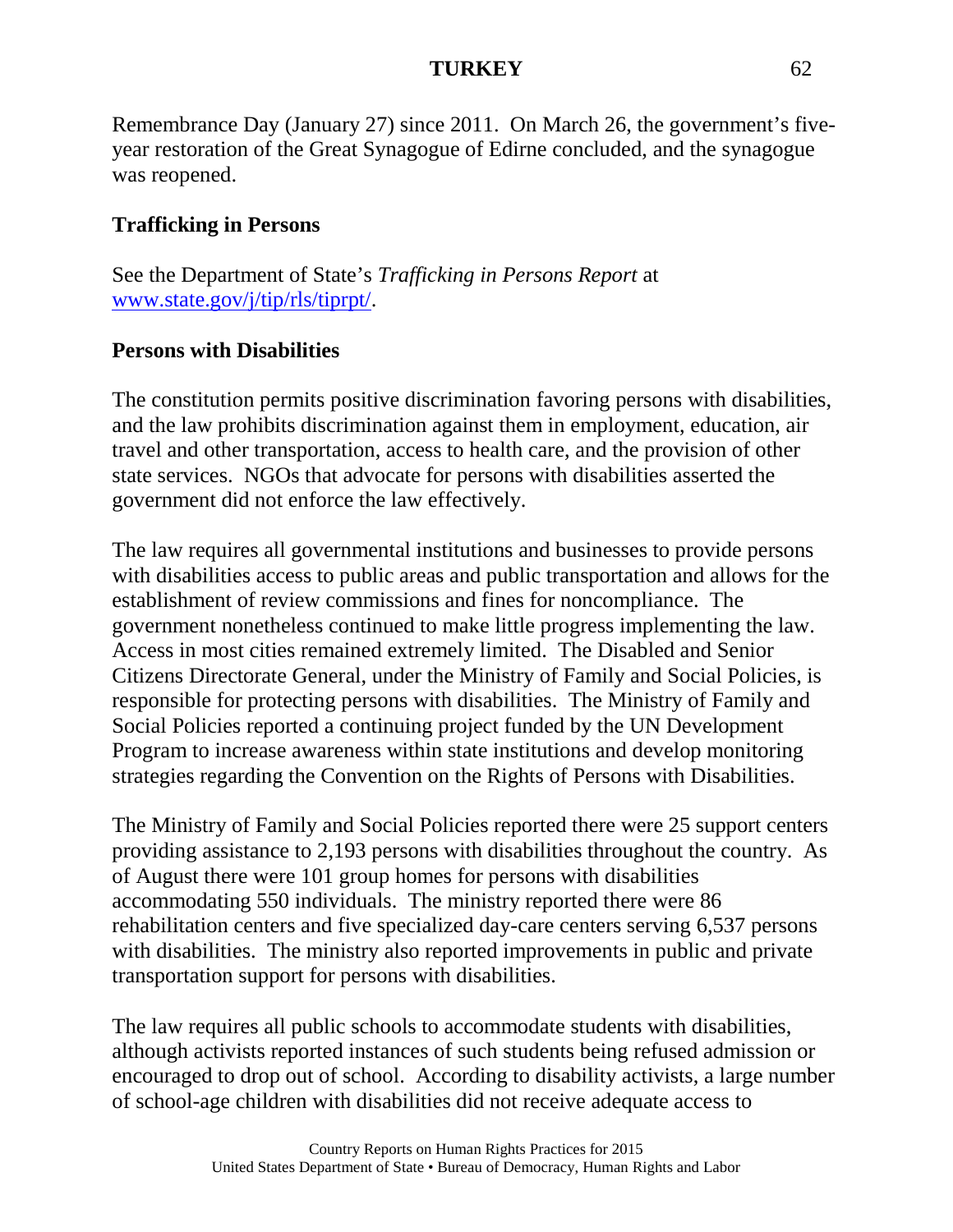education. The Education Reform Initiative, a domestic NGO, stated that, during the 2014-15 school year, only 2.7 percent of preschool-age children with disabilities had access to education services. The report found the number of students with disabilities attending high school dropped sharply compared with the numbers attending primary and middle school. According to the Ministry of Education, students with disabilities received at least eight hours of individual education and four hours of group education per month.

The Independent Election Watch Platform, which monitored the June 7 election in coordination with the Association to Watch for the Equal Rights, reported 54 percent of the schools surveyed were not accessible to individuals with mobility limitations and that 70 percent of ballot boxes were difficult to access.

### **National/Racial/Ethnic Minorities**

The constitution provides a single nationality designation for all citizens and does not expressly recognize national, racial, or ethnic minorities except for three non-Muslim minorities: Armenian Orthodox Christians, Jews, and Greek Orthodox Christians. Other national or ethnic minorities, including Assyrians, Caferis, Yezidis, Kurds, Arabs, Roma, Circassians, and Laz, were not permitted to fully exercise their linguistic, religious, and cultural rights. The NGO Human Rights Joint Platform claimed that the government's failure to recognize national minorities resulted in a failure to identify specific needs, led to discrimination, and left vulnerable populations unprotected.

Although official figures did not exist, more than 15 million citizens were estimated to be of Kurdish origin and to speak Kurdish dialects. Kurdish communities were disproportionately affected by PKK-government clashes during the second half of the year. Several communities experienced governmentimposed curfews, cuts in services such as electricity or water, and inability to receive medical care, generally in connection with government security operations aimed at ridding areas of PKK fighters (see section 1.g.). As these areas were overwhelmingly Kurdish in composition, Kurdish citizens were disproportionately the victims of this increase in PKK-government violence.

The law allows citizens to open private institutions to provide education in languages and dialects they traditionally used in their daily lives, on the condition that the schools are subject to the provisions in the Private Educational Institutions Act and inspected by the Ministry of National Education. At least three universities provided Kurdish-language programs. The law also allows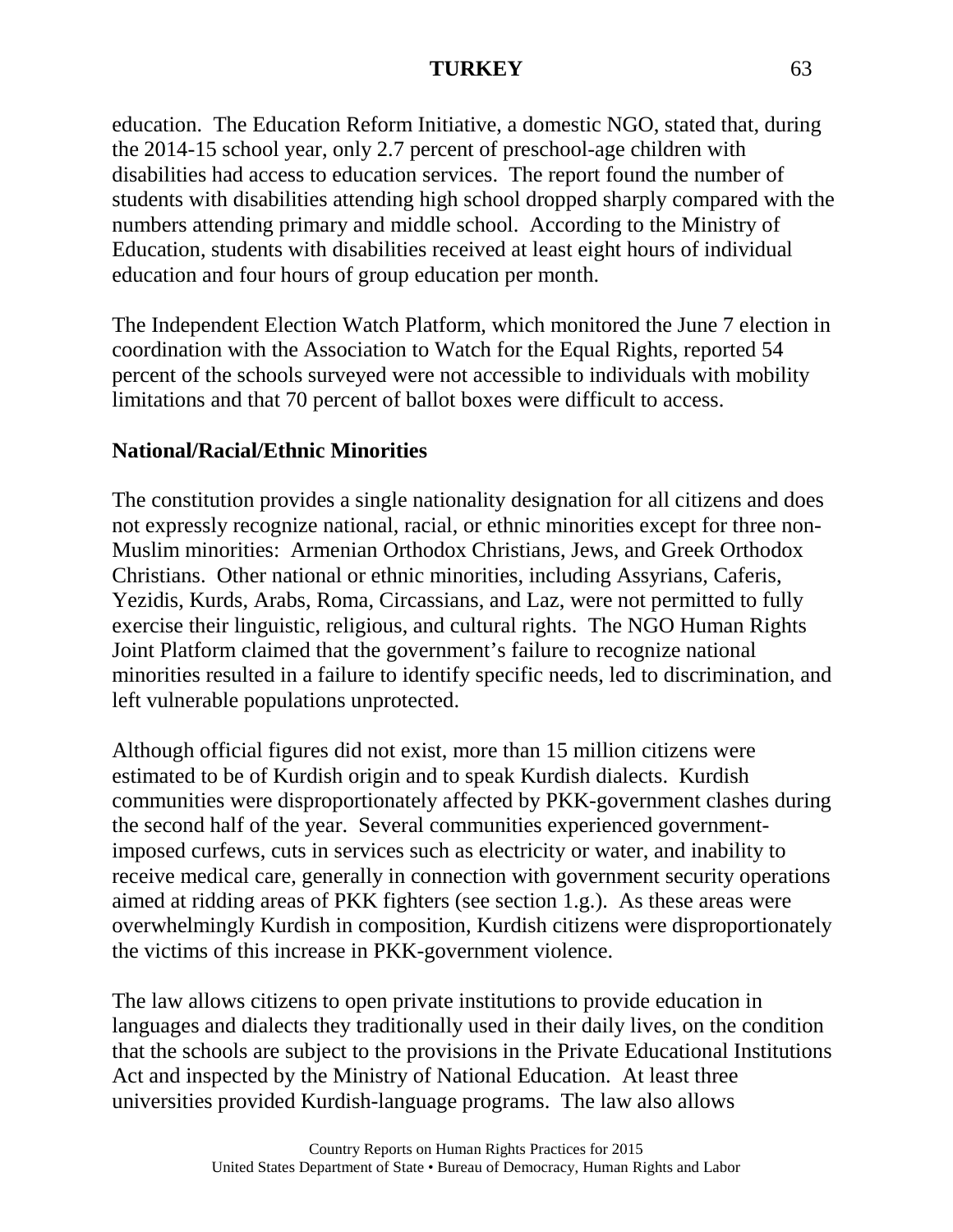reinstatement of former non-Turkish names of villages and neighborhoods and provides political parties and their members the right to campaign and use promotional material in any language. The law restricts, however, the use of languages other than Turkish in government and public services.

Although Kurdish is officially allowed in private education and in public discourse, the government did not extend permission for Kurdish-language instruction to public education. Kurdish and pro-Kurdish civil society organizations and political parties faced increased problems exercising the freedoms of assembly and association.

Public gatherings on April 24 to commemorate events relating to the Armenian issue and the tragic events of 1915 were peaceful and received police protection where necessary.

In the period leading up to the June parliamentary elections, President Erdogan used disparaging rhetoric targeting a variety of minorities, including Armenians. During a June 3 election rally in Bingol, for example, he criticized journalists, Armenians, and members of the LGBTI community, accusing them of supporting the opposition Peoples' Democratic Party (HDP). He stated, "their (the HDP's) biggest ally is Dogan Media…the Armenian lobby, homosexuals and those who believe in 'Alevism without Ali'--all these representatives of sedition are [the HDP's] benefactors."

On January 19, thousands of persons marched in Istanbul to commemorate the life of Turkish-Armenian journalist Hrant Dink and to call for justice in connection with his murder. Dink was killed in Istanbul in 2007. The march from Taksim Square to the Agos newspaper office, where Dink was shot, was peaceful. At Dink commemorations in Ankara, however, police intervened and detained 20 persons. At Ankara University, students throwing stones and bottles clashed with other students demonstrating in support of Dink and the French satirical magazine, *Charlie Hebdo*. One student on Facebook reportedly threatened that the campus "would see unprecedented violence" if "Je suis Charlie" and "We are all Hrant Dink" posters on campus were not taken down.

In response to a 2014 Constitutional Court ruling that the government's inadequate investigation of Dink's killing violated the rights of the Dink family, the government opened several negligence cases against police involved in the investigation. On January 14, two police officers turned themselves in, followed by the Cizre police chief on January 20. On February 27, authorities detained the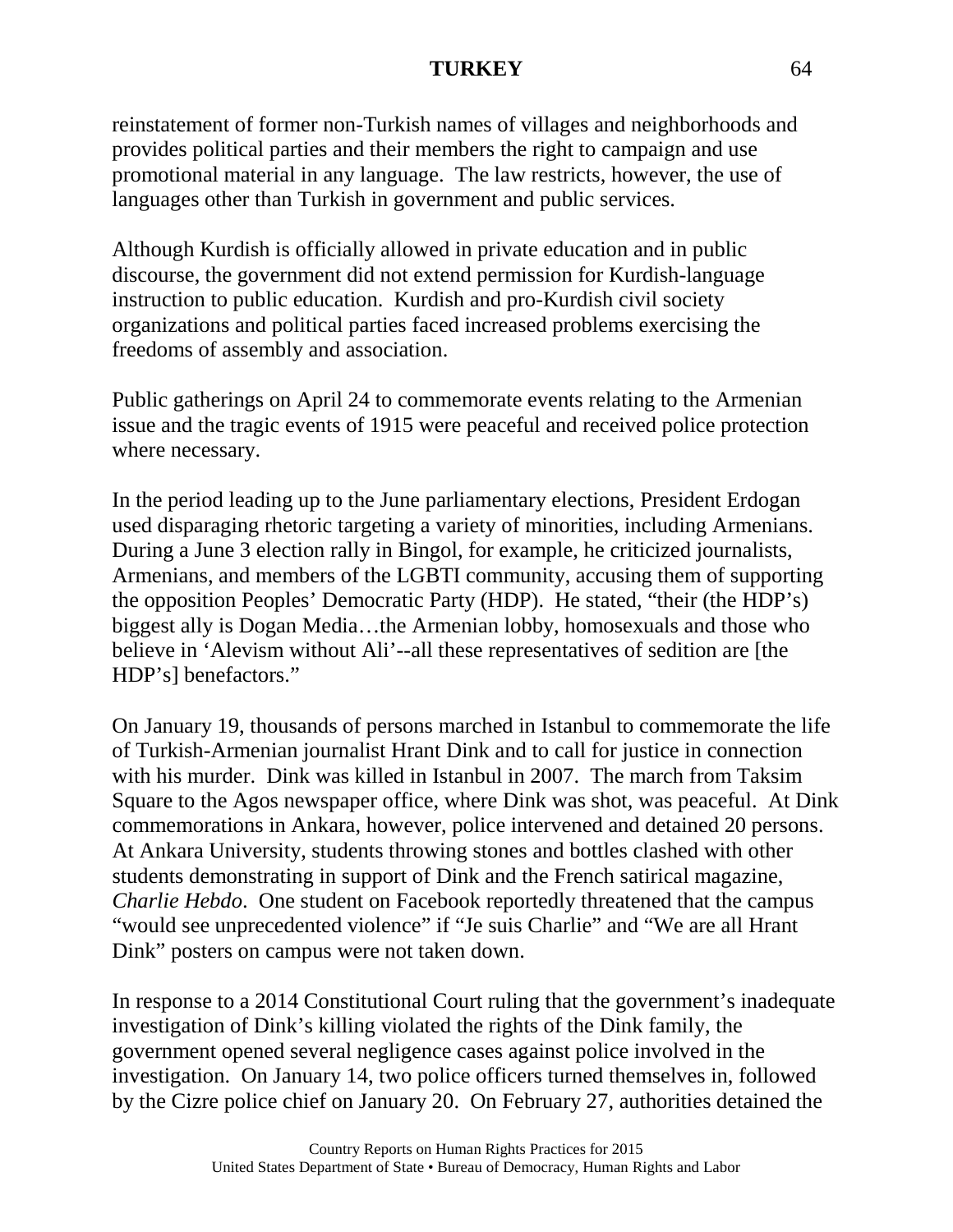former chief of the Police Intelligence Bureau, Ramazan Akyurek, in Ankara. The cases against them continued at year's end.

On October 5, an Istanbul court ordered the Istanbul Municipality to pay the Surp Agop Armenian Church Foundation approximately 110 million lira (\$37 million) for a 1.75 square-mile parcel of land the government seized in 1971. The parcel formed part of a large Armenian cemetery. In 2012 at the insistence of then prime minister Erdogan, the government returned the cemetery grounds to the Surp Agop Foundation without the parcel, which contained roads and passages associated with the Sisli metro station. The judgment was equal to the value of the parcel in 2013, when the lawsuit was filed, plus interest.

Also in October a private property owner gave Gedikpasa Armenian Protestant Church Foundation the deed to Camp Armen, a roughly two-acre plot of land in Istanbul's Tuzla neighborhood that houses an abandoned orphanage where Dink stayed as a child. Camp Armen garnered international attention when activists and politicians intervened to halt the owner's planned demolition of the property, and the site became a rallying point for activists and politicians seeking to protect Dink's legacy by staging sit-ins. In August unidentified assailants attacked three volunteer "guards" near the property. The property owner reportedly returned the camp under pressure from the government, which had seized the land in 1971 under a law banning religious foundations from acquiring real estate.

Observers estimated there were more than two million Roma in the country. Romani communities reported being subject to disproportionate police violence and continued housing loss due to urban transformation projects that extended into their traditional areas of residence. The Romani community also continued to face problems with access to education, health care, and housing. Roma reported that their ability to take advantage of government offers to subsidize rent on new apartments was impinged due to discriminatory rental practices. Roma reported workplace discrimination and asserted their children often were singled out in the classroom, leading to high dropout rates. Early marriage also remained a problem in the Romani community; 67 percent of Romani youth ages 13 to 17 were married. The government has implemented financial support for weddings for couples older than the legal marriage age in an effort to curtail this traditional practice.

In 2014 the government drafted an action plan to improve life for Romani citizens that included increased vocational training, business incentives, temporary municipal employment, educational incentives, and the organization of Romani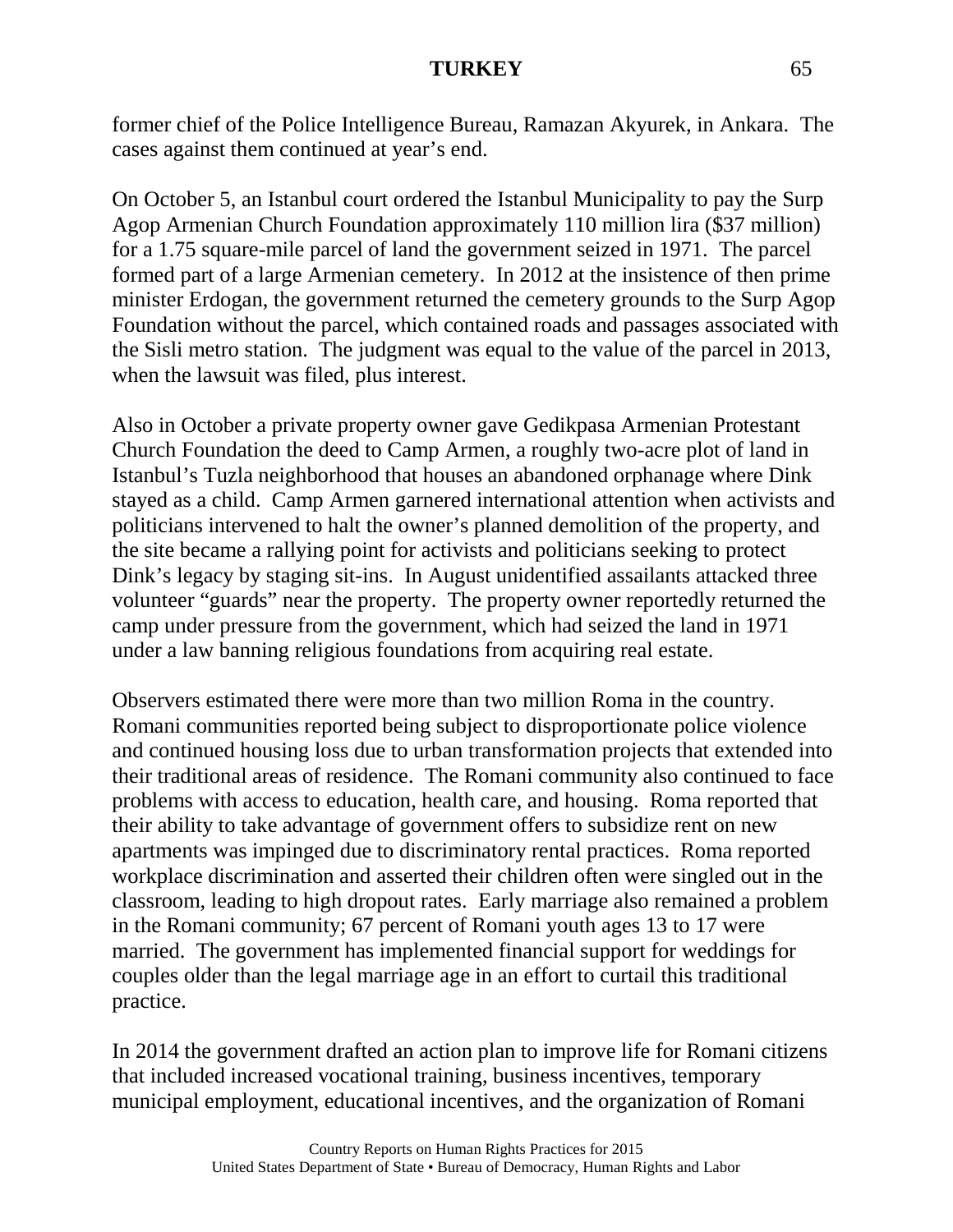committees to monitor these actions. Implementation of the plan was in its initial stages during the year, with the formation of an all-Romani marching band and an educational initiative to train Romani children as hafiz (reciters of the Quran).

According to the HRF, as of November two persons had lost their lives and six were injured in hate crimes directed towards Kurds, Alevis, Roma, Armenians, Jews, and transgender individuals.

On February 11, Prime Minister Davutoglu told an Ankara audience he hoped to "eliminate the "minority concept" in social life," explaining that distinguishing "between 'primary' and 'second-class' citizens merely on the basis of being a religious minority [puts] dynamite in the foundations of [the] state."

## **Acts of Violence, Discrimination, and Other Abuses Based on Sexual Orientation and Gender Identity**

While the law does not explicitly discriminate against LGBTI individuals, legal references to "offenses against public morality," "protection of the family," and "unnatural sexual behavior" sometimes served as a basis for discrimination by employers and abuse by police. LGBTI prostitutes reported police detained them to extract payoffs. LGBTI advocates accused courts and prosecutors of creating an environment of impunity for attacks on transgender persons involved in prostitution.

The law allows for up to three years in prison for hate speech or injurious acts related to language, race, nationality, color, gender, disability, political opinion, philosophical belief, religion, or sectarian differences. Human rights groups criticized the failure to include protections based on gender identity and noted that the law was sometimes used to restrict freedom of speech rather than to protect minorities. The Ministry of Interior explained that LGBTI definitions were not included in the law. Protections for LGBTI individuals are provided under a general "gender" concept. KAOS-GL, a domestic NGO focused on LGBTI rights, maintained that due to this failure to acknowledge the existence of LGBTI individuals, authorities withheld social protection from LGBTI individuals. KAOS-GL reported that neither the Ministry of Family and Social Policies nor the Ministry of Labor and Social Security would engage with LGBTI groups or consider the rights of LGBTI persons or their need for services and protection.

During the year LGBTI individuals continued to experience discrimination, intimidation, and violent crimes.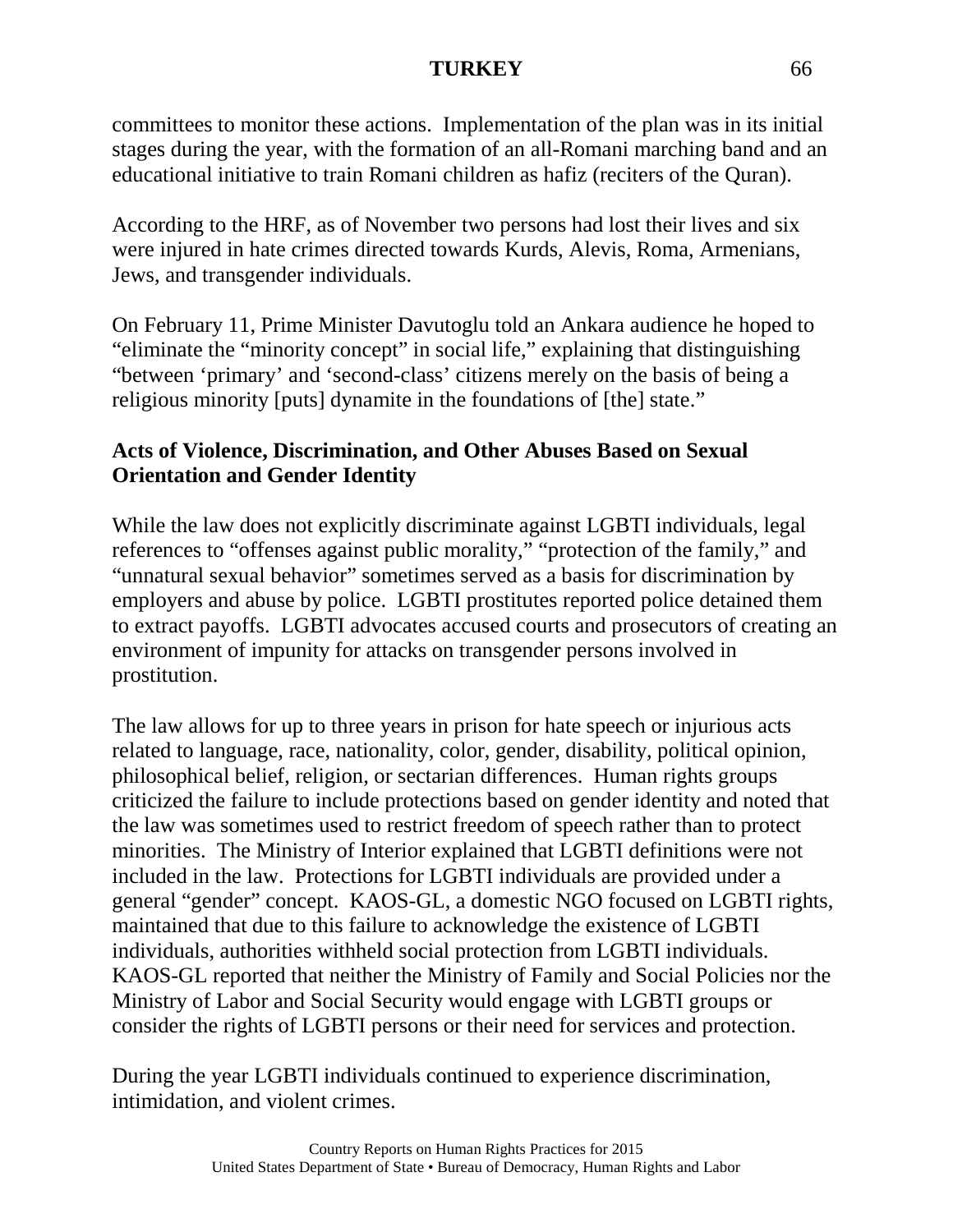Human rights attorneys reported police and prosecutors frequently failed to pursue aggressively cases of violence against transgender persons. They often did not arrest suspects or hold them in pretrial detention, as was common with other defendants. When arrests were made, defendants could claim "unjustifiable provocation" under the penal code and request a reduced sentence. That provision states punishment "will be reduced if the perpetrator commits a crime under the influence of rage or strong, sudden passion caused by a wrongful act." Judges routinely applied the law to reduce the sentences of those who killed LGBTI individuals. Courts of appeal upheld these verdicts based, in part, on the "immoral nature" of the victim.

During the campaign for the June 7 parliamentary election, some politicians engaged in hate speech directed at LGBTI individuals and other minorities. Human rights groups contended an increase in violent acts against LGBTI individuals in June and July was a direct result of bigotry fueled by political leaders. After Istanbul police used teargas, rubber bullets, and water hoses to prevent some participants from joining the LGBTI pride parade on June 28, a series of anti-LGBTI incidents occurred in both Istanbul and Ankara the following week. Gay men were attacked in Istanbul outside a shopping mall on June 30; the head of the Red Umbrella transgender-support NGO was attacked and raped in his home in Ankara on July 5; and violent anti-LGBTI posters were placed around Ankara on July 8. The LGBTI community responded by filing legal actions against the youth group that claimed to have created the posters and requesting a protective order for Red Umbrella's chairperson. The government took no public action to respond to allegations of disproportionate use of force by police, police intimidation, the calls for anti-LGBTI violence, or the attacks in Istanbul and Ankara. The one openly LGBTI candidate for parliament in the June 7 elections, Baris Sulu, did not secure a seat and in August left the country, reportedly due to the intensity of threats he faced because of his LGBTI status.

There were active LGBTI organizations in Istanbul, Ankara, Izmir, Adana, Mersin, Gaziantep, Eskisehir, and Diyarbakir, and unofficial groups in smaller cities and on university campuses. Groups reported harassment by police and government authorities. Many university groups in small cities complained that rectors had denied them permission to organize.

LGBTI organizations reported the government used regular and detailed audits against them to create administrative burdens and threaten the possibility of large fines. They also reported challenges finding office space due to discrimination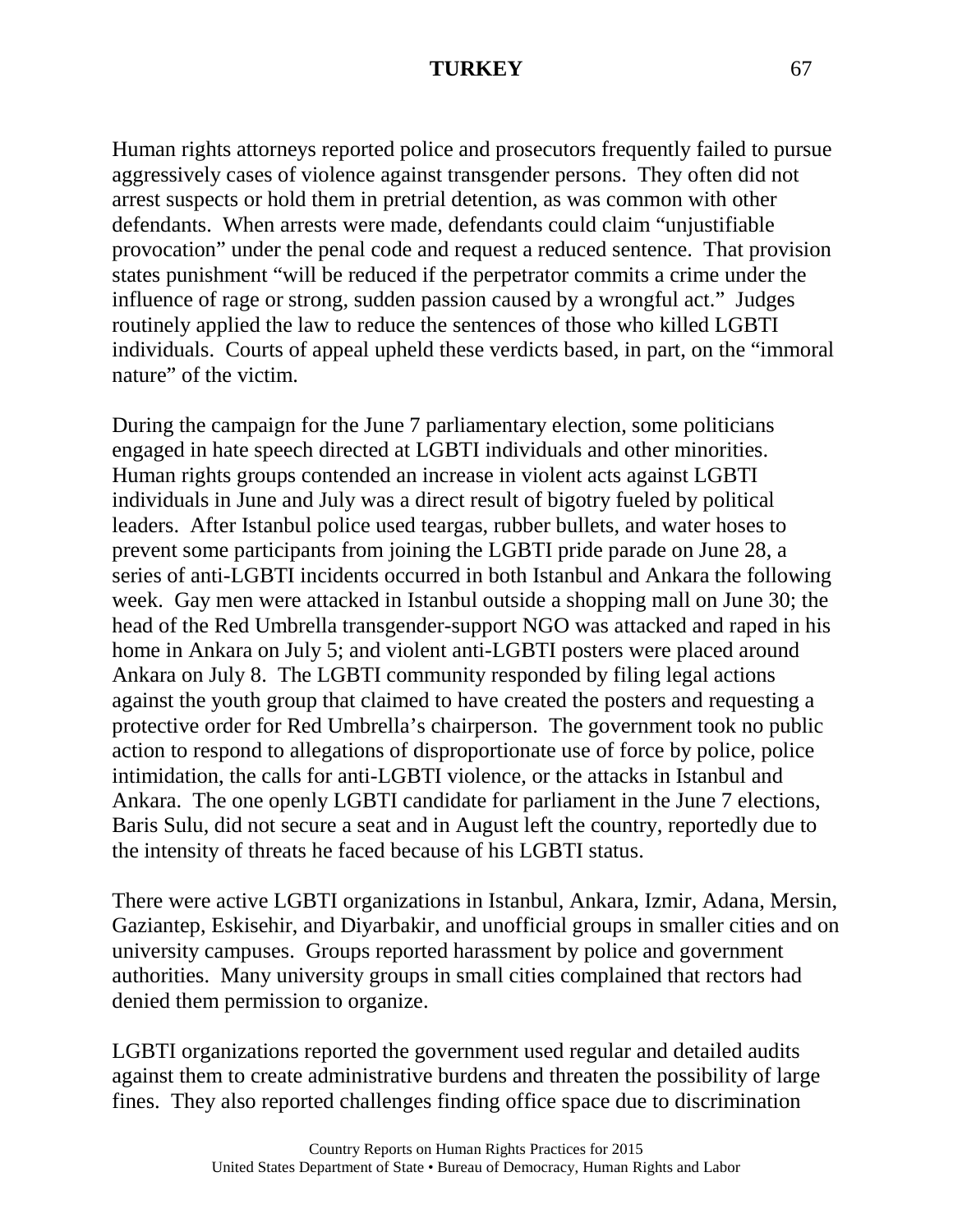from landlords. Following the July 5 attack against him in his home, the chair of Red Umbrella reported he eventually had to threaten legal action against a landlord to rent a new apartment. He was forced to leave his previous apartment because the court denied a request to arrest the three men who attacked him in his home on July 5, leaving him at risk of a second attack.

LGBTI individuals faced discrimination in employment (see section 7.d.).

# **HIV and AIDS Social Stigma**

Human rights organizations complained the media and medical professionals often did not respect the privacy of individuals with HIV/AIDS. Many persons with HIV/AIDS reported discrimination in access to employment, housing, public services, benefits, and health care. The Positive Life Foundation noted that the country lacked laws protecting persons with HIV/AIDS from discrimination and that there were legal obstacles to anonymous HIV testing.

# **Section 7. Worker Rights**

# **a. Freedom of Association and the Right to Collective Bargaining**

The law provides for the right of workers to form and join independent unions, bargain collectively, and conduct legal strikes. The government generally respected these rights with significant legal restrictions. The law prohibits antiunion discrimination and requires reinstatement of workers fired for union activity or payment of a fine equal to one year's salary.

Certain public employees, such as senior officials, magistrates, members of the armed forces, and police, cannot form unions. The law provides for the right to strike but prohibits strikes by public workers engaged in safeguarding life and property and by workers in the coal-mining and petroleum industries, hospitals and funeral industries, urban transportation, energy and sanitation services, national defense, banking, and education. In June the International Labor Organization (ILO) noted the Turkish High Court had removed banking and urban public transport from the list of essential services in which bargaining rights are restricted by law. While the latter groups of workers can bargain collectively, the law requires them to resolve disputes through binding arbitration rather than strikes.

The law allows the government to deny the right to strike for any situation it determines a threat to public health or national security. The government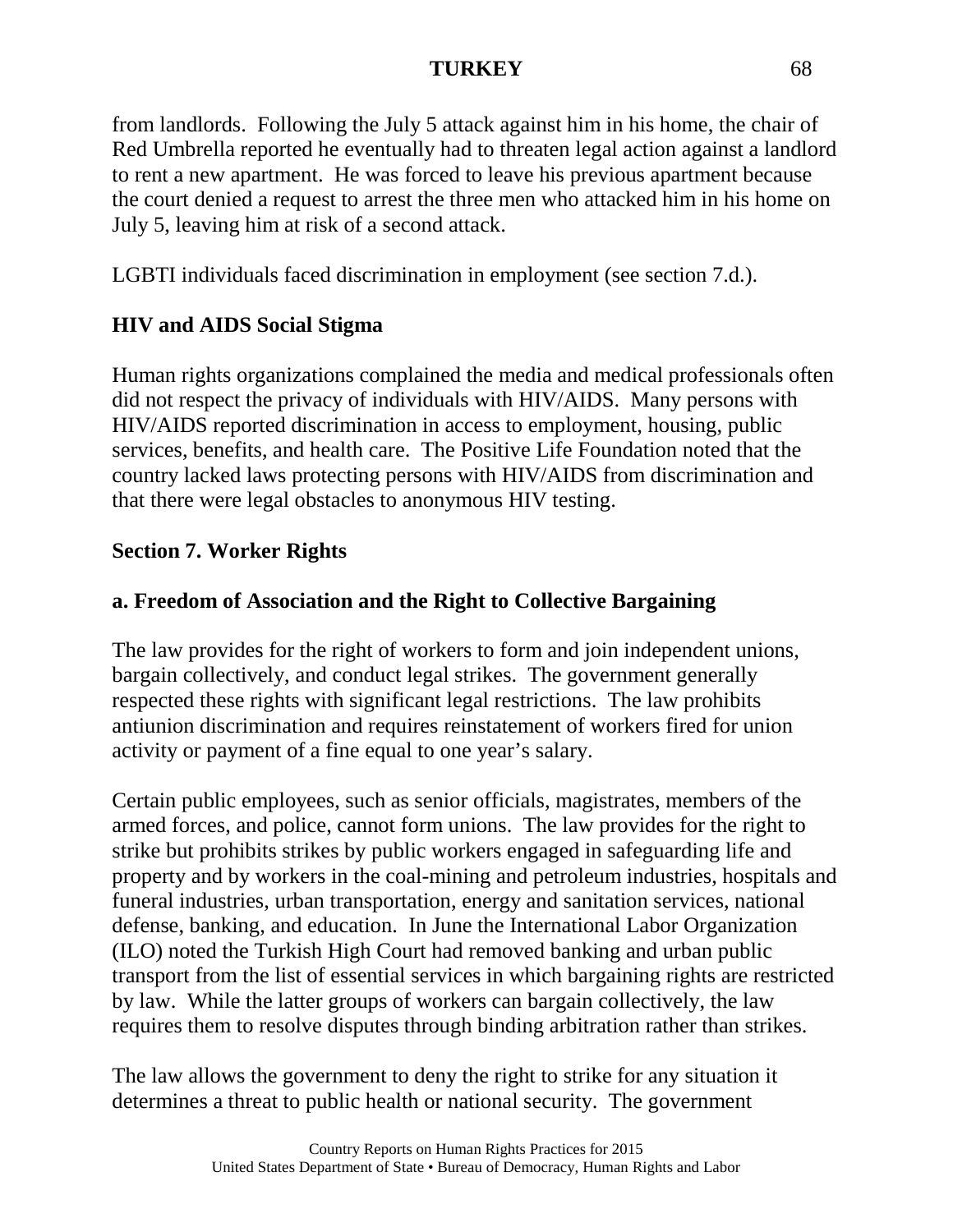maintained a number of restrictions on the right of association and collective bargaining. The law requires unions to notify government officials prior to holding meetings or rallies, which they must hold in officially designated areas, and allow government representatives to attend their conventions and record the proceedings. A minimum of seven workers is required to establish a trade union without prior approval. To become a bargaining agent, a union must represent 40 percent of the employees at a given work site and 1 percent of all workers in that particular industry. Labor law prohibits union leaders from becoming officers of or otherwise performing duties for political parties, or working for, or being involved in the operation of any profit-making enterprise. Nonunionized workers, such as migrants, domestic servants, and those in the informal economy, are not covered by collective bargaining laws. Labor courts functioned effectively and relatively efficiently. Appeals, however, could often last for years. If a court ruled that an employer had unfairly dismissed a worker and should either reinstate or compensate him or her, the employer generally paid compensation to the employee along with a fine.

The government and employers interfered with freedom of association and the right to collective bargaining. Government restrictions and interference limited the ability of unions to conduct their activities, particularly with respect to freedom of association. Police were frequently present at union meetings and conventions. In January more than 10,000 unionized metalworkers called a nationwide strike to protest low wages, among other issues. The government ended the strike on its first day, exercising its power to postpone strikes deemed a threat to public health or national security. On July 2, the Constitutional Court ruled that a similar move by the government to end, on national security grounds, a June 2014 strike by Sisecam glass workers had been unlawful. For the second year in a row, authorities restricted traditional May Day rallies in parts of the country and used water cannons and tear gas to disperse participants in Istanbul.

Employers continued to use threats, violence, and systematic layoffs in unionized workplaces. Unions alleged that antiunion discrimination occurred regularly across sectors. Service-sector union organizers reported that private-sector employers sometimes ignored the law and dismissed workers to discourage union activity. There was an increasing trend toward hiring workers on revolving contracts of less than a year's duration, making them ineligible for equal benefits or bargaining rights. In May unionized auto workers in Bursa and other cities conducted an extended strike to demand better wages and improved working conditions. On May 15, the automaker Tofas, some of whose factories were affected by the strike, dismissed 80 workers who had participated in the protest.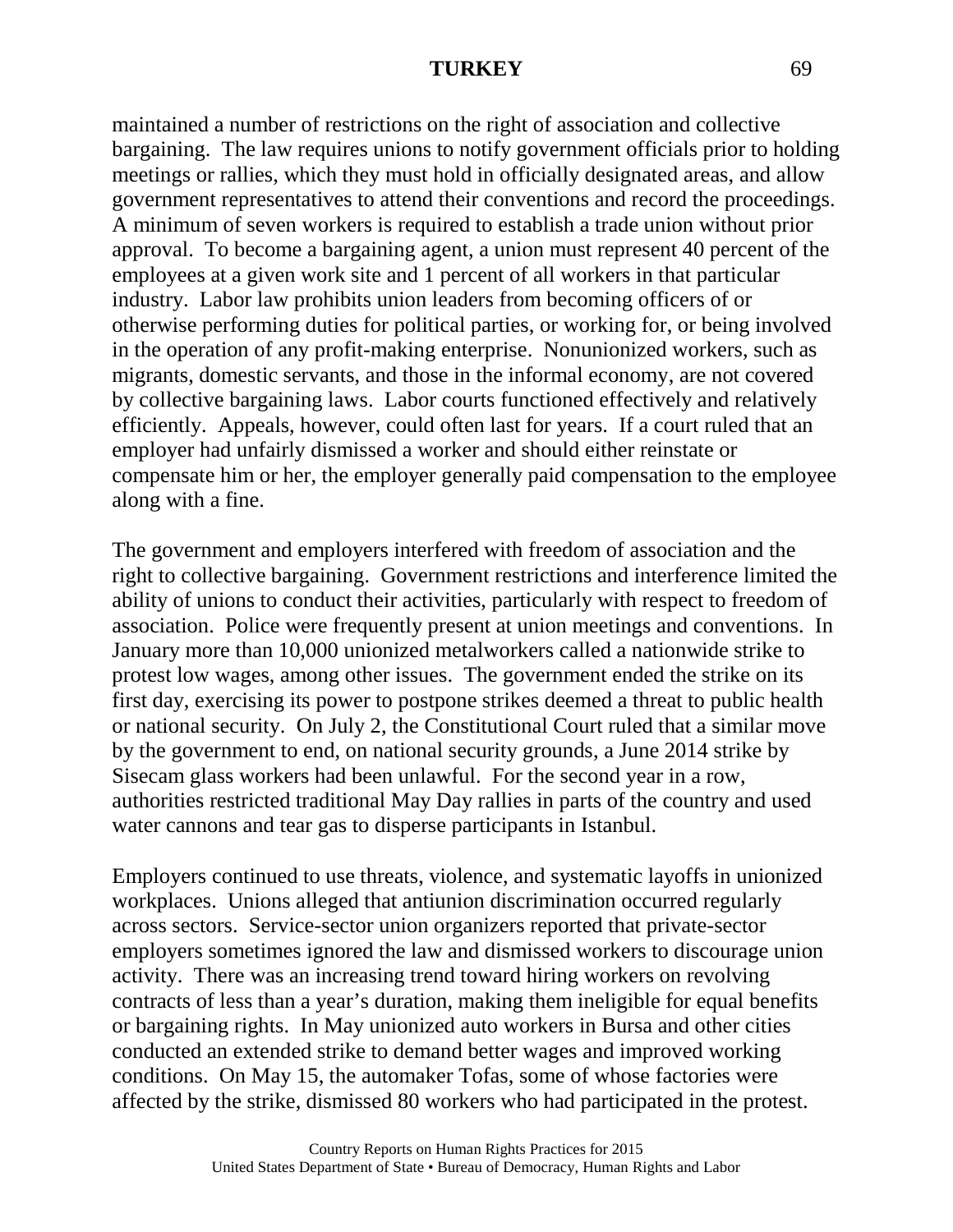# **b. Prohibition of Forced or Compulsory Labor**

The law generally prohibits all forms of forced or compulsory labor, and the government generally enforced such laws effectively. Forced labor generally did not occur, although some families sent their children to work on the streets selling items and begging (see section 7.c.).

Women and refugees were vulnerable to trafficking. The government and NGOs reported traffickers increasingly used psychological coercion, threats, and debt bondage to compel victims into sex trafficking. The government demonstrated weak efforts in preventing trafficking but some improvements in identifying trafficking victims. Penalties for trafficking violations range from eight to 12 years' imprisonment and were sufficiently stringent compared with other serious crimes.

The law allows the use of military conscripts for purposes of economic development. The law on collective agreements, strikes, and lockouts also provides criminal sanctions involving compulsory labor for participation in strikes.

The Labor Ministry asserted it had no evidence of forced labor in the country.

Also see the Department of State's *Trafficking in Persons Report* at [www.state.gov/j/tip/rls/tiprpt/.](http://www.state.gov/j/tip/rls/tiprpt/)

# **c. Prohibition of Child Labor and Minimum Age for Employment**

The law allows children to perform light work that does not interfere with their school attendance from age 14 and prohibits children under age 16 from performing arduous or dangerous work. The government prohibited children younger than 18 from working in certain professions or under hazardous conditions, such as working at night or in underground mining. In 2013 the government repealed laws protecting children from other heavy and hazardous work and revised regulations to allow employment of children between ages 16 and 18 in brick and plastics factories. The law permits home schooling of children age 13 and older (also see section 6, Children). The ILO noted with concern a rise in recent years in the number of working children under age 15. The EU progress report for 2015 noted the country had made progress in preventing child labor in seasonal hazelnut harvesting but indicated that child labor persisted, including in some of its worst forms.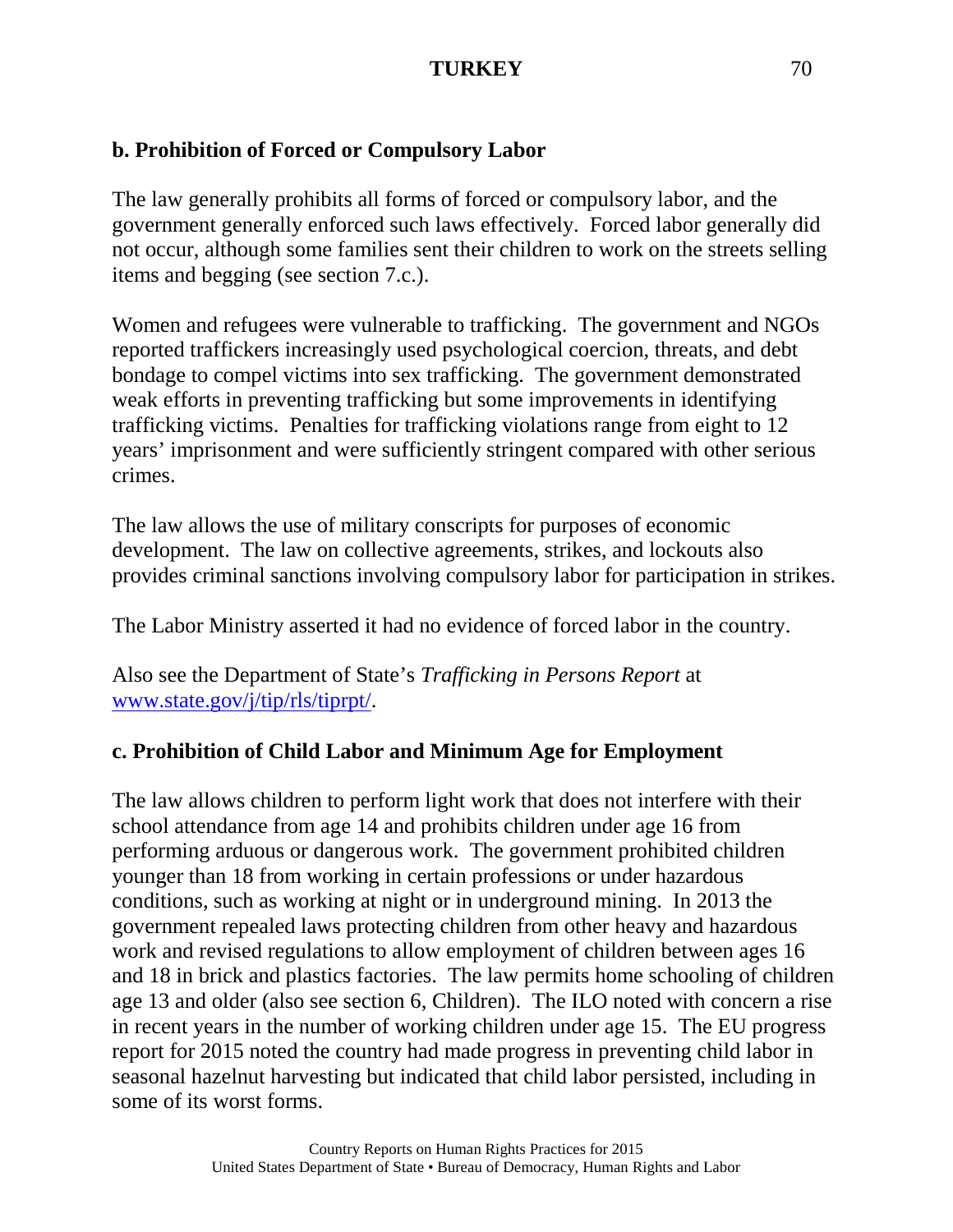The law was amended on April 4 to regulate children's work in the art and cultural sectors.

Child labor took place in manufacturing, some street industries in the informal economy, and in seasonal migrant farm work, in which children joined their families to follow harvests. According to an ILO report released June 10, approximately 893,000 children between ages six and 17 worked during the year. Government sources maintained child labor had declined considerably in small industries, such as shoemaking or auto repair, and that there was no evidence the problem existed in such workplaces. Parents and others sent Romani children to work on the streets selling tissues or food, shining shoes, or begging. Such practices were a growing problem among Syrian, Afghan, and Iraqi refugees as well. Refugees lacked access to legal employment, and refugee children were compelled to work under exploitive conditions to help support their families. The Labor Ministry identified seasonal commercial agriculture and street work as the loci for the worst forms of child labor and worked with international partners to reduce child labor in seasonal agricultural work. Data from the government's 2012 National Child Labor Survey, the most recent information available, indicated that one-third of working children were between ages six and 14 and two-thirds were between ages 15 and 17. Some sources alleged commercial sexual exploitation of children (see section 6, Children).

Resources and inspections were insufficient to effectively monitor and enforce the law in all sectors. Inspectors did not routinely visit farms employing 50 or fewer workers, maritime and air transportation facilities, family handicraft businesses, and small shops employing up to three persons. Labor Ministry inspection of these workplaces generally occurred only if someone submitted a complaint. As of September inspectors identified 15 cases of child labor and levied total penalties of 20,939 lira (\$7,000). Penalties were not always sufficient to deter violations. During the year the Labor Ministry's participation in an ILO project to prevent child labor in the hazelnut industry was extended three years, through 2018.

Also see the Department of Labor's *Findings on the Worst Forms of Child Labor* at [www.dol.gov/ilab/reports/child-labor/findings/.](http://www.dol.gov/ilab/reports/child-labor/findings/)

### **d. Discrimination with Respect to Employment and Occupation**

Labor laws and regulations prohibit discrimination in employment or occupation with regard to race, sex, gender, disability, language, religion or sect, political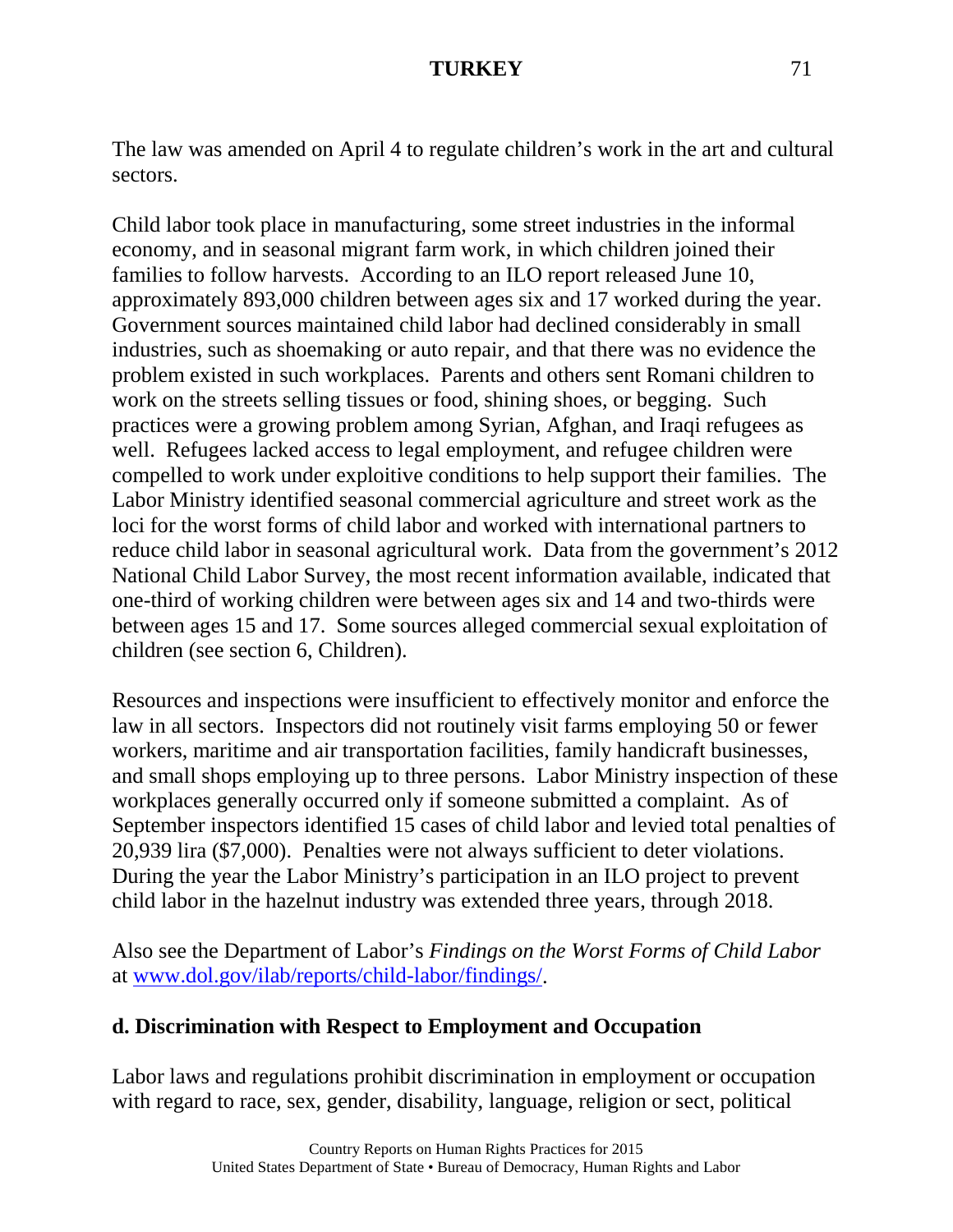opinions, or philosophical beliefs. The Positive Life Association reported that in theory, these safeguards also included medical conditions (e.g., HIV). The law does not explicitly address sexual orientation or gender identity. The government did not effectively enforce these laws and regulations. Discrimination in employment or occupation occurred with regard to gender, ethnicity, religion, sexual orientation, HIV-positive status, and presence of a disability.

Women continued to face discrimination in employment and generally were underrepresented in managerial-level positions in business and government. According to the Turkish Statistics Institute, women's participation in the labor market was at 27.1 percent during the year. As of June the Turkish Statistics Institute estimated the unemployment rate for women at 11.9 percent, while their employment rate in the formal economy was 31.6 percent. Women mostly served as unpaid family workers with no social protection apart from that afforded by other family members. According to January data from the State Personnel Department, 36.5 percent of individuals employed by state institutions and agencies were women. In the upper levels of the state bureaucracy, 9.8 percent of bureaucrats were women. According to the ILO, women occupied only 12.2 percent of executive positions. According to the EU progress report, women's access to employment was limited by general promotion of the traditional role of women and inadequate child-care services or services for older persons. Women also were underrepresented in business management and in trade unions.

For companies with more than 50 workers, the law requires that at least 3 percent of the workforce comprise persons with disabilities; in the public sector, the requirement is 4 percent. As of July the ministry reported there were 10,531 persons with disabilities working in the public sector and 84,841 in the private sector. The State Personnel Department reported that as of May, 37,031 persons with disabilities were serving as public officials. The Jandarma reported that as of September it had filled 70 of 79 slots designated for persons with disabilities. Despite these government efforts, NGOs reported examples of discrimination in employment.

LGBTI individuals faced discrimination in employment. The law includes a clause that allows the dismissal of a government employee who is found "to act in a shameful and embarrassing way unfit for the position of a civil servant." Other statutes criminalize the vague practice of unchastity. Employers have used these provisions to discriminate against LGBTI individuals in the labor market.

# **e. Acceptable Conditions of Work**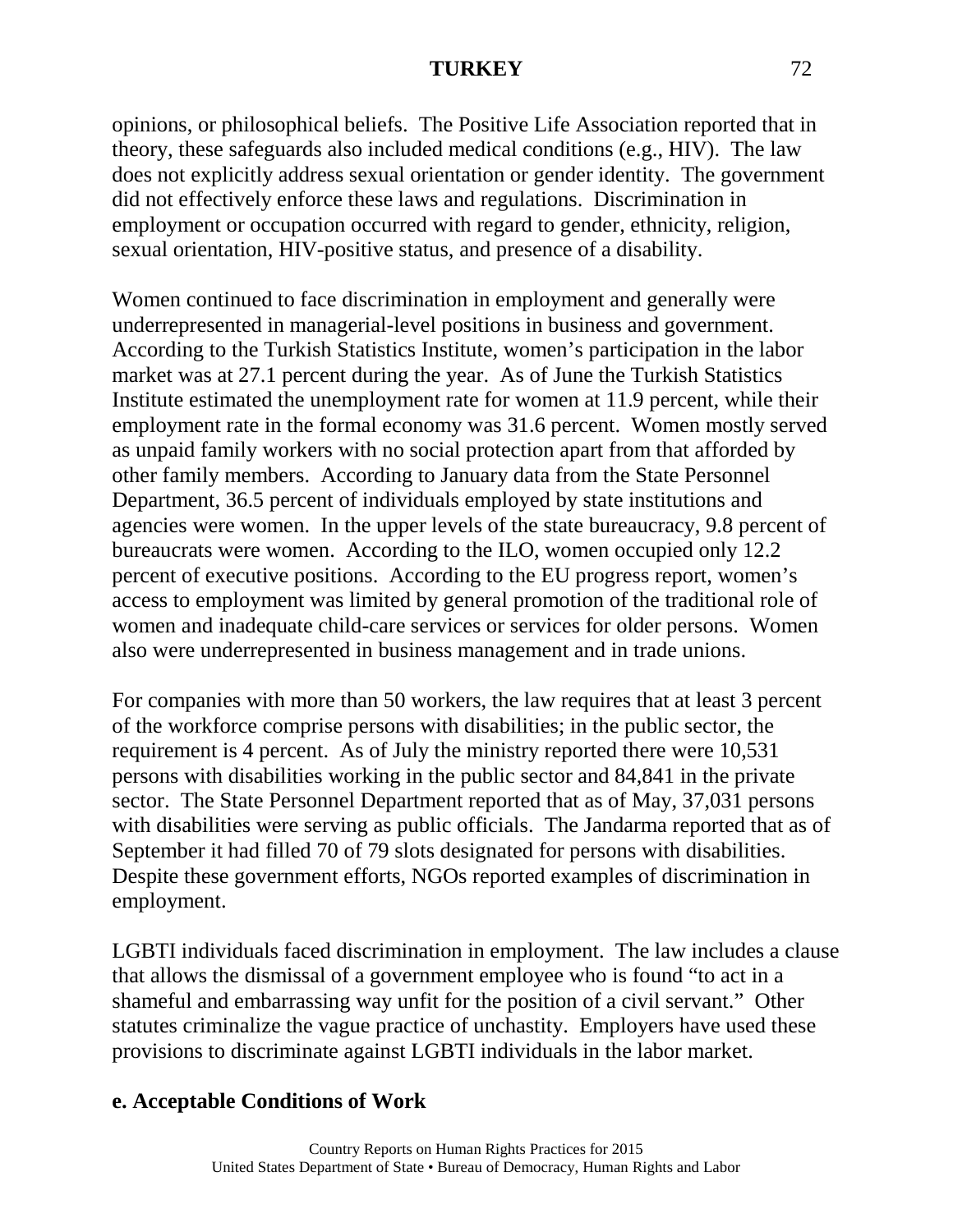## **TURKEY** 73

The national minimum wage was 1,201 lira (\$407) monthly for the first half of the year, and 1,273 lira (\$432) per month for the second half of the year, based on October exchange rates. The official poverty level was 4,473 lira (\$1,597) per month for a family of four as of September. The national minimum wage did not take sufficient account of regional variations in productivity and living costs.

The law establishes a 45-hour workweek with a weekly rest day. Overtime is limited to three hours per day and 270 hours a year. The law mandates premium pay for overtime but allows for employers and employees to agree to a flexible time schedule. The Labor Ministry's Labor Inspectorate effectively enforced wage and hour provisions in the unionized industrial, service, and government sectors. Workers in informal and nonunionized sectors had difficulty receiving overtime pay to which they were entitled by law. The law prohibits excessive compulsory overtime. According to unions, government-set occupational safety and health standards were not always current or appropriate for specific industries. The law does not cover workers in the informal economy.

The government through the Labor Ministry effectively enforced laws in some sectors. As of September 14, the Labor Ministry employed 999 labor inspectors, approximately half of whom worked on labor violations; the rest focused on health and security. Resources and inspections were not adequate to ensure enforcement in all sectors. Authorities could fine violators from 1,233 to 98,690 lira (\$440 to \$35,246) per violation. As of September the ministry reported 4,699 labor law inspections had uncovered an unknown number of labor law violations while 6,966 health and safety inspections uncovered 46,689 violations. Together these violations resulted in fines totaling 79.1 million lira (\$26 million).

The country had a large informal economy. While the Finance Ministry reported in 2013 that the informal sector represented 26.5 percent of GDP, an academic report from January 2015 placed it at 27.8 percent.

In most sectors workers could not remove themselves from situations that endangered their health or safety without jeopardy to their employment, and authorities did not effectively protect employees in this situation. According to the worker advocate organization Assembly for Worker Health and Safety, the construction, transportation, and agricultural sectors were the most hazardous.

During the year the ILO made a number of observations concerning the country's record in occupational safety and health (OSH). It noted the overall rate of